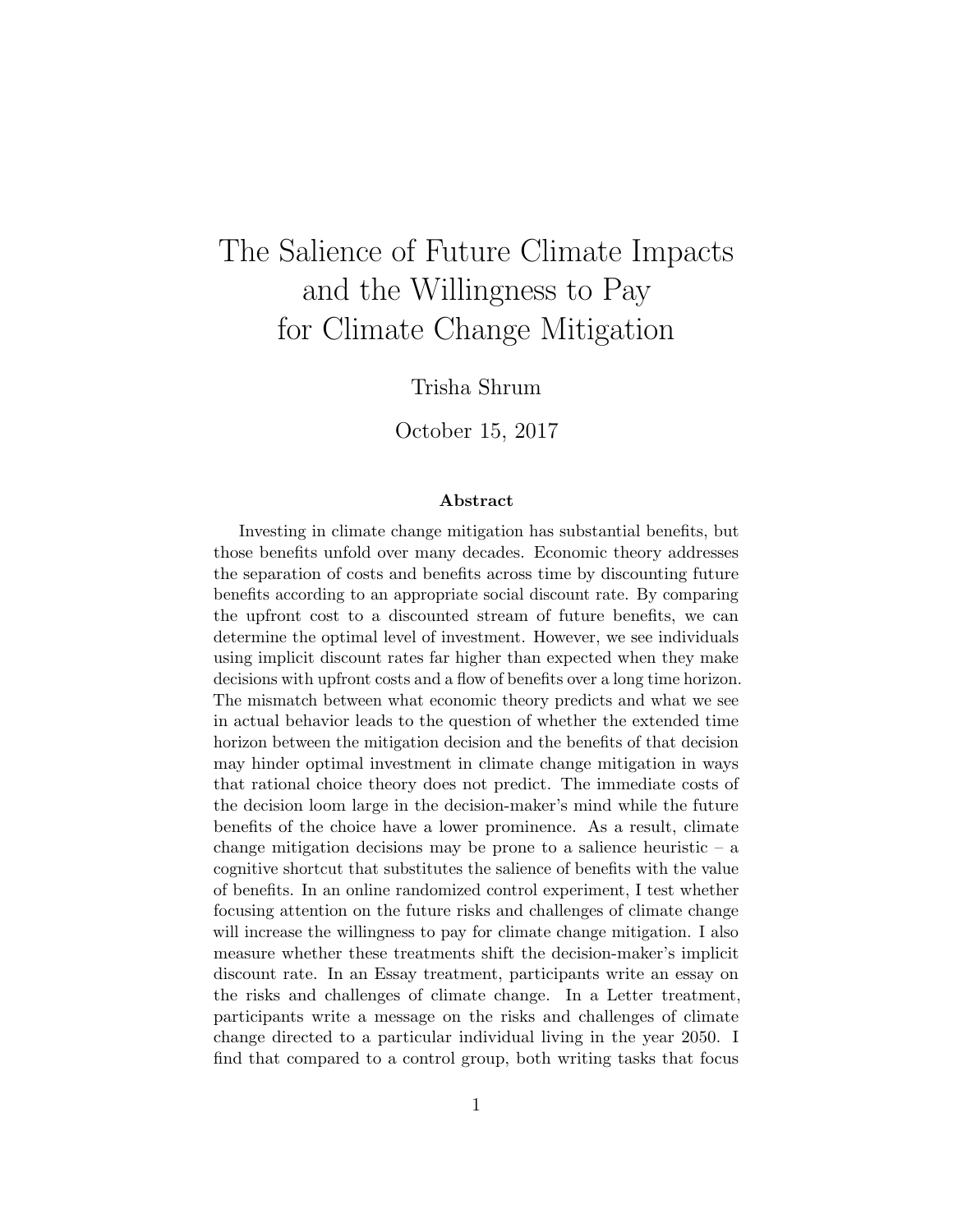attention on the future risks and challenges of climate change increase the willingness to donate to climate change mitigation efforts. I also find that the Letter treatment reduces the decision-maker's discount rate, but the finding is only marginally significant. These findings contribute to the understanding of how to bridge the psychological distance between choice and consequence for climate change mitigation. This study also has broader implications for how psychological distance and the salience heuristic may influence a wide range of decisions from personal health choices to retirement savings.

<sup>1</sup>This research was supported by grants from The Pershing Square Venture Fund for Research on the Foundations of Human Behavior and the Harvard Environmental Economics Program. I am grateful for the feedback and guidance from Todd Rogers, David Laibson, Joseph Aldy, Robert Stavins, Brigitte Madrian, Max Bazerman, Elke Weber, Lisa Zaval, Ezra Markowitz, Alison Wood Brooks, Andrew Myers and the participants of the Harvard Environmental Economics Lunch Seminar.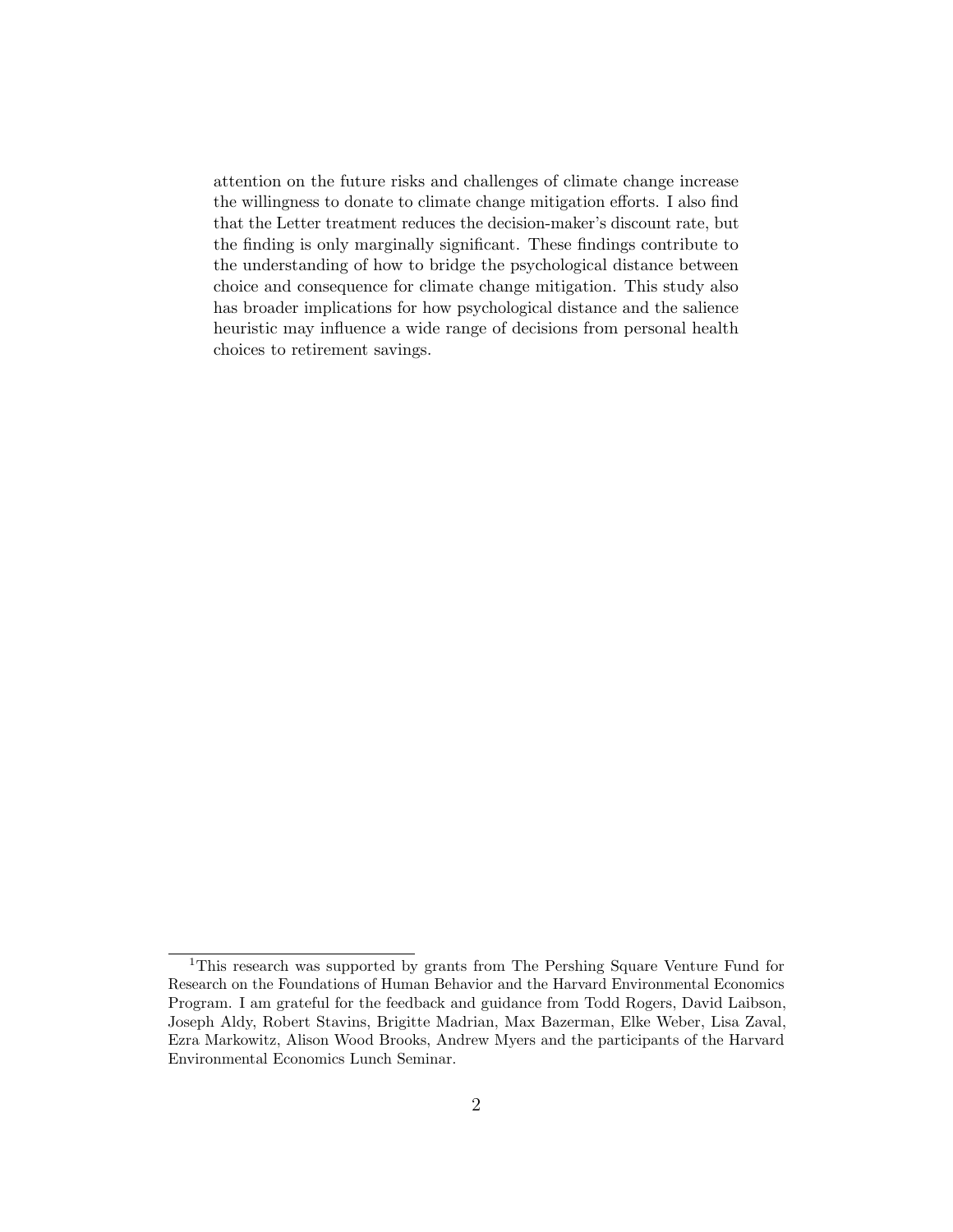## 1 Introduction

Life can only be understood backwards; but it must be lived forwards.

Søren Kierkegaard

When people face decisions that require sacrifice now but hold rewards in the future, they tend to fall short of the behavior that they might, in reflection, deem as optimal. A cheesecake has a certain salience when it sits before you that a potential triple-bypass surgery in thirty years may simply lack. When immediate benefits tempt the decision-maker even though with sufficient forethought or afterthought, the same decision-maker would have chosen a different option, their preferences are said to be time-inconsistent or present-biased [\(Akerlof 1991;](#page-38-0) [Hoch and Loewenstein 1991;](#page-41-0) [O'Donoghue](#page-43-0) [and Rabin 1999\)](#page-43-0). This problem arises in many contexts. People do not save enough for retirement [\(Laibson et al. 1998;](#page-42-0) [Thaler and Benartzi 2004\)](#page-44-0), they procrastinate on long-term projects [\(Fischer 2001;](#page-40-0) [O'Donoghue and Rabin](#page-43-1) [2008\)](#page-43-1), they spend monthly benefits too quickly [\(Smith et al. 2016\)](#page-44-1), they invest less and consume more than they should [\(Liu et al. 2016\)](#page-42-1), and they make unhealthy diet and exercise choices that have major long-term health costs [\(Fuchs 1982;](#page-40-1) [Dellavigna and Malmendier 2006\)](#page-39-0).

With relevant time horizons spanning centuries, climate change mitigation decisions are highly vulnerable to present-bias [\(Weber 2010;](#page-44-2) [Pahl et al. 2014;](#page-43-2) [McDonald et al. 2015\)](#page-43-3). Reducing carbon dioxide emissions today does not result in an immediate reduction of climate change impacts. Instead, the benefits are delayed and accrue over the course of decades. Climate change mitigation decisions are intergenerational. Because of the extended time horizon of climate change mitigation, understanding how people evaluate benefits that occur now and in the future is critical to reaching an optimal level of climate change mitigation.

Understanding barriers to optimal decision-making in climate change is of utmost importance. Globally, individuals and policymakers have underinvested in climate change mitigation compared to a likely range of socially optimal carbon reduction pathways [\(IPCC 2014\)](#page-41-1). The challenge of making decisions where costs and benefits stretch over long time horizons is one of many challenges of achieving optimal investment in climate change mitigation. First and foremost, climate change is a global commons problem. The classic problem of free-riding that complicates the management of open-access resources arises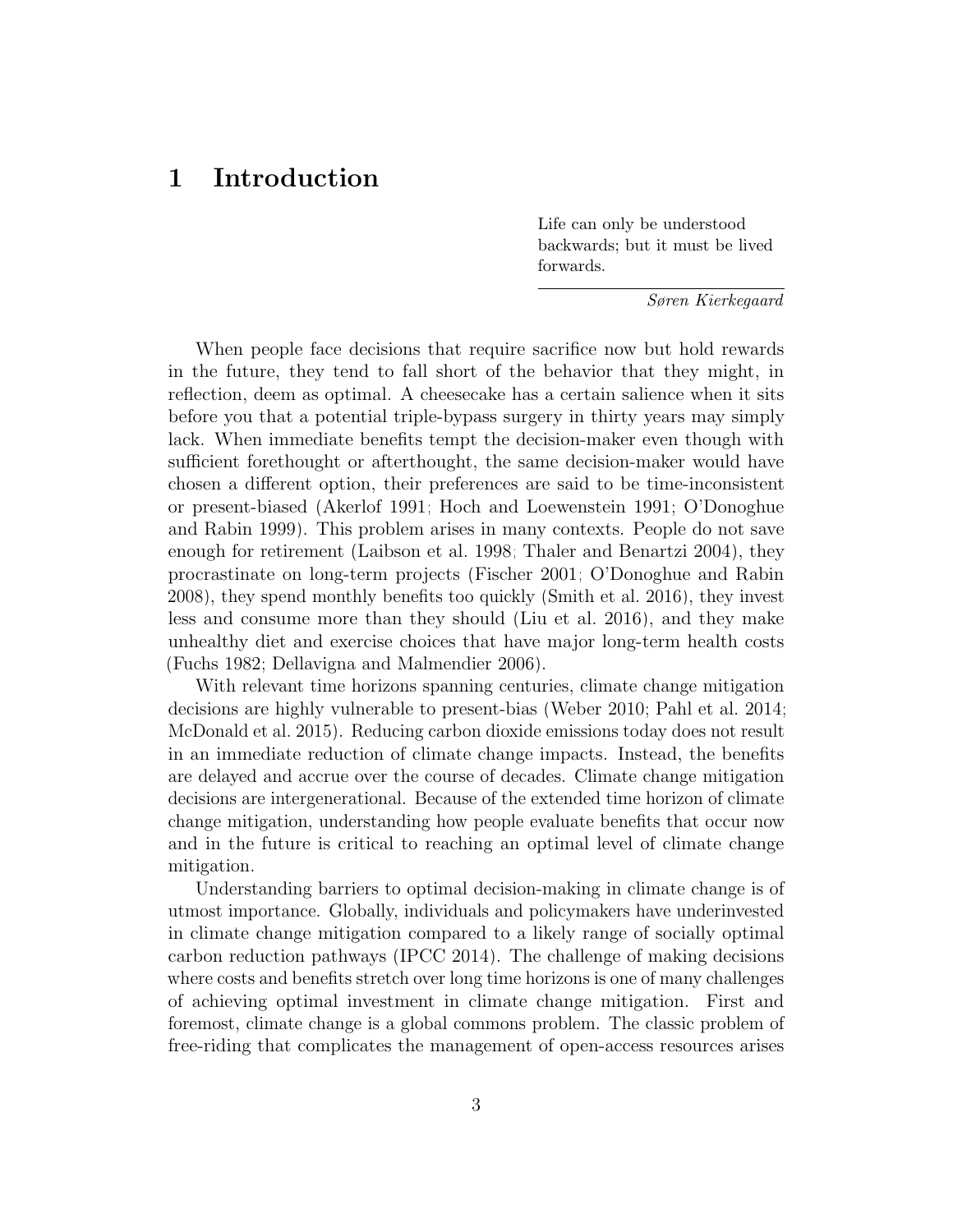on a global scale and reaches across generations. Additionally, the substantial uncertainties in both the costs and the benefits of mitigation make it difficult to precisely determine optimal policies and present problems for garnering sufficient political support to address the issue. However, underinvestment in climate change mitigation may also arise because of the disconnection between our choices today and future climate change impacts [\(Moser 2010\)](#page-43-4).

In this study, I focus on an experimental intervention designed to reduce the psychological gap between today's decisions about climate change mitigation and the future impacts of those decisions. Every climate change mitigation choice made today will incur most of its costs today and most of its benefits in the future. I argue that the time delay in consequences makes them less prominent in people's minds; it reduces the salience of the impacts. In economic decisions, decision attributes that lack salience are given less weight in the decision-making process than attributes with higher salience [\(Bordalo et al.](#page-39-1) [2012\)](#page-39-1). I seek to show that by encouraging the decision-maker to think and write about the impacts of climate change, those impacts become more salient and receive more weight in subsequent decisions.

In an online experiment, I utilize a writing exercise with three different narrative frames to vary the salience of the future impacts of climate change. As opposed to using a different type of intervention, the writing task encourages focused attention on the risks and challenges of climate change and to enables each participant to personalize their narrative. In the first treatment, I ask participants to write an essay where they discuss the risks and challenges of climate change. I refer to this as the Essay treatment. In the second treatment, I ask participants to write a letter about the risks and challenges of climate change to a particular individual living in the future. This treatment seeks to make the future impacts even more vivid by writing to someone who would be experiencing the impacts by the time they are reading the letter. For participants with young loved ones, I make this intervention more personally relevant by asking them to address their narrative to their child, grandchild, niece, or nephew. For those without young relatives, they write to an anonymous child born today. I refer to this as the Letter treatment. In the control treatment, I ask participants to write an essay describing their daily routines. I test whether these interventions affect participants' willingness to pay for climate change mitigation by measuring how much of an experimental bonus they choose to donate to carry out a climate change mitigation activity. Additionally, I measure their revealed implicit discount rates using an incentive compatible choice-based measure and test whether the intervention has an impact on this proxy measure of time preference.

Specifically, I test the following hypotheses: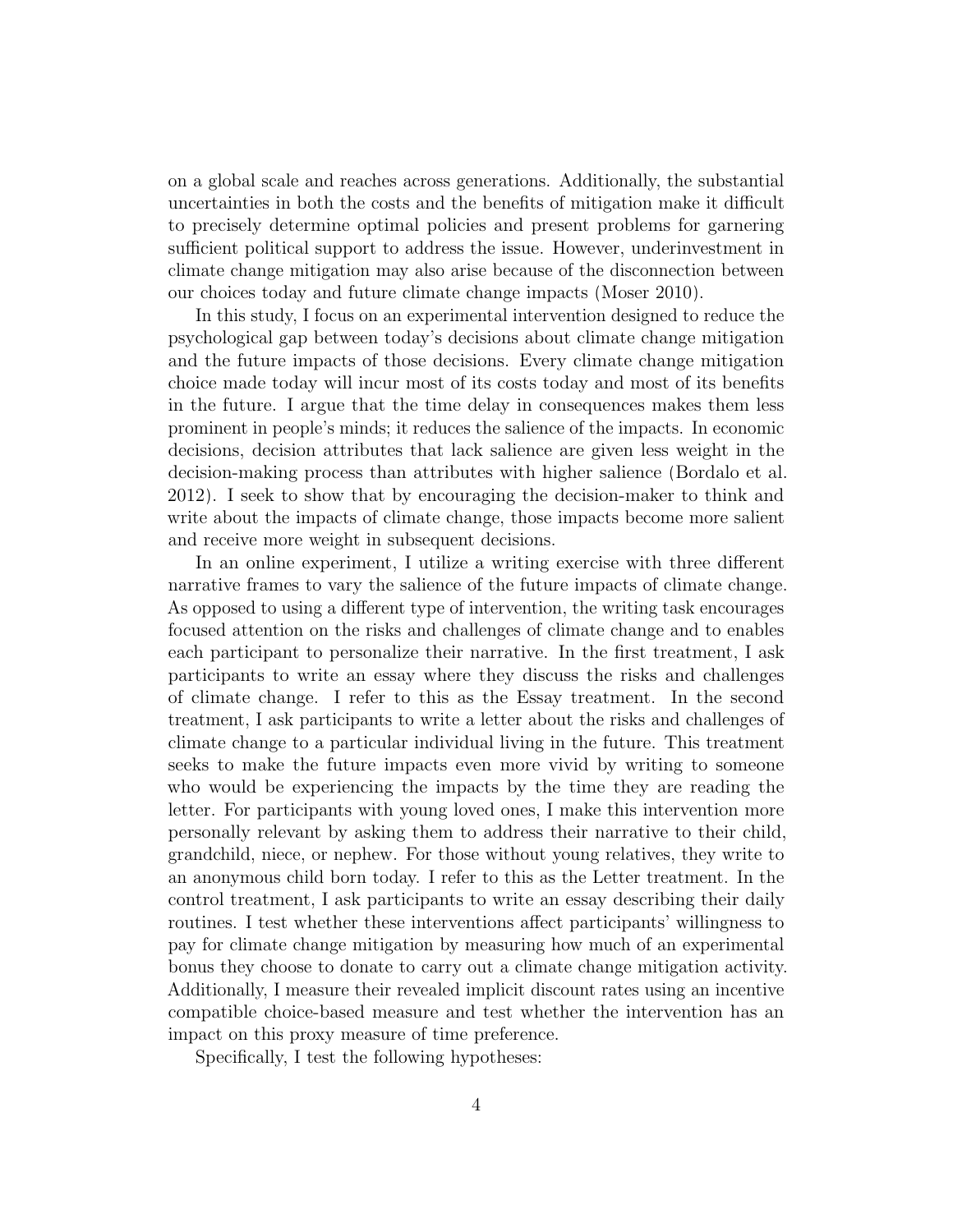- H1: The process of generating a narrative on the risks and challenges of climate change leads to a higher willingness to pay for climate change mitigation.
- H2: Addressing the narrative on the risks and challenges of climate change to an individual living in the future will further increase the willingness to pay for climate mitigation.
- H3: A future-oriented narrative frame will reduce the revealed implicit discount rate.

In addition to these hypotheses, I explore underlying mechanisms of the treatment effects. First, I explore whether the treatments increase the level of particular "decision factors" that I expect may play a role in a participant's decision to donate to climate change mitigation (e.g., concern for climate change, guilt about one's role in climate change, etc.). Then, I explore whether the treatments change how each decision factor is weighted in the donation decision.

The rest of the paper is organized as follows: in Section [2,](#page-4-0) I review the literature related to the role of salience in decision-making; in Section [3,](#page-9-0) I review the economic theory of demand for climate mitigation and donation measures; in Section [4,](#page-12-0) I detail the methods of the experiment; in Section [5,](#page-19-0) I describe and discuss the results of the experiment; and in Section [6,](#page-34-0) I conclude with theoretical and practical implications of this study.

## <span id="page-4-0"></span>2 Salience and Decision-Making

In a world of perfect information, perfect attention and perfect rationality, the salience of costs and benefits are irrelevant to utility maximization. However, where salience affects decision-making, it is crucial to understand how temporal and social distance affects the demand for climate change mitigation. In this section, I connect salience theory from the economics literature with construal level theory from the psychology literature. I then review studies that point to the role that salience and psychological distance may have in understanding decisions about climate change mitigation.

Recently, theoretical models and applied research have begun to examine the role that salience plays in shaping and potentially biasing economic decisions. In their model of choices over lotteries, Bordalo, Gennaioli, and Shleifer replace objective probabilities of outcomes with decision weights that are biased by the relative salience of lottery payoffs [\(Bordalo et al. 2012,](#page-39-1) [2013\)](#page-39-2). When decision weights are biased, decision makers to put too much emphasis on payoffs with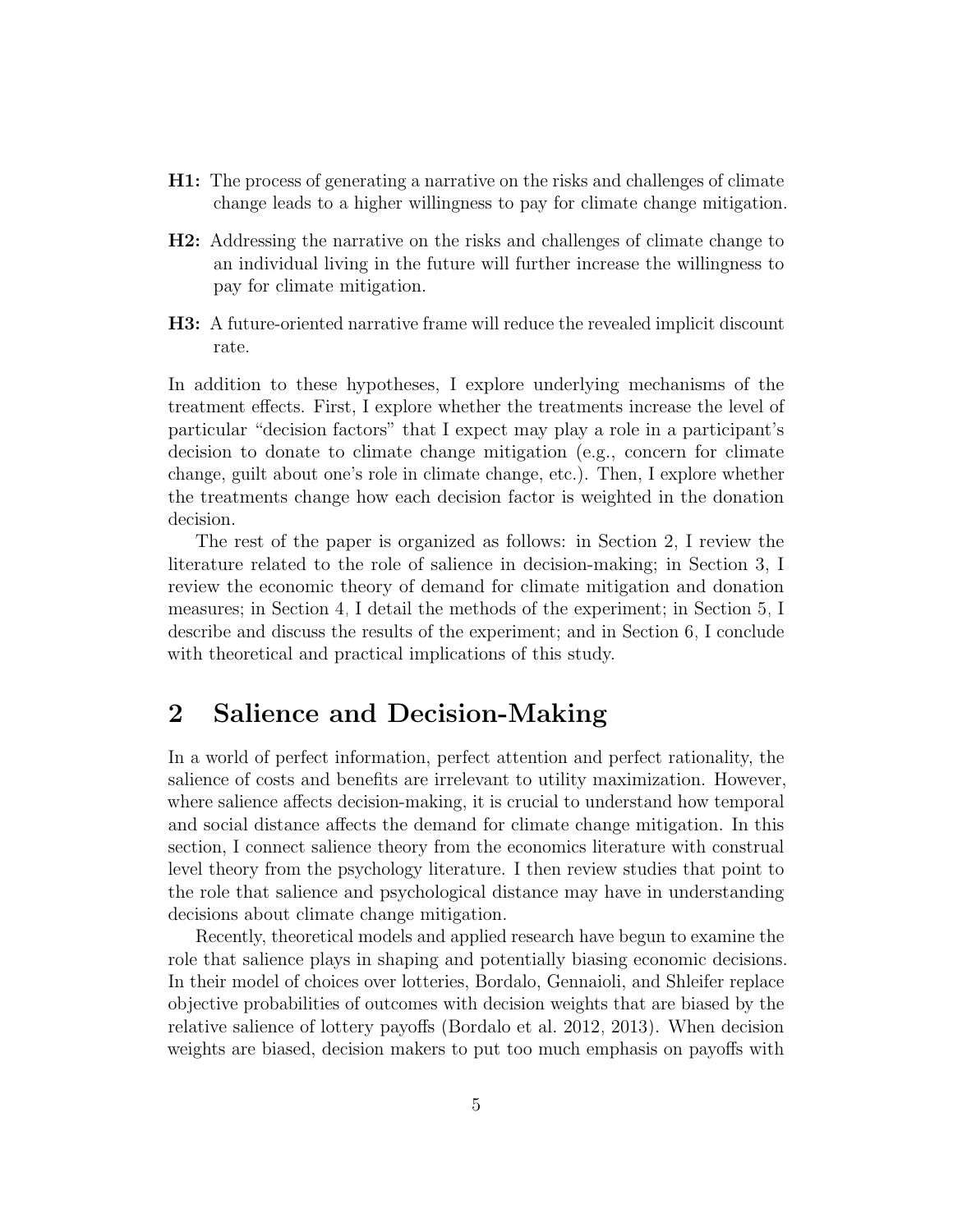high salience and too little emphasis on payoffs with low salience. Taylor and Thompson's [\(Taylor and Thompson 1982\)](#page-44-3) definition of salience motivates their salience theory model; it is also the definition I use in this paper: "Salience refers to the phenomenon that when one's attention is differentially directed to one portion of the environment rather than to others, the information contained in that portion will receive disproportionate weighting in subsequent judgments." In a related vein, Koszegi and Szeidl developed a model of overweighting or underweighting attributes by excessive or insufficient focusing on those attributes [\(Koszegi and Szeidl 2013\)](#page-42-2). Recent empirical research has explored the impact of salience and inattention in many domains [\(Gabaix and Laibson](#page-40-2) [2006;](#page-40-2) [Finkelstein 2009;](#page-40-3) [Chetty et al. 2009;](#page-39-3) [Brown et al. 2010;](#page-39-4) [Lacetera et al.](#page-42-3) [2012;](#page-42-3) [Allcott and Greenstone 2012;](#page-38-1) [Hastings and Shapiro 2013;](#page-41-2) [Busse et al.](#page-39-5) [2014\)](#page-39-5). I use a modified version of Bordalo, Gennaioli, and Shleifer's salience theory model to explore the role salience of future climate benefits may play in the demand for climate change mitigation.

In this study, I seek to explore how psychological distance affects the salience of the costs and benefits of climate change mitigation decisions. Psychological distance opens up between an individual and an object, person, or event when they are separated by time, physical distance, or social distance [\(Trope and](#page-44-4) [Liberman 2010\)](#page-44-4). Psychological distance also increases when an event is hypothetical or uncertain [\(Liberman et al. 2007\)](#page-42-4). In other words, psychological distance arises when a person thinks about an event that they do not directly experience in the present moment. However, people can construct representations of events in their minds. For example, one may imagine an event that will take place in the future or remember an event that occurred in the past (temporal distance). One may visualize their favorite vacation spot while sitting in their office (physical distance). One may try to "put themselves in someone else's shoes" to empathize or gain a new perspective (social distance). Or, one may imagine any number of possible scenarios that may or may not come to pass (hypothetical distance). I argue that as the psychological distance of an event increases, the salience of the attributes of that event decreases.

This connection between psychological distance and salience shares commonalities with Construal Level Theory (CLT), a widely studied theory on psychological distance [\(Trope and Liberman 2010\)](#page-44-4). In CLT, psychological distance affects the level at which a person construes an event. As the psychological distance increases, the construals become more abstract. As the psychological distance decreases, the construals become more concrete.

Focusing on temporal distance, I review a growing body of research that finds that when decisions have a future-oriented frame, future outcomes have more weight in decisions [\(Malkoc and Zauberman 2006;](#page-42-5) [Rogers and Bazerman](#page-43-5)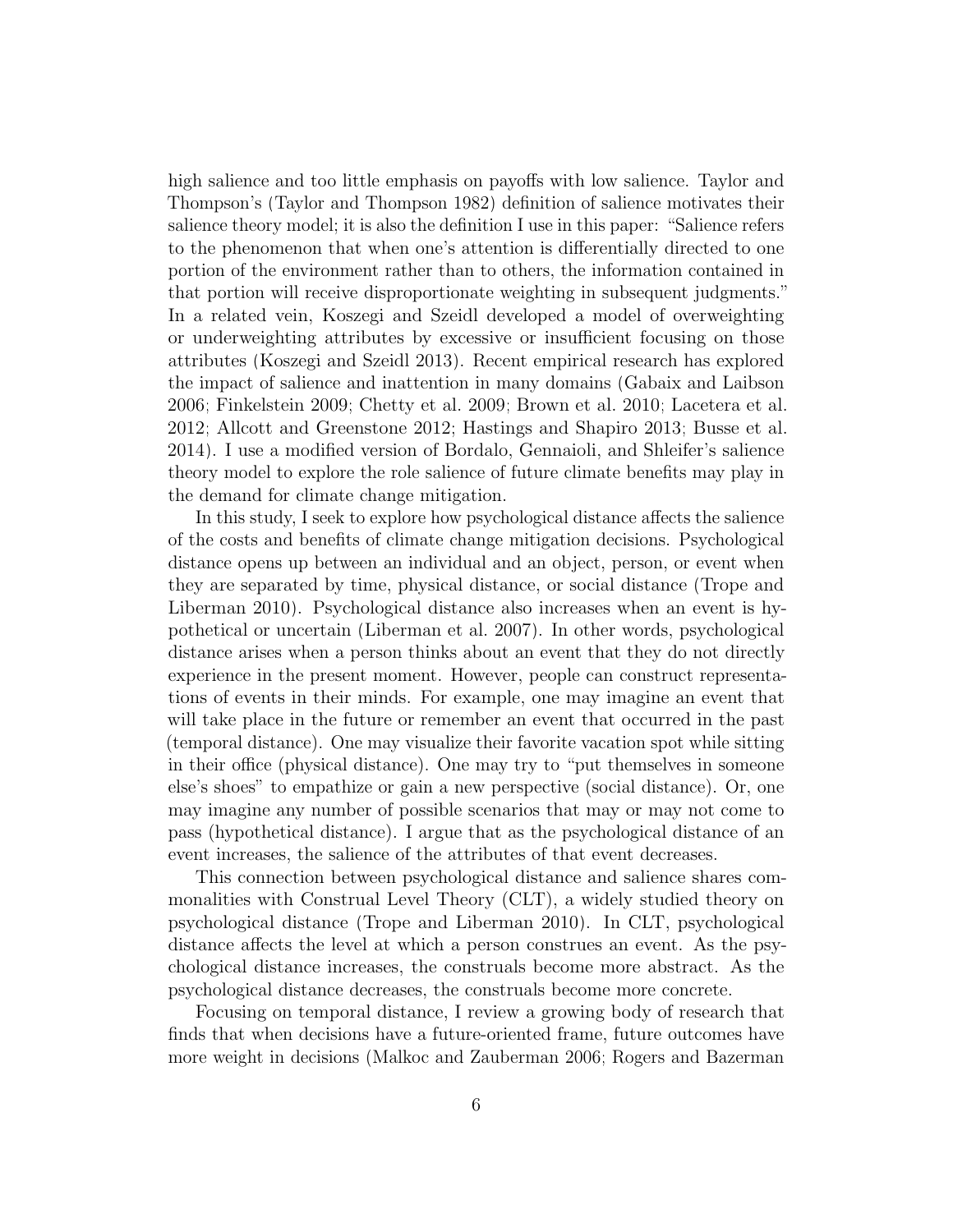[2008;](#page-43-5) [Hershfield et al. 2011;](#page-41-3) [Radu et al. 2011;](#page-43-6) [Israel et al. 2014\)](#page-41-4). The literature on future-oriented framing of decisions is highly relevant for this study because it lends support to the hypothesis that a writing task that focuses attention on an individual living in the future will lead to the higher willingness to pay to mitigate the future impacts of climate change. A number of these studies rely on construal level theory to explain the effects. However, I posit that the effects align with salience theory where the focus on the future alters the relative salience of costs and benefits that occur in the present and the future. I argue that what construal level theory interprets as "low-level concrete representations" of outcomes or attributes can be thought of equivalently as high salience outcomes or attributes.

By framing choices either as deferred consumption or expedited consumption, Malkoc and Zauberman show that temporal framing affects the level of present bias [\(2006\)](#page-42-5). When consumers think about deferring consumption, the focus is on a change from the present; when consumers think about expediting consumption, the focus is on a change from the future. In this study, Markov and Zauberman find that focusing on future consumption leads participants to be less present-biased in their choices. The authors attribute the reduction of present bias to the construal-level theory interpretation where a focus on the present leads to more concrete representations of consumption, compared to more abstract representations of future consumption.

However, their results can be reinterpreted through the lenses of prospect theory and salience theory. When a deferral frame anchors consumption on the present, then consumption in the present becomes the reference point from which the decision-maker evaluates potential outcomes. Under prospect theory, loss aversion penalizes delayed consumption while evaluating savings from deferred consumption as a gain. Conversely, the expedited frame anchors consumption in the future. This anchor shifts the reference point to the future consumption event. Thus, expediting consumption is viewed as a gain while the extra cost of expediting is seen as a loss. Malkoc and Zauberman measure the concreteness of representations and find that these measures mediate the effect of the framing on present bias. They argue that this is evidence that the effect is distinct from a loss aversion impact and interpret their results through the lens of construal level theory. I argue that the concrete representation of the consumption event is equivalent to saying that the consumption event is highly salient. The temporal anchor drives salience, and loss aversion drives the differential impact of deferred versus expedited consumption.

Rogers and Bazerman [\(2008\)](#page-43-5) show that shifting the implementation of a choice or shifting the temporal focus of a decision-maker to the future can increase the likelihood of choosing "should" choices over "want" choices. Closely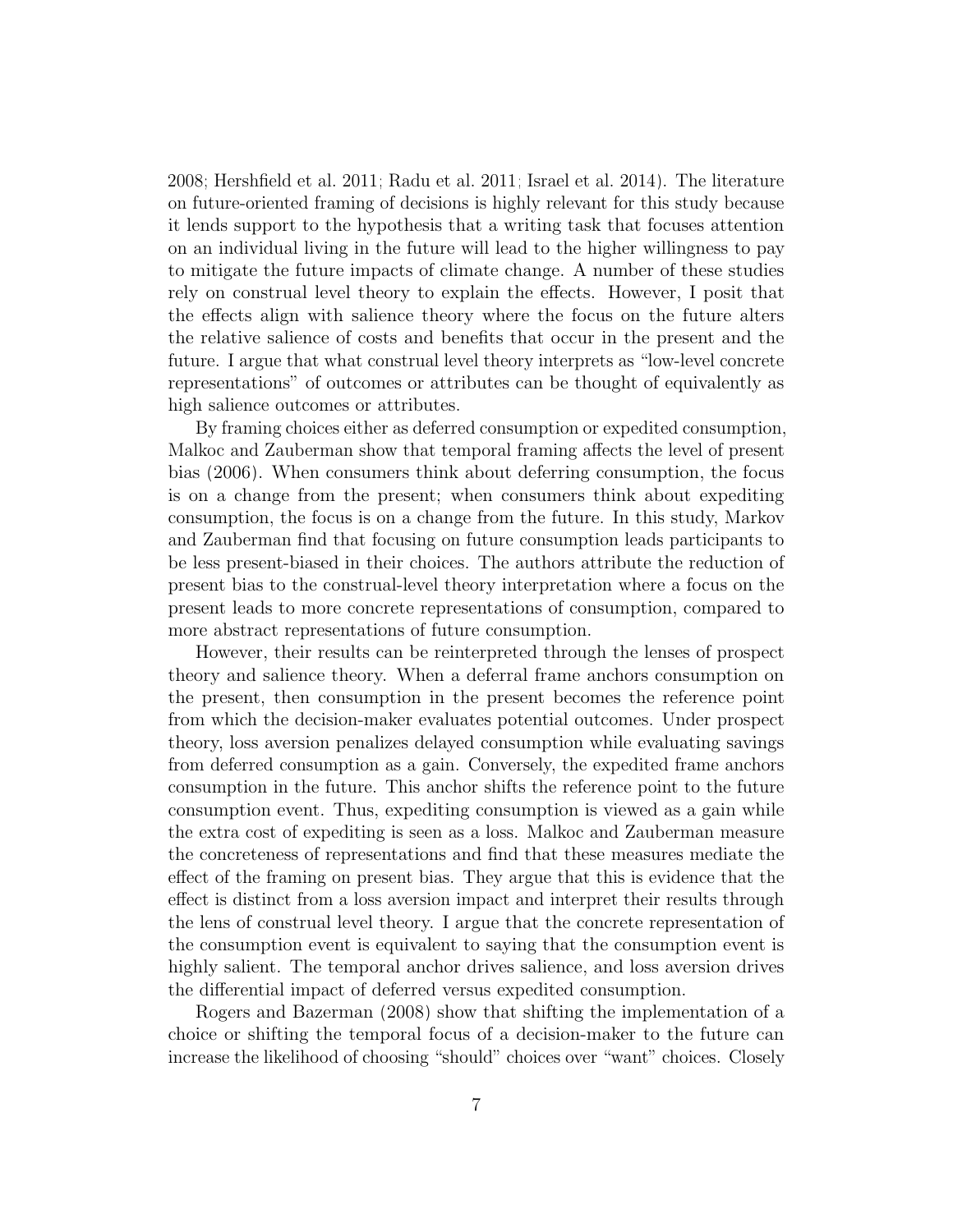related to the climate change focus of this study, Rogers and Bazerman look at experimental participants' willingness to increase the price of gasoline to reduce pollution and climate change. They find that construal level mediates the effect of the support for a policy to increase the price of gasoline either in the immediate future or the distant future. However, against the expectations of construal level theory, the effect on construal level does not hold when the policy under consideration is a decrease in the price of gasoline. This finding presents a puzzle for the construal level theory interpretation.

Once again, salience and loss aversion provide an alternative explanation. If the relationship between the support for a policy to change gas prices and the timing of the implementation of that price change results from differential levels of salience and subsequent weighting in the decision-making process, then the interpretation of the results is as follows. When the price increases, the personal costs of the present implementation are more salient than the personal costs of the future implementation. When the price decreases, the personal savings in the present implementation are more salient than the personal savings in the future implementation. In the experiment, varying the timing of the implementation of a decrease in gas prices did not lead to differences in the level of construal of the policy. These results make sense when interpreted from the perspective of loss aversion and salience. Due to loss aversion, the focus of the decision-maker would shift from the personal savings (i.e., gains) to the negative consequences (i.e., losses) of the policy. The benefits of the gas price policy are diffuse with benefits falling across the population and across time. For that reason, it is reasonable to expect that the salience is not affected by the timing of the implementation within a reasonable timescale such as the four-year delay in the experiment. The salience of these gains is largely the same in both the near and future implementations, so they do not result in differences between the two groups. The overall shift from the focus on personal costs to the focus on social costs when the policy in question is a price decrease rather than a price increase further supports the reinterpretation of these results through the theory of loss aversion.

Studies that do not explicitly address construal level theory, but instead focus on the vividness of future outcomes also align with the hypothesis that the salience of outcomes affects intertemporal choices. Hershfield and coauthors [\(2011\)](#page-41-3) take the concept of vividness of the future quite literally and use immersive virtual reality to let participants interact with an age-regressed version of themselves. They find that this visualization of oneself at age 65 increases hypothetical retirement savings. Similarly, Israel and co-authors [\(2014\)](#page-41-4) find that priming participants with pictures of older adults reduces their implicit discount rate.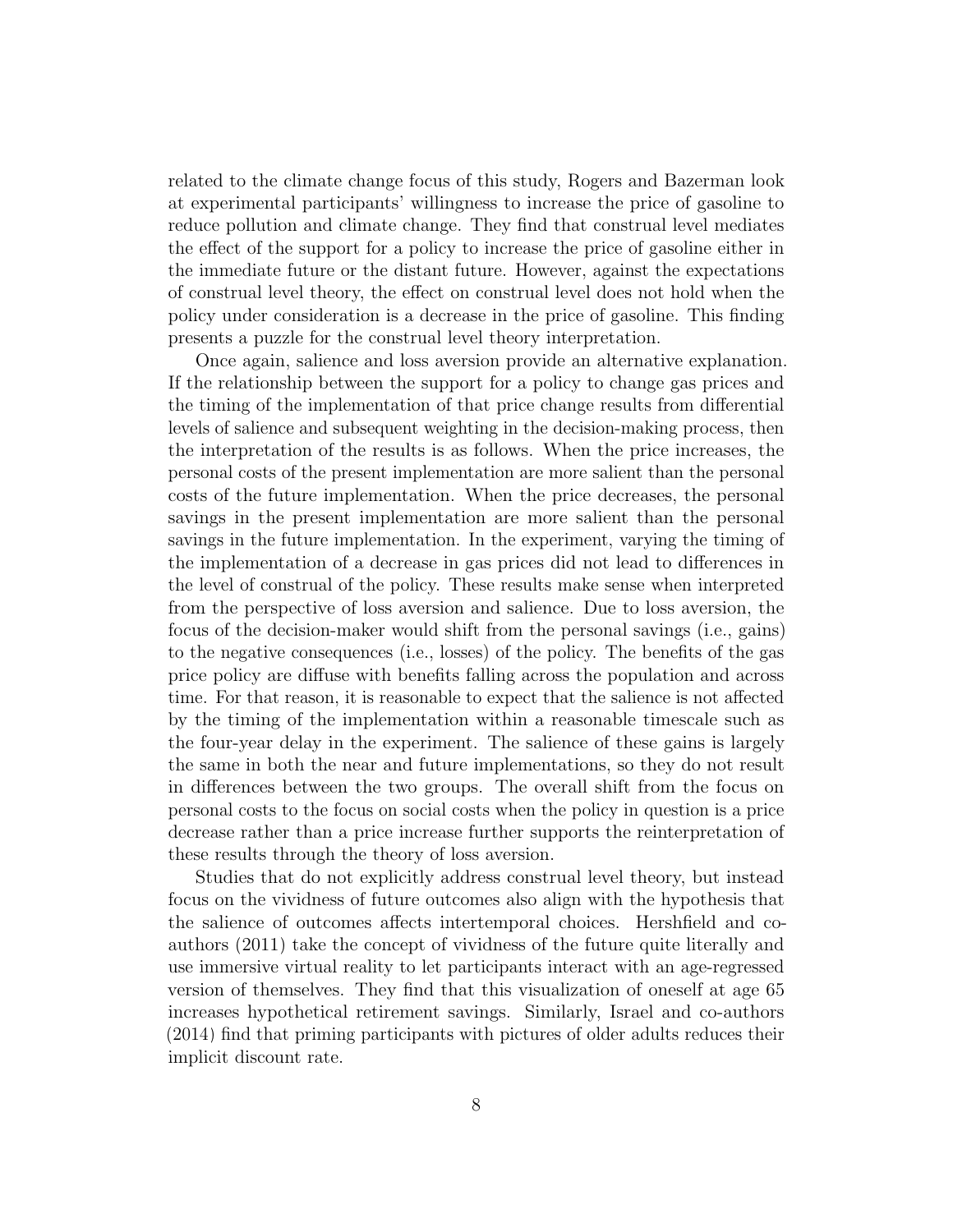A simple change in the numeric framing of an intertemporal choice can also affect the vividness of future outcomes. Magen and co-authors [\(2008\)](#page-42-6) find that an explicit zero framing of intertemporal choices between payouts in the present and payouts in the future can reduce discounting. Asking participants to choose between \$5.00 today and \$8.20 in 26 days leads to more present biased decisions than asking participants to choose between "\$5.00 today and \$0.00 in 26 days" and "\$0 today and \$8.20 in 26 days." Radu and co-authors [\(2011\)](#page-43-6) explore possible mechanisms for the effect of the explicit zero framing on present bias. In line with a salience interpretation, they find that the frame reduces present bias by shifting attention to the future negative consequences of the present biased option.

There is even evidence that a future-orientated perspective can affect decisions that cross generational boundaries, which is highly relevant for climate mitigation decisions. For example, studies have found that encouraging individuals to consider the perspective of future generations can increase proenvironmental behavior [\(Pahl and Bauer 2013;](#page-43-7) [Zaval et al. 2015;](#page-45-0) [Arnocky](#page-38-2) [et al. 2014\)](#page-38-2). A growing literature points to the complex role that psychological distance may play in the willingness to undertake socially optimal levels of investment in climate mitigation and adaptation [\(Newell et al. 2014;](#page-43-8) [Lorenzoni](#page-42-7) [and Pidgeon 2006;](#page-42-7) [McDonald et al. 2015;](#page-43-3) [Weber 2006,](#page-44-5) [2010\)](#page-44-2). While many researchers conclude that decreasing psychological distance will increase concern and subsequent action on climate change, others call for a more careful examination of the complex interplay of factors [\(McDonald et al. 2015\)](#page-43-3). Climate change is an issue that involves psychological distance on four dimensions: temporal, geographical, social, and level of uncertainty.

For most people without direct, personal experience, climate change impacts have low salience. Climate change impacts are expected to take place in the future, to affect other people in other places, and have a great deal of uncertainty. When a person directly experiences climate impacts, such as anomalous weather events like Hurricane Sandy, there is no psychological distance between the person and the impacts. As it occurs, the event directly affects the person (no social distance) where they currently reside (no geographical distance) in the present moment (no temporal distance) with complete certainty (no hypothetical distance). However, uncertainty could remain in the causal connection between the event and climate change. Studies have found that personally experiencing anomalous or extreme weather events makes people more concerned about climate change [\(Akerlof et al. 2013;](#page-38-3) [Donner and](#page-39-6) [Mcdaniels 2013;](#page-39-6) [Li et al. 2011;](#page-42-8) [Joireman et al. 2010;](#page-42-9) [Hamilton and Stampone](#page-41-5) [2013;](#page-41-5) [Egan and Mullin 2012;](#page-40-4) [Zaval et al. 2014\)](#page-45-1). Weather can even impact major consumer purchases in ways that contradict rational expected utility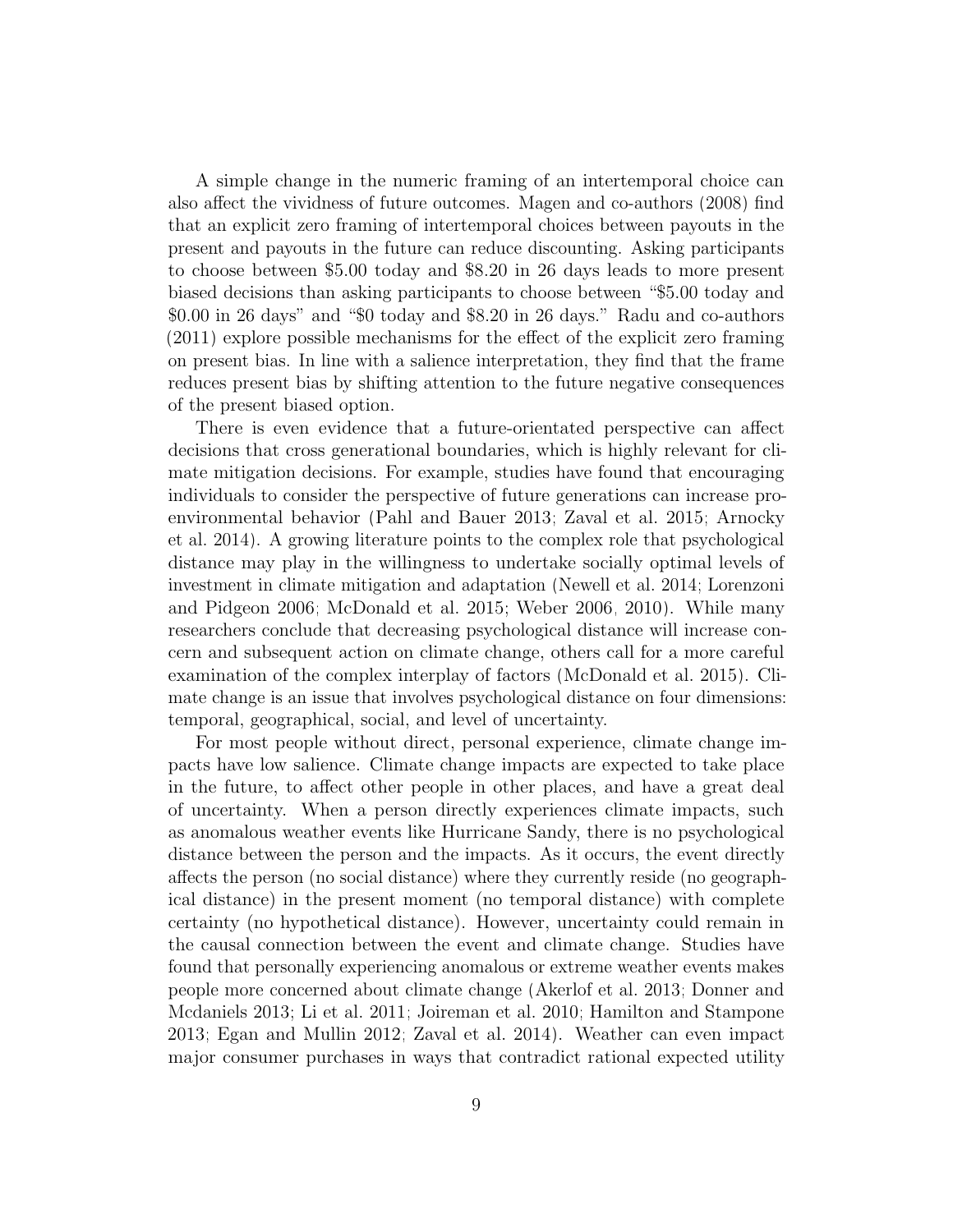theory. For example, the decision to buy a convertible or a four-wheel drive vehicle is significantly influenced by the weather at the time of the purchase [\(Busse et al. 2014\)](#page-39-5). The authors hypothesize that this effect is due to projection bias and salience.

Experiencing a weather event associated with climate change may change the psychological distance with which one views climate change. However, there is a long time delay between increased atmospheric concentrations of greenhouse gases and the full impacts that will result. Therefore to achieve an optimal climate strategy, we need to align the subjective perception of future impacts with the objective discounted value of those impacts. The cognitive bias that arises from the perceived psychological distance of climate impacts reduces their salience in current decision-making.

## <span id="page-9-0"></span>3 Willingness to Pay for Climate Change Mitigation and Public Goods Donations

The primary outcome variable in this study is a donation to a charity that helps to sequester carbon and thus mitigate climate change. The donation measure serves as a revealed preference proxy measure for willingness to pay for climate change mitigation. According to basic environmental economics theory, setting the marginal cost of carbon dioxide abatement is equal to the social cost of carbon dioxide will lead to optimal investment in climate change mitigation. With guidance from well-established integrated assessment models, the U.S. government uses a central value of \$36 per ton of  $CO<sub>2</sub>$  in benefit-cost analyses [\(Greenstone et al. 2013;](#page-40-5) [Int 2015\)](#page-38-4). With policies such as CAFE standards, renewable portfolio standards, biofuel policies, and regional carbon trading, the economy is operating under a non-zero shadow price for carbon. However, the current global level of climate change mitigation is sub-optimal [\(Victor](#page-44-6) [et al. 2014\)](#page-44-6). Even new regulations of  $CO<sub>2</sub>$  in the United States under the Clean Power Plan will impose a marginal abatement cost of carbon dioxide between \$12-\$27/ton, well below the estimated social cost of carbon [\(Burtraw et al.](#page-39-7) [2014\)](#page-39-7).

The importance of time preference in climate change is evident. The social discount rate, determined in large part by the pure rate of time preference, is one of the most important parameters in economic models of climate change. For example, the social cost of carbon has an average value of \$36 with a discount rate of 3%, but the social cost of carbon jumps to \$56 with a discount rate of 2.5% and falls to \$11 with a discount rate of 5%. A large body of literature in environmental economics details the complex question of what is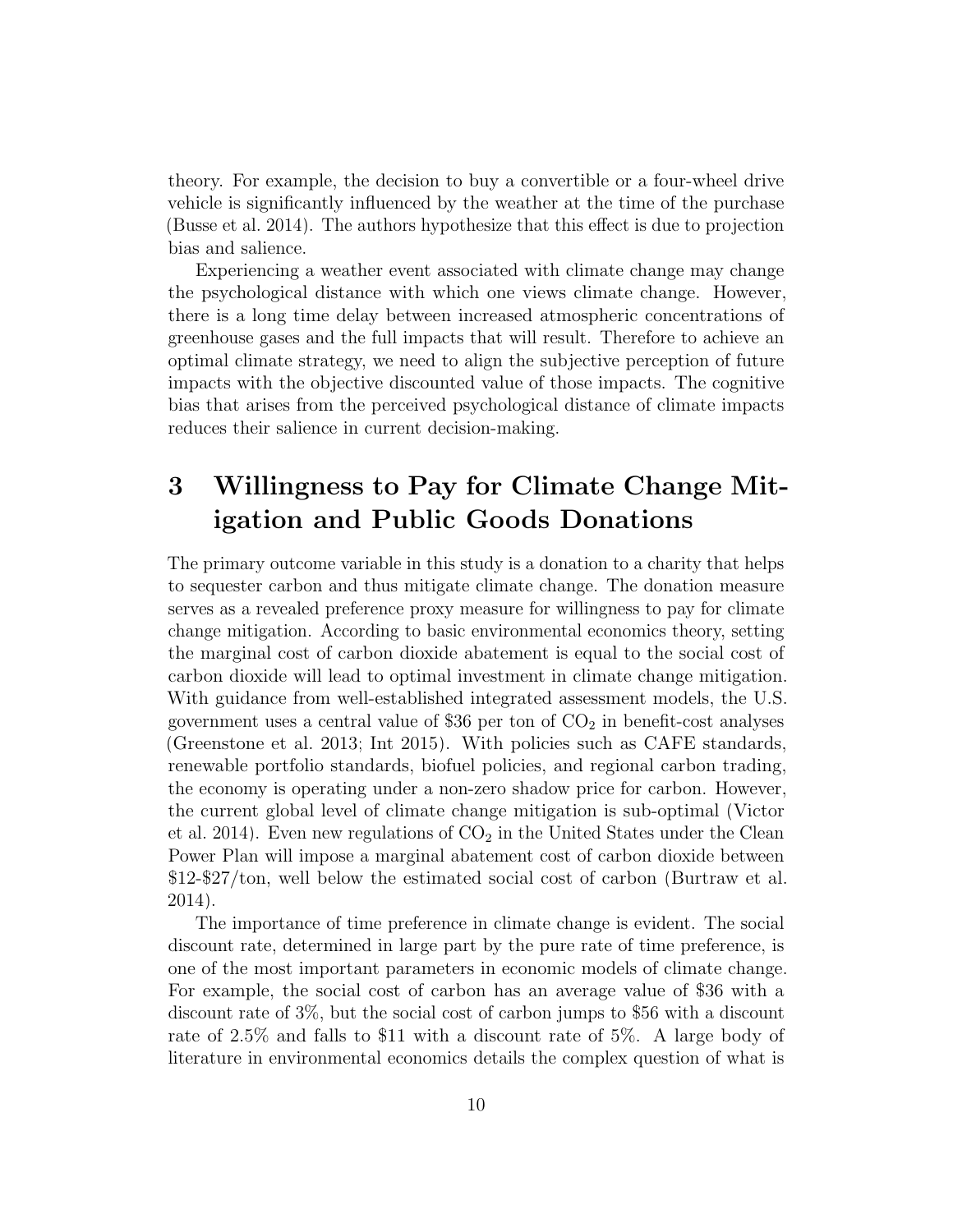the proper social discount rate to use in cost-benefit analyses of climate change (See Arrow et al. 2013 for an overview). In climate change, the benefits of abatement are beset with a broad range of uncertainty and are realized over very long time horizons. As a result of the long time horizons, high discount rates translate to low levels of optimal climate change mitigation [\(Nordhaus](#page-43-9) [2007;](#page-43-9) [Arrow et al. 2013,](#page-38-5) [2014;](#page-38-6) [Weitzman 2001\)](#page-44-7).

Energy efficiency choices are an important area of consumer behavior where time preference affects consumers' climate change impact. There is an active debate over whether there is an "energy efficiency gap" between the optimal and actual investment in energy efficiency [\(Jaffe and Stavins 1994;](#page-42-10) [Gillingham et al.](#page-40-6) [2009;](#page-40-6) [Allcott and Greenstone 2012;](#page-38-1) [Gillingham and Palmer 2014;](#page-40-7) [Gerarden et al.](#page-40-8) [2015\)](#page-40-8). Recent work points to other explanations for this apparent gap [\(Allcott](#page-38-1) [and Greenstone 2012;](#page-38-1) [Fowlie et al. 2015\)](#page-40-9), but the question of whether myopia contributes to high implicit discount rates merits further study. While some level of discounting is optimal, decision-makers may overweight the present and underweight the future [\(Akerlof 1991;](#page-38-0) [Zauberman and Lynch Jr. 2006\)](#page-45-2). This study explores whether increasing the salience of future benefits changes the relative weighting of present and future impacts by measuring participants' implicit discount rates after each treatment.

If consumer behavior is suboptimal according to the standard exponential discounting model, then we may look for an explanation from an alternative model of time preference. The hyperbolic discounting model is one of the most robust models in behavioral economics and has contributed a great deal to the understanding of time inconsistencies in time preference [\(Laibson 1997;](#page-42-11) [Cropper and Laibson 1999\)](#page-39-8). Hyperbolic discounting leads to present bias and a pattern of procrastination where the "right time" to make a costly decision with future benefits never arrives. The collective response to climate change is highly vulnerable to the problem of present bias due to the structure of immediate costs and future benefits for most climate mitigation actions. In this study, I seek to test whether a behavioral intervention reduces myopia by changing the time perspective of the decision-maker.

Individuals who are operating under cognitive bias from the long time horizon of the climate change issue may make two kinds of errors. First, if people are myopic, they may underestimate the current value of the damages of climate change and underinvest in climate change mitigation. For example, an elected representative whose primary decision criterion is maximizing public welfare may fail to do so if she myopically evaluates public policies. She may undervalue policies with long-term benefits by discounting future benefits at a rate higher than the optimal social discount rate. Second, for myopic individuals, facing a carbon price equal to the social cost of carbon may not be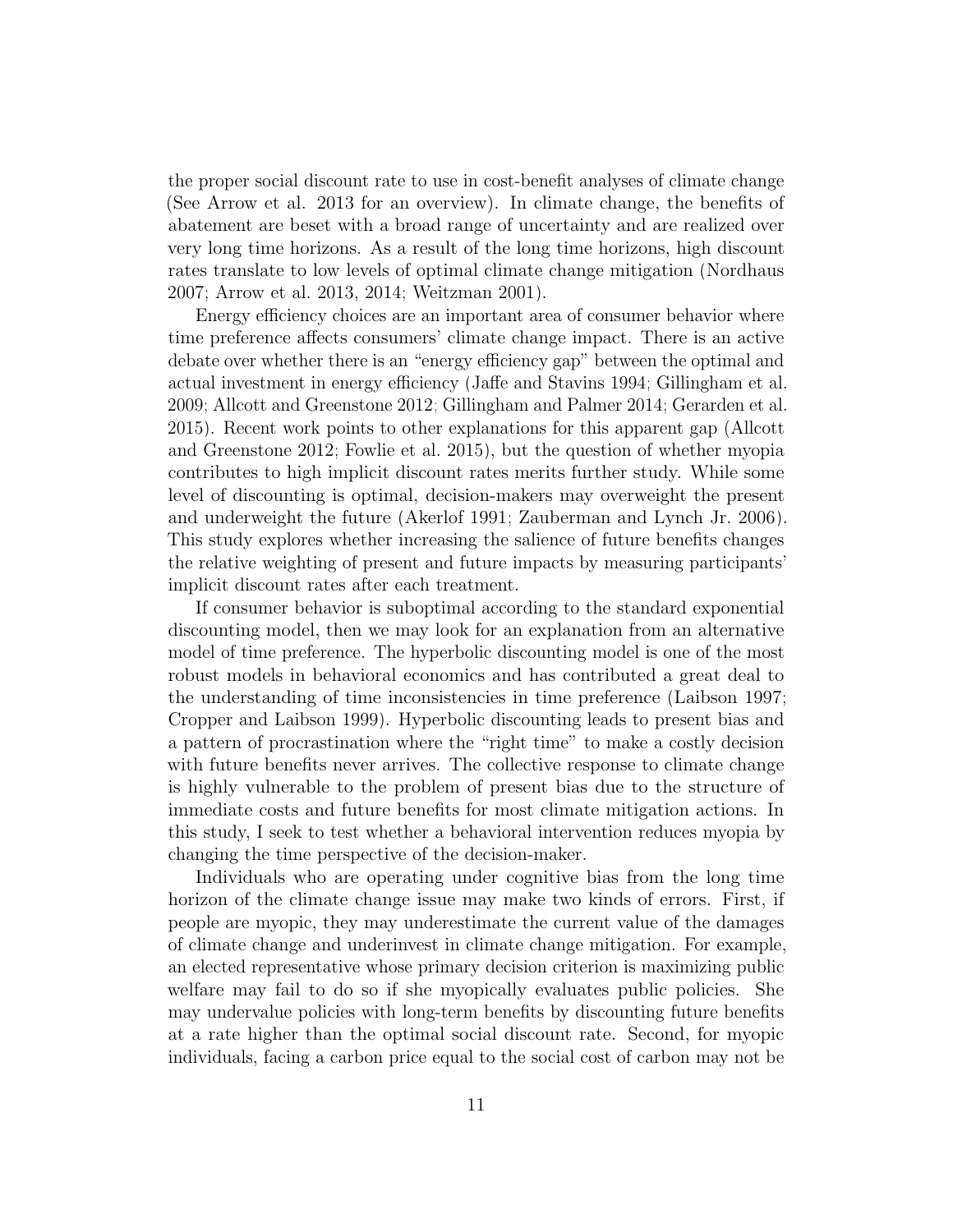sufficient to achieve optimal change. Increasing the carbon price to account for externalities may still lead to underinvestment in energy efficient technologies due to "internalities" where consumers discount future benefits more than is personally optimal [\(Allcott et al. 2014\)](#page-38-7). Future utility may be underweighted because it is not salient. Additional policies or information framing strategies may be needed to encourage individuals to give adequate attention to future costs and benefits and reduce these internalities. If myopia plays a role in reducing optimal climate change mitigation through diminished salience of the risks of climate change, then interventions to increase the salience of climate risks may reduce myopia and improve climate mitigation policy choices.

In this study, I utilize voluntary donations in an experimental context to serve as an incentive-compatible, revealed preference proxy measure of willingness to pay for climate change mitigation. After the writing treatments, I explain that all study participants have a 1 in 100 chance of receiving a \$20 bonus after the study period ends. I tell them that they may donate part of their bonus to a non-profit organization, Trees for the Future. Their donation would then be used to plant trees that remove carbon dioxide from the atmosphere and thus contribute to climate change mitigation. Then, they choose how much of their \$20 bonus to keep for themselves and how much to donate.

Voluntary donations can be made out of a desire to contribute to a public good, like climate change mitigation, and out of a desire to feel good about oneself. A pure altruism model posits that donations are simply made to improve the world around us. The only utility we gain from a donation in a pure altruism model is the utility we derive from our enjoyment of the total level of public goods to which we contribute. An impure altruism donation model allows individuals also to gain utility from feeling good about the act of donating. From the classic impure altruism paper by Andreoni [\(1990\)](#page-38-8): Individual, i, chooses donation  $g_i$  to maximize the following utility function:

$$
U_i = U_i(x_i, G, g_i) \tag{1}
$$

where  $G$  is the total amount of the public good.

Including  $g_i$  as a separate argument indicates the "warm glow" gain in utility from the act of donating.

I apply the basic impure altruism model to my donation context with the following parameters:

$$
g_i = (\alpha_j + \delta_j)T_j + \gamma X_i \tag{2}
$$

 $\alpha_i$ : Change in utility weighting of perceived marginal increase in expected future climate stability (altruism, including parental "altruism" towards own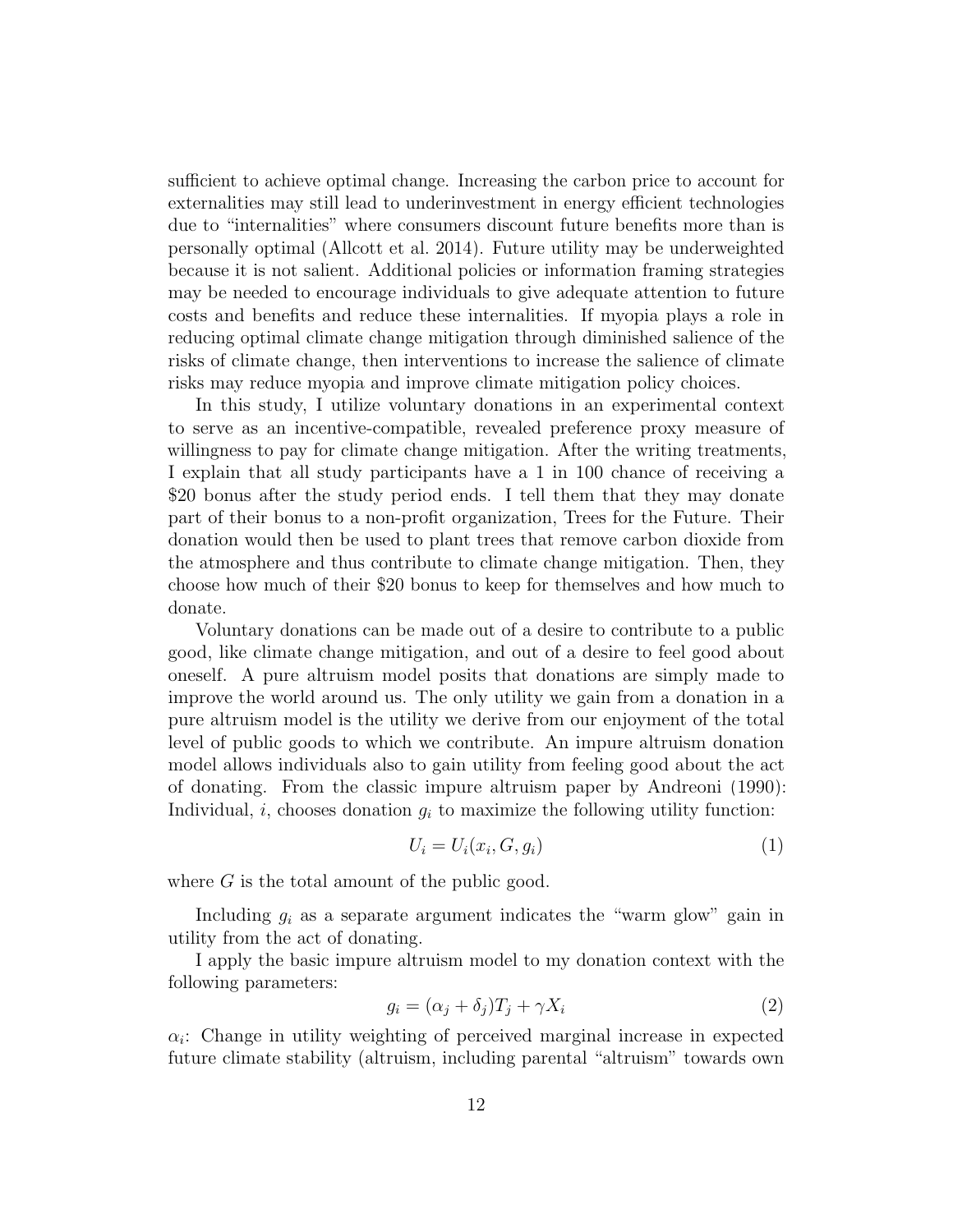child)

 $\delta_i$ : Change in marginal warm glow from donation

 $T_j$ : Indicator variable for treatment group

 $X_i$ : Vector of individual characteristics (including beliefs about the impacts of donation on G)

For a small donation to a global public goods problem like climate change, there is the problem that the marginal effect of a small individual action on climate change is essentially zero, implying that  $\alpha_i \to 0$ . Nonetheless, individuals make decisions based on their perception of efficacy [\(Cryder et al.](#page-39-9) [2013;](#page-39-9) [Erlandsson et al. 2014\)](#page-40-10). Experimental participants may perceive a nonzero efficacy of their donation. Assuming that  $\alpha_j$  is the perceived efficacy rather than actual efficacy allows  $\alpha_j > \epsilon$ . Participants may also donate because it gives them a warm glow. Since I cannot differentiate between  $\alpha_j \& \delta_j$ , I simplify by setting:

$$
\beta_j = \alpha_j + \delta_j \tag{3}
$$

In this model, I am agnostic on the relative contributions of altruism and warm glow by measuring  $\beta_j$  as  $\alpha_j + \delta_j$ . While I cannot distinguish between altruistic giving and warm-glow giving, I expect that reducing the psychological distance from the impacts of climate change will increase donations. Salience theory argues that we put more weight on vivid outcomes and less weight on those that are not as clear [\(Akerlof 1991;](#page-38-0) [Higgins 1996;](#page-41-6) [Bordalo et al. 2012\)](#page-39-1). If the benefits are more vivid when they are psychologically closer, then I hypothesize that they will receive more weight in the decision-making process. More weight on vivid benefits would then, in theory, lead to a higher willingness to pay for climate change mitigation.

### <span id="page-12-0"></span>4 Methods

The study consists of a pre-experimental survey, a reading task, a randomized writing task, and a post-treatment survey. The primary outcome variables are the willingness to donate to a climate change non-profit and a measure of time preference.

I used a screening survey on Amazon's Mechanical Turk to recruit individuals living in the U.S. who have children under the age of 18. In the screening survey, I collected data on demographics including age, gender, race, ethnicity, education, income, state and zip code. I also asked some political questions including the tendency to vote for Republican or Democratic candidates and concern about climate change (1 to 10 scale). In addition to the variables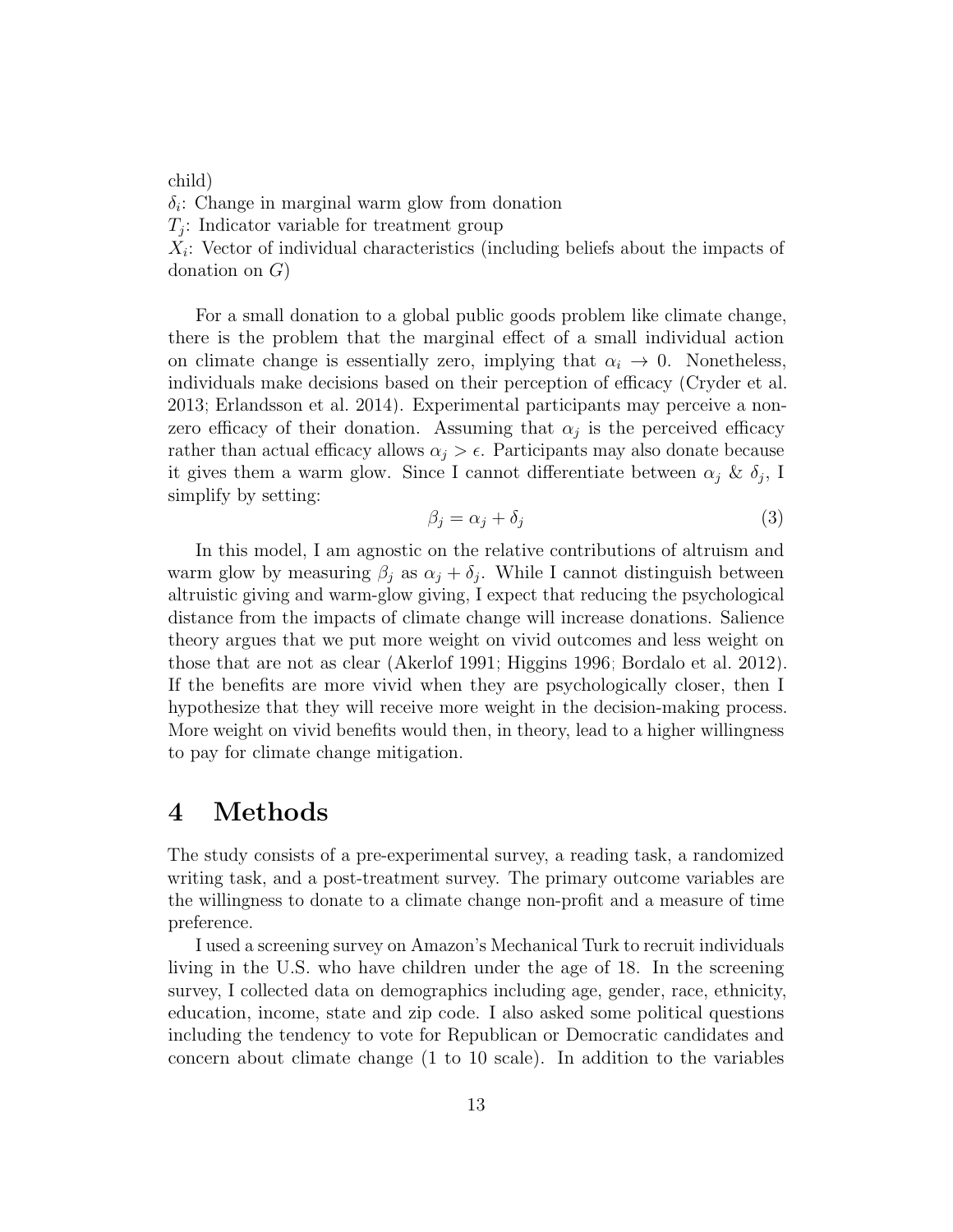of interest, I included decoy questions about concern for illegal immigration, income inequality, and the budget deficit to ensure that participants did not view this as a climate change study which could bias participation in the follow-up study. I ended the screening survey with a question that asked the participant to write 2-3 sentences about an interesting news story they read, listened to, or watched recently as a quality screening mechanism. I excluded participants who wrote fewer than 25 characters from the follow-up study.

Between December 29, 2015, and January 10, 2016, I invited qualified participants to participate in the full study. To establish a minimum level of knowledge and to control for experimenter demand by making it clear to all participants that this study is overtly focused on climate change, participants began by watching a three-minute video explaining the basic science and potential impacts of climate change.<sup>[1](#page-13-0)</sup> Next, they read a series of climate solutions both for broad-scale policy and individual action. The purpose of providing information about solutions is to reduce the level of hopelessness and arousal that some people may feel after watching an educational video that discusses the impacts of climate change. Studies have shown that when people feel hopeless or helpless about a problem, then they respond by disengaging [\(Rutjens et al. 2010;](#page-44-8) [Moser and Dilling 2011\)](#page-43-10). If learning about climate change puts them in a high stress, high arousal state, then providing concrete solutions may decrease the arousal and stress to a level more conducive for critical thinking [\(Weick 1984\)](#page-44-9). In this study, it is important that they are aware of the problem of climate change as well as tangible solutions.

The next section varies with treatment group. Each participant is asked to spend five to ten minutes on a writing task. In the Letter treatment, participants are asked to write a message that will be delivered in 35 years. They are asked to write about the risks and challenges of climate change and how they think climate change will affect the lives of people in 2050. For those with a child, grandchild, niece, or nephew, the message is addressed to that individual, and their age in 2050 is given at the beginning of the prompt. For those without a young relative, the message is addressed to an individual born today who will be 35 years old in 2050. In the Essay treatment, participants are asked to discuss the risks and challenges of climate change in an essay. In the control group, participants are asked to write about their daily routines. Participants must spend at least 5 minutes on the writing task and write at least 500 characters. See Appendix [6](#page-38-9) for full question texts.

<span id="page-13-0"></span>After the writing task, I explain that 1 out of 100 participants will receive

<sup>1</sup>Video from TEDEd: http://ed.ted.com/lessons/climate-change-earth-s-giant-game-oftetris-joss-fong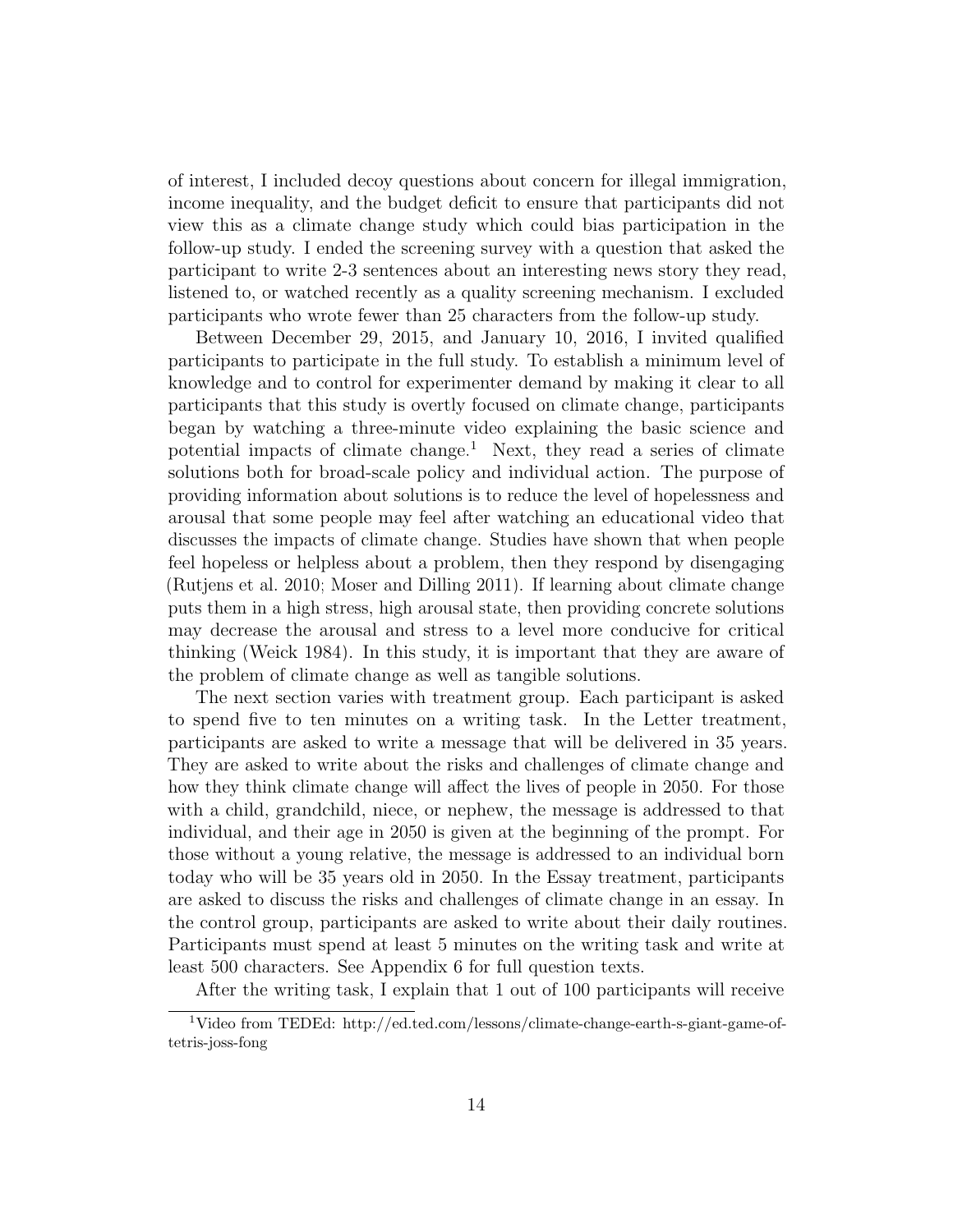an additional bonus of \$20 which they may split between themselves and a charity that reduces greenhouse gases in the atmosphere. They then choose among 21 options that divide the \$20 between the participant and the donor. In a pilot study, participants were asked to type in the amount they would like to give to the charity and the amount to keep for themselves. The amounts had to add up to \$20. While this was, in theory, the best way to elicit a continuous measure of donations, most people chose to donate either \$0 (21%), \$5 (24%), or \$10 (29%). The top half of the distribution was also bimodal at \$15 (4%) and \$20 (4%). In further testing, providing options that split the money for the participants and allowing them to choose produced donations that more closely approximated a normal distribution.

Next, I use a multiple price list measure of time discounting known as Money-Earlier-or-Later (MEL). I use a choice-based measure based on the finding that choice-based measures are more strongly predictive of real-world behavior than a matching measure, which would have been more efficient to implement [\(Hardisty et al. 2013\)](#page-41-7). Participants choose between \$100 in one month and some amount of money, \$X, in four months. The payoff, \$X, ranges from \$101 and \$300. These tradeoffs correspond to a three-month discount rate of 1% and 110%. One participant was randomly chosen, and one of their choices was implemented with a real-world payment. Participants take a short quiz to ensure they understand the procedure.

I structure the choice decision to choose between two future periods, one month and four months, to eliminate the potential effect of present bias. Eliminating the role of present bias simplifies the hyperbolic discounting model to the standard exponential discounting model [\(Laibson 1997;](#page-42-11) [Frederick et al.](#page-40-11) [2002\)](#page-40-11). I make this simplification because measuring present bias with monetary rewards in experimental contexts is problematic. Present bias refers to the difference between immediate utility and non-immediate utility. Using monetary rewards to measure present bias requires the assumption that any additional money paid at time zero will be consumed at time zero and will not offset any other consumption. These assumptions do not hold for most people. By utilizing a choice between two future payments, I avoid this confounding issue and achieve a cleaner measure of the implicit discount rate,  $\delta$ . Additionally, it is important to note the distinction between time preference and time discounting [\(Frederick et al. 2002\)](#page-40-11). Time preference refers to the relative preference for utility experienced in different time periods, whereas time discounting refers to the lower value of future payments compared to those that occur in the present. Time preference or utility discounting can be measured experimentally by offering tradeoffs between consumption rewards, like food, alcohol, and work (negative reward). While it is possible to employ this paradigm in an online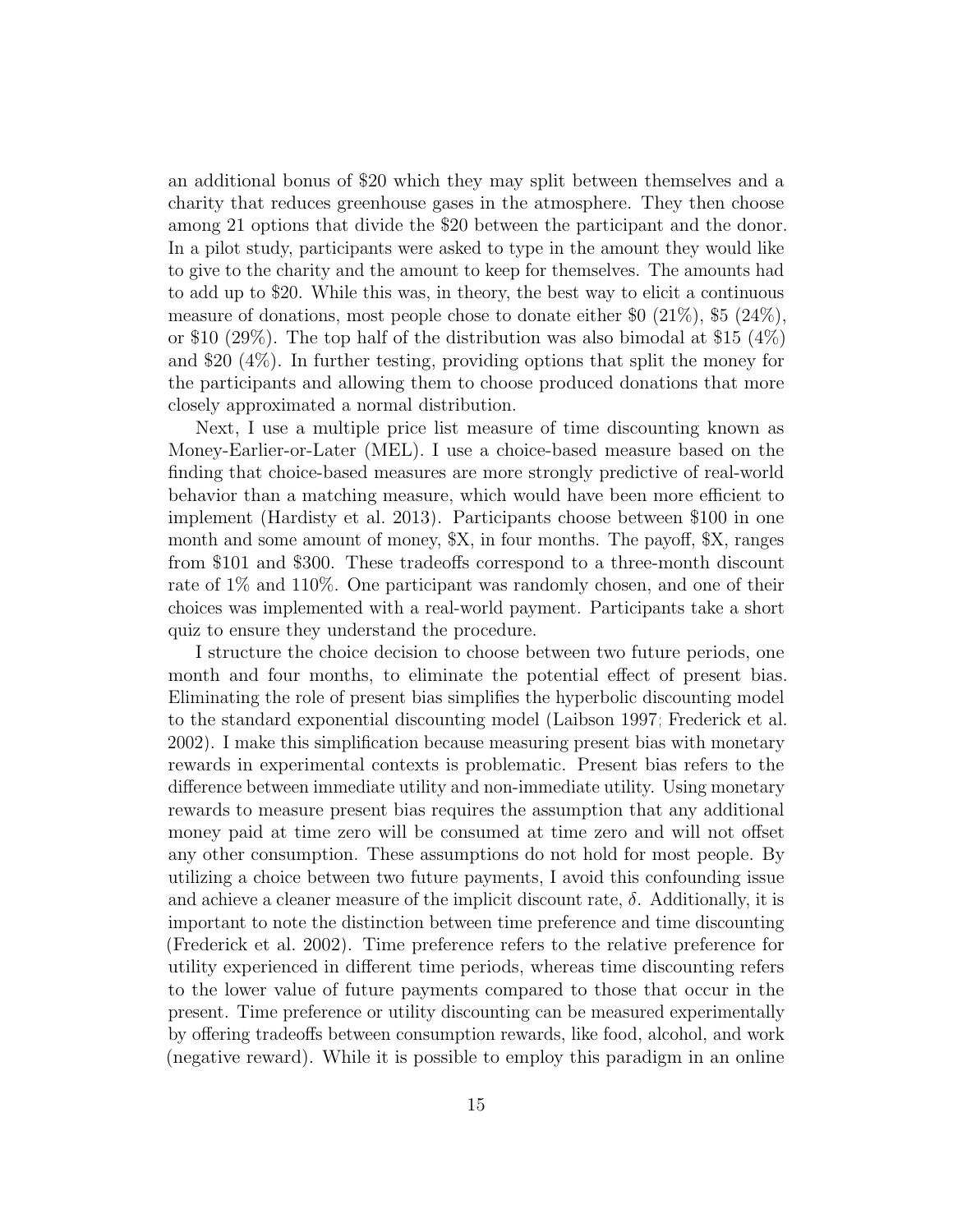experiment, it requires retaining participants for a number of weeks and greatly increases the costs of the experiment. I am interested in how time preference is affected by the framing intervention, but in this paper, I seek first to establish a relationship between the treatments and implicit discount rate, which tends to correlate with the underlying time preference. For example, Reuben, Sapienza, and Zingales [\(2010\)](#page-43-11) find that there is a correlation between the discount rates for monetary rewards and the discount rates for consumption  $(R^2 = 0.12)$ . Further studies will be needed to examine the question in more depth.

In the last section of the experiment, I ask a series of questions that serve as manipulation checks and potential decision factor variables. I ask about legacy motives using a three-question measure that replicates Zaval et al. [\(2015\)](#page-45-0). I ask about hopefulness about the future, the vividness of the future, ease of hindsight, concern for climate change, and the likelihood that climate change will negatively affect one's child. I also include questions about feelings of altruistic and parental responsibility, the efficacy of personal and global actions, and sense of guilt. In all analyses except the within-subjects change in climate concern, responses to these questions are standardized with a mean of zero and standard deviation equal to one.

To test my first two hypotheses (H1 and H2), I regress donations amounts on indicator variables for both the Essay and Letter treatments. While I expect other covariates to be orthogonal to treatment group due to random assignment, I test the robustness of the treatment effects with two additional specifications. First, I add the measure of prior concern for climate change that was elicited in screening survey. Then, I also add the following demographic variables: parental status (dummy), age (numeric), income (ordinal), education (ordinal), voting preferences (dummies), male (dummy), white (dummy), Hispanic (dummy), and state (dummies). In the full model, I cluster observations at the state level to adjust for correlated errors among individuals within each state. I expect some correlation both due to cultural effects of the state in which a participant lives as well as impacts of recent weather during the study period.

For the full model with treatment groups, dummies and demographic controls, I estimate the following equation using ordinary least squares:

<span id="page-15-0"></span>
$$
y_i = \beta_0 + \beta_1 \mathbf{LT}_i + \beta_2 \mathbf{ET}_i + \beta_3 \mathbf{concern}_i + \gamma X_i + \epsilon_i \tag{4}
$$

In this equation,  $y_i$  is the donation to a climate change mitigation non-profit,  $LT_i$  is an indicator variable for participants in the Letter treatment,  $ET_i$  is an indicator variable for participants in the Essay treatment, concern<sub>i</sub> is a baseline concern about climate change, and  $\gamma$  is a vector of control variables.

To assess H1, whether writing a narrative on the risks and challenges of climate change leads to a higher willingness to pay for climate change mitigation,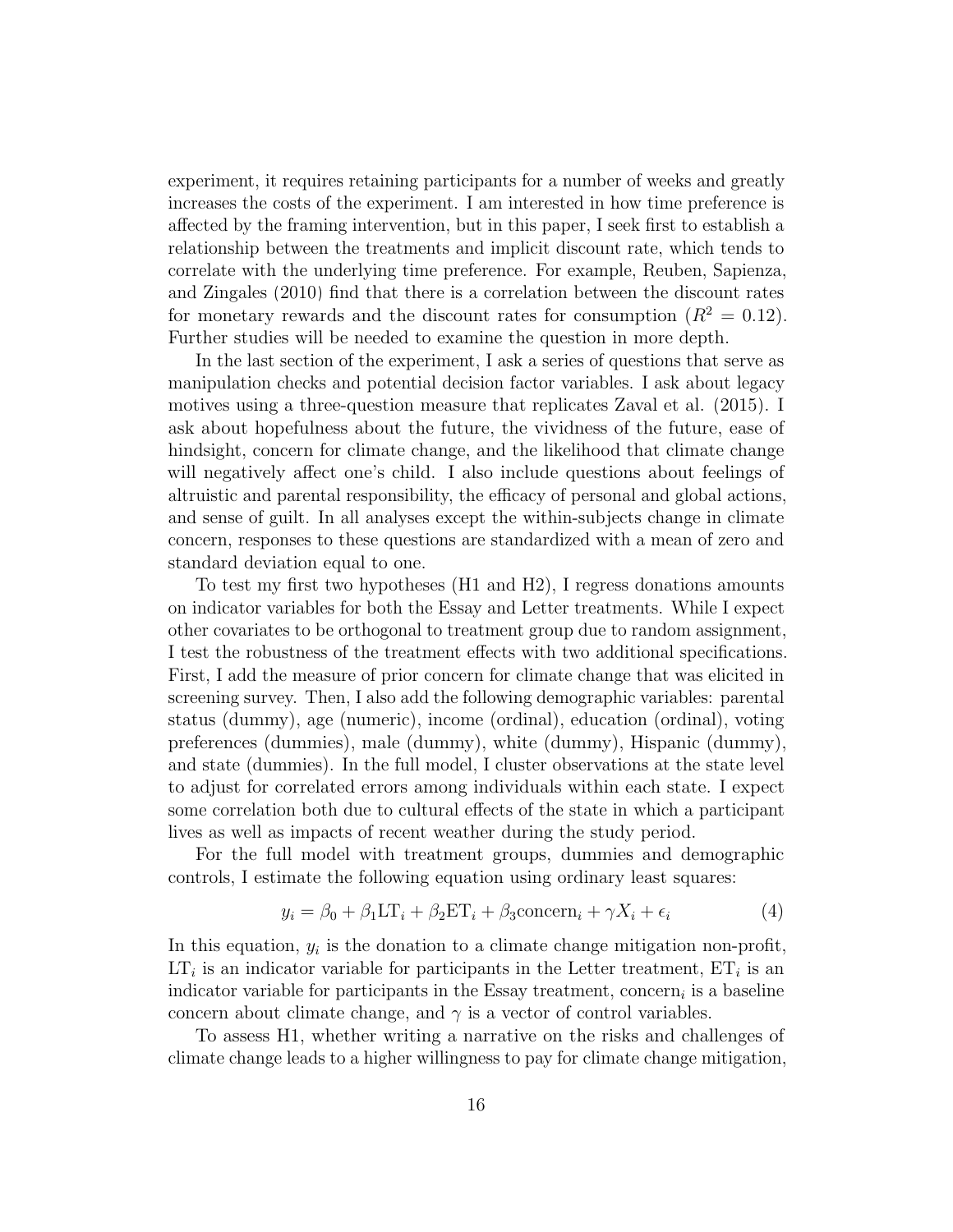I test whether  $\hat{\beta}_1 > 0$  and  $\hat{\beta}_2 > 0$ . For H2, that addressing the narrative on the risks and challenges of climate change to an individual living in the future will further increase the willingness to pay for climate mitigation, I test if  $\hat{\beta}_1 > \hat{\beta}_2$ .

To assess H3, I derive the implicit discount rate from the money-earlier vs. money-later choices and evaluate whether it differs in each treatment group. First, I find the approximate indifference point by looking to where the participant switched from the money earlier payment to the money later payment. If they switched more than once, they are excluded from the sample. I approximate the discount rate by taking the midpoint of the discount rates implied by the monetary tradeoff before the switch and at the switch point. I calculate the discount rate for each point as an exponential rate according to the following equation:

$$
r = \ln\left(\frac{x_{t+4}}{x_{t+1}}\right) \tag{5}
$$

where periods, t, are measured in months. For those who never switch from earlier payments to later payments or vice versa, the endpoint is used as the implicit discount rate. Using  $r$  as the dependent variable, I run the same regression models as I do to analyze donations (Eq. [4\)](#page-15-0). To test H3, that a future-oriented narrative frame will reduce the revealed implicit discount rate, I test whether  $\hat{\beta}_1 > 0$ . Then I test whether the implicit discount rate mediates the relationship between the Letter treatment and donation amount using the mediation procedure described in the next paragraph.

Using a within-subject, before-and-after measure, I examine the impact of the treatments on climate concern. In the screening survey, I ask participants to rate their level of concern about climate change. After the treatment, I ask them the same question. I apply a difference-in-differences estimation to look at the impact of the Letter and Essay treatments on the change in concern for climate change compared to the change in concern of the control group. The estimated coefficients are defined as:

$$
\hat{\beta}_{LT} = \bar{\Delta}y_{LT} - \bar{\Delta}y_C \tag{6}
$$

$$
\hat{\beta}_{ET} = \bar{\Delta}y_{ET} - \bar{\Delta}y_C \tag{7}
$$

Next, I use mediation analysis to investigate pathways of the treatment effects. Mediation analysis attempts to measure whether the treatment changes an intermediary variable which then goes on to affect the outcome variable. Mediation analysis is widely used in psychology. However, generating unbiased estimates of causal mediation effects is very challenging, even in an experimental context. If the treatments affect more than one mediator or if there are heterogeneous impacts of the treatments or the mediator, then the mediation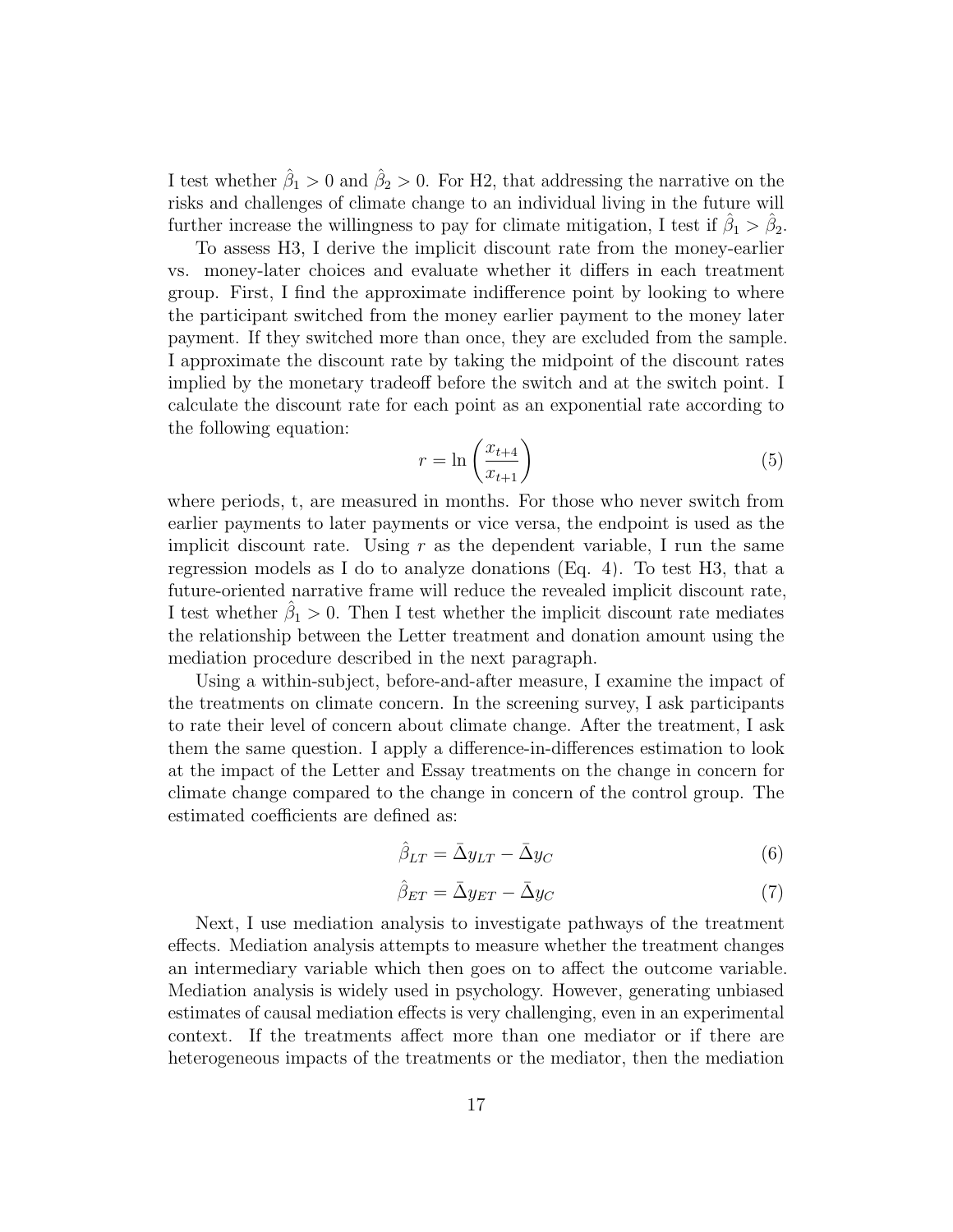analysis may be biased [\(Bullock et al. 2010\)](#page-39-10). It is unlikely that these stringent requirements are met in this study. The analysis is included in this study for two reasons. First, this study serves, in part, as a replication of Zaval et al. [\(2015\)](#page-45-0) and mediation analysis of the role of legacy in climate change mitigation donations is a central focus in their paper. Second, the mediation analysis is meant to explore potential causal pathways to generate hypotheses for future experiments.

Mediation analysis breaks down the total causal effect,  $\tau_i$ , of each treatment, t, on the outcome variable of interest,  $Y_i$ , into the total indirect effect,  $\delta_i(t)$ , and the total direct effect,  $\zeta_i(1-t)$ :

$$
\tau_i = \delta_i(t) + \zeta_i(1-t),\tag{8}
$$

for  $t = 0, 1$ . The direct effect is the effect of the treatment on the outcome variable if the mediator, m, were held constant. The indirect effect, or causal mediation effect, is the effect of the treatment on the outcome variable that operates by changing the mediator variable. Figure [1](#page-17-0) provides a visual illustration of the theoretical logic of mediation analysis.

<span id="page-17-0"></span>

Figure 1: Mediation Analysis

Using a potential outcomes framework, the total treatment effect is defined as the difference in potential outcomes under treatments,  $t = 0, 1$ :

$$
\tau_i \equiv Y_i(1, M_i(1)) - Y_i(0, M_i(0)) \tag{9}
$$

The indirect effect is the potential outcome of the treatment, t, with the mediator at the potential value under the treatment minus the potential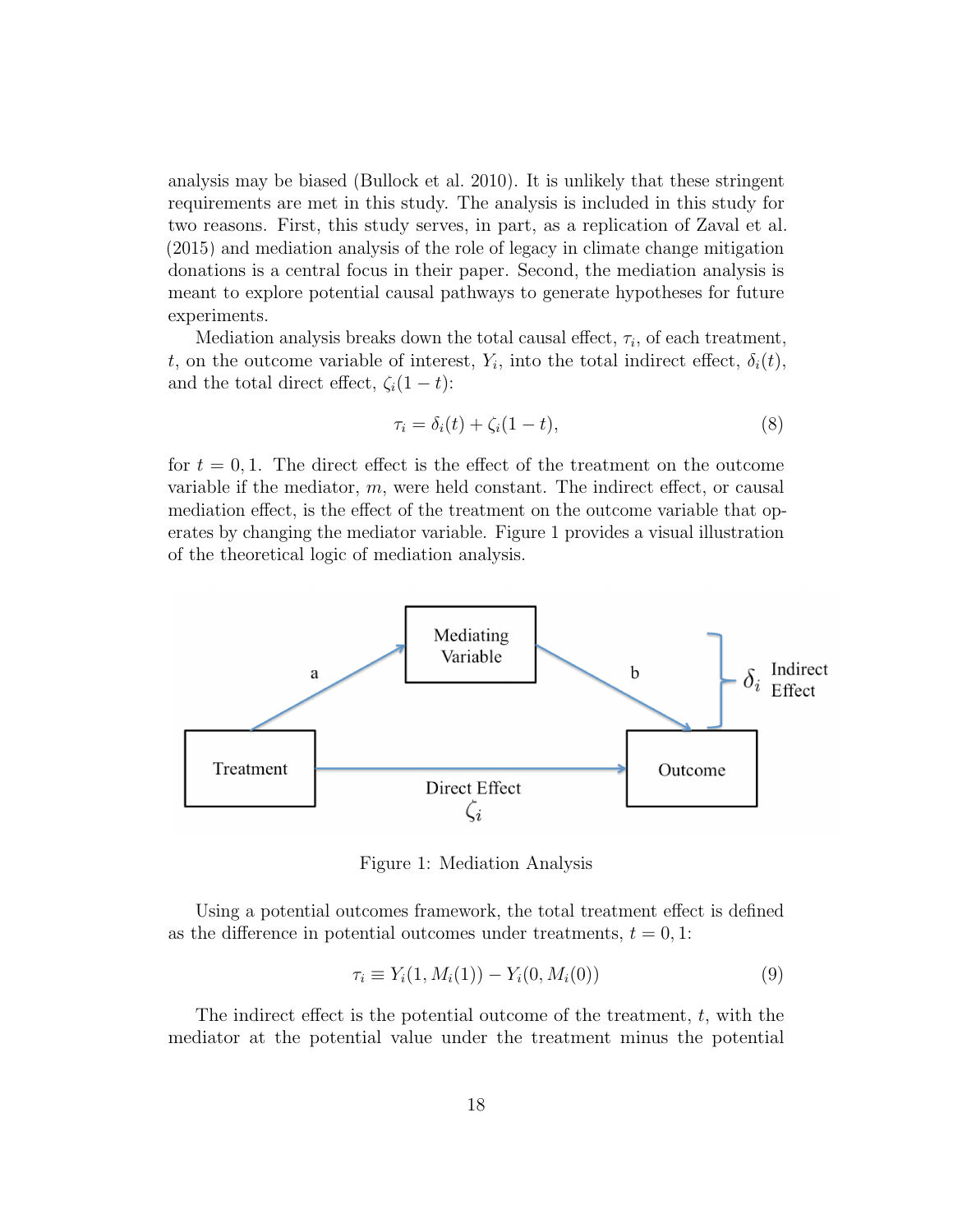outcome of the treatment with the mediator at the potential value under the control:

$$
\delta_i(t) \equiv Y_i(t, M_i(1)) - Y_i(t, M_i(0))
$$
\n(10)

I estimate the average indirect effect,  $\bar{\delta}_i$ , using the R package, 'mediation' which implements the following algorithm [\(Imai et al. 2010b;](#page-41-8) [Imai and Keele](#page-41-9) [2010;](#page-41-9) [Imai et al. 2010a\)](#page-41-10):

$$
\bar{\delta}(t) = \iint \mathbb{E}(Y_i|M_i = m, T_i = t, X_i = x) \{ dF_{M_i|T_i = 1, X_i = x}(m) - dF_{M_i|T_i = 0, X_i = x}(m) \} dF_{X_i}(x).
$$
\n(11)

The algorithm is estimated using a quasi-Bayesian Monte Carlo approximation. The estimates generated by this algorithm are nearly identical to those of the well-known Baron-Kenny procedure [\(Baron and Kenny 1986;](#page-39-11) [Imai et al. 2010a\)](#page-41-10). The Baron-Kenny procedure calls for three separate regressions to analyze mediation:

$$
M_i = \beta_0 + \beta_1 \mathbf{T}_i + \epsilon_i \tag{12}
$$

$$
Y_i = \beta_0 + \tau T_i + \epsilon_i \tag{13}
$$

$$
Y_i = \beta_0 + \delta M_i + \zeta T_i + \epsilon_i \tag{14}
$$

According to Baron and Kenny,  $\beta_1 \neq 0$ ,  $\tau \neq 0$ , and  $\delta \neq 0$  must all hold in the expected directions to indicate mediation. However, more recent work has shown that all of these relationships do not necessarily need to be significant in order to indicate mediation [\(MacKinnon et al. 2007;](#page-42-12) [Zhao et al. 2010\)](#page-45-3).

The algorithm developed by Imai et al. improves upon the basic Baron-Kenny procedure by generating sensitivity analyses and confidence intervals for hypothesis testing. [\(Imai et al. 2010a\)](#page-41-10).

I explore mediation effects of the treatments on climate mitigation donations for five climate specific measures: change in climate concern, the belief that climate change will impact on one's children, an altruistic responsibility for climate mitigation, guilt about one's role in climate change, and the efficacy of personal and global mitigation actions on climate change. I also explore mediation effects for five measures of different aspects of time perspective: implicit discount rate, legacy motives, the vividness of the future, hindsight, and hopefulness about the future.

Finally, to measure whether the treatment increases the salience of decision factors, I look to see if decision factors carry different weights in each treatment group by regressing decision factors on donations. In the salience theory model by Bordalo, Gennaioli, and Shleifer [\(2012\)](#page-39-1), the decision-maker evaluates choices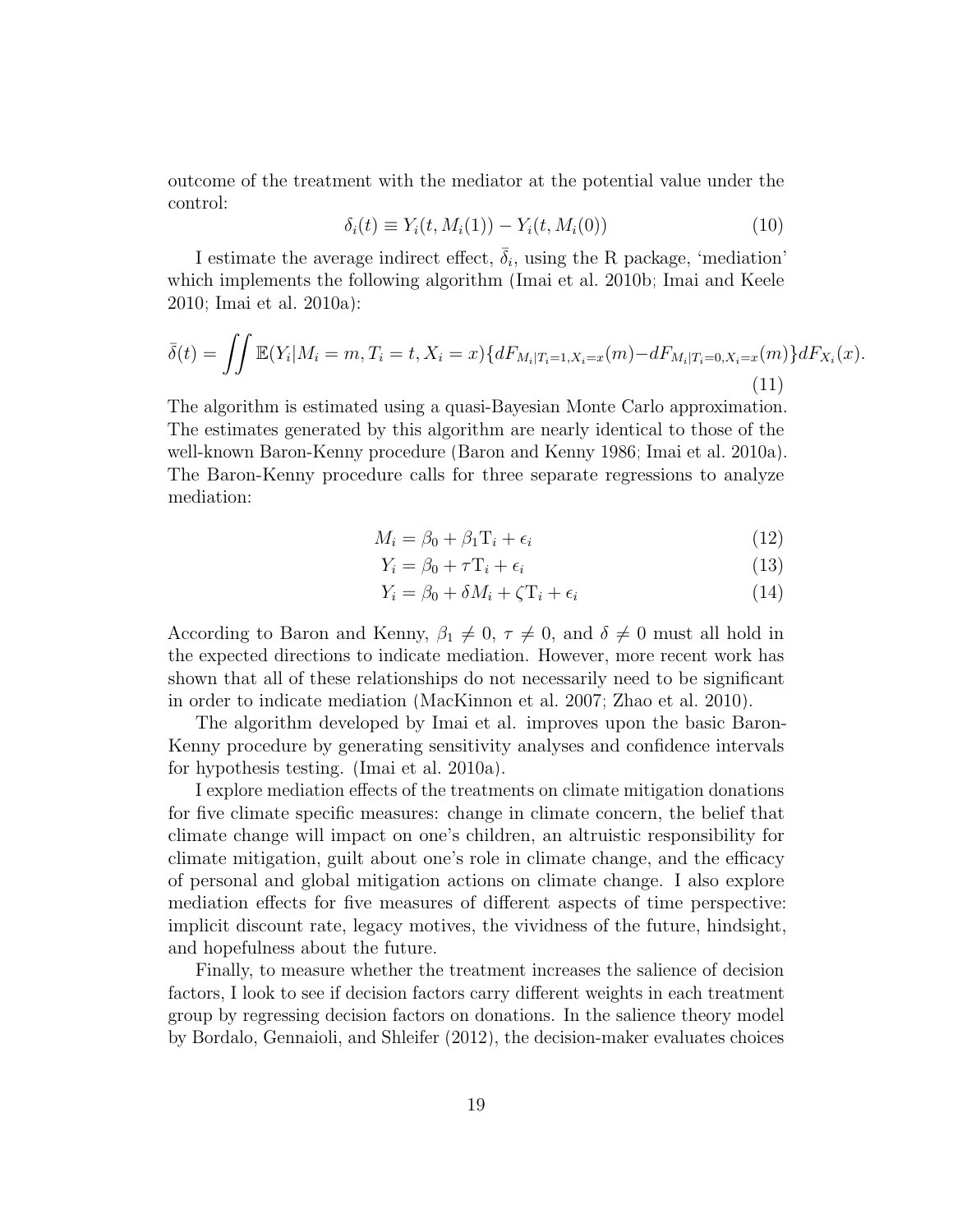with risky prospects with as the sum of the value of each outcome weighted by the probability that the outcome will occur if each option is chosen:

$$
V(L_i) = \sum_{s \in S} \pi_s v(x_s^i)
$$
\n(15)

where  $\pi_s$  is the probability that the state of the world, s, will occur and  $L_i$  is the choice or lottery with  $x_s^i$  payoffs in each state  $s \in S$ . If the decision-maker is affected by the salience of particular outcomes, then the objective probability,  $\pi_s$ , is replaced with the decision weight,  $\pi_s^i$ . In other words, aspects of the decision framework that would not affect optimal decision-making in expected utility theory change the weight assigned to each possible outcome in the utility maximization choice.

In their model, salience is defined as specifically related to the ordering and differences between payoffs. In this application of the model, rather than precisely define salience in a modeling context, I test whether the treatments alter the decision weights associated with a decision factor. In this context, I define a decision factor as a potential driver of the willingness to pay for climate change mitigation. For example, if a participant feels that climate change will impact his children, then he may be willing to pay more to mitigate climate change. The outcome of a safer future climate would provide higher utility to him than if he did not anticipate possible negative impacts for his loved ones. Whether each decision factor is affected by the treatment and whether that drives higher donations is examined by the mediation analysis.

To measure the decision weight given to the decision factor, I regress potential decision factors on to the donation amount for each treatment group. Then I compare the decision weights, measured as the regression coefficients, between the treatment groups. The regression for each treatment group answers the question: Holding the values of decision factors constant, how much does each decision factor weigh in a person's willingness to pay for climate change mitigation? Comparing the decision weights between the treatments provides insight on whether the treatment increased the salience of that decision factor.

## <span id="page-19-0"></span>5 Results

### 5.1 Revealed Preference: Donation Measure

Participants in both treatment groups donated a larger share of their bonus than those in the control group. The effect sizes in both groups were remarkably similar. In the control group, the average donation was \$6.81. The average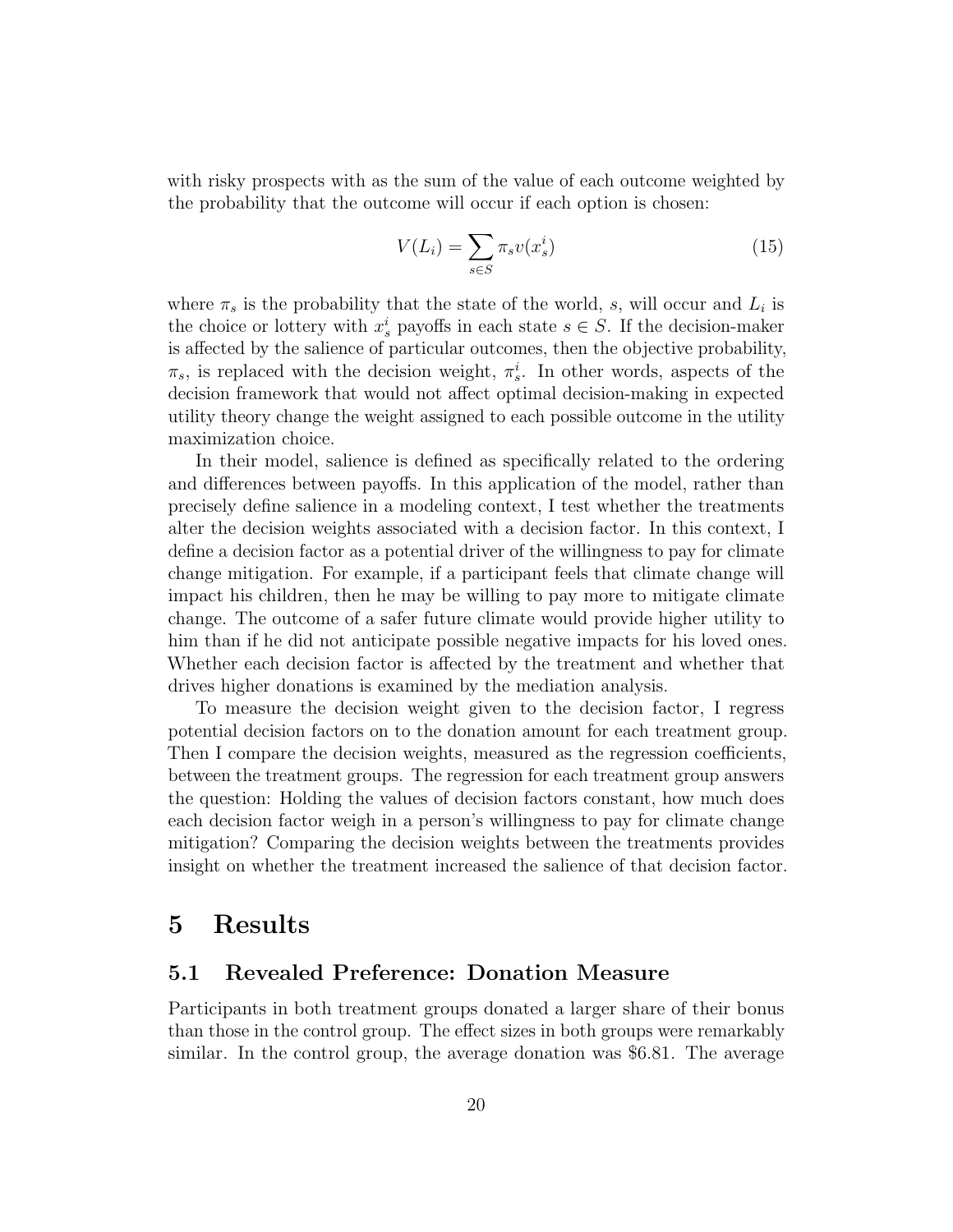donation in the Letter and Essay treatment groups were \$7.54 and \$7.56 respectively, an 11% increase for both groups ( $p = 0.044$ ;  $p = 0.037$ ). Including baseline climate concern and demographic control variables in the regression analysis does not significantly affect the donation levels. People with higher baseline concern for climate change donate significantly more than those less concerned, parents donate significantly more than non-parents, and women donate significantly more than men. (See Table [1](#page-21-0) for more details.)



Figure 2: Mean donations of the control group and both treatment groups. Error bars represent standard errors. Difference between control and both treatments are statistically significant.

In Table [2,](#page-22-0) I detail the results of interaction effects between the treatments and baseline climate concern and other demographic variables on donation levels. I expected that parents would be more strongly impacted by writing a letter to their child than non-parents who wrote to a niece or nephew or an unrelated or anonymous person. Parents overall donated significantly more than non-parents, but the interaction terms between parents and treatment groups are not statistically significant. The same pattern holds for people who had a higher baseline level of concern about climate change. However, when the interaction terms are included, the coefficients on the treatment dummies increase substantially. It is possible that the effects of being a parent and being in the Letter treatment group are simply additive. On the other hand, there may be problems resulting from unbalanced strata. By random chance, parents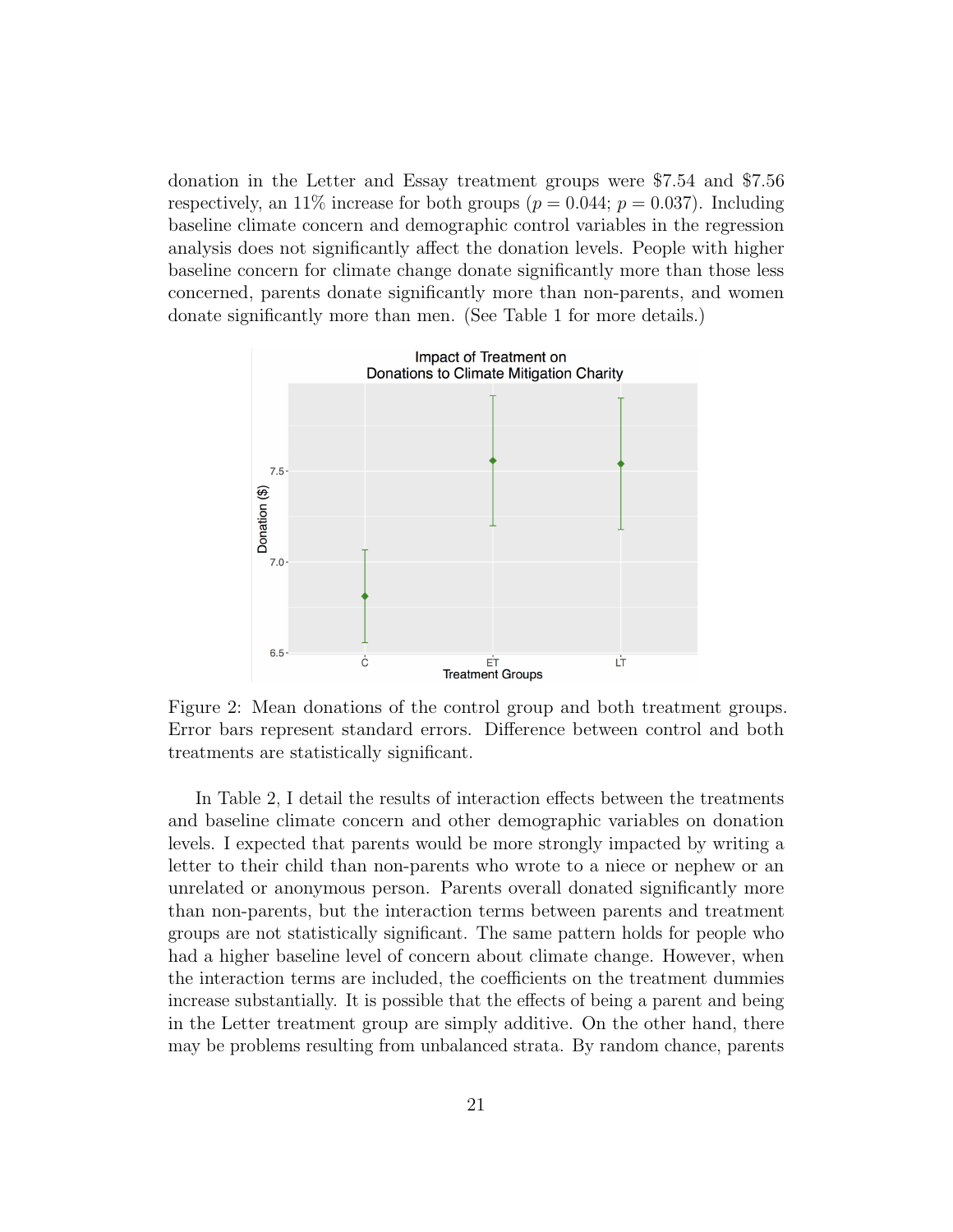Table 1: Donations Analysis

<span id="page-21-0"></span>

|                            |                      | Dependent variable:                   |                      |
|----------------------------|----------------------|---------------------------------------|----------------------|
|                            |                      | Donation to climate change mitigation |                      |
|                            | (1)                  | $\left( 2\right)$                     | (3)                  |
| Letter Treatment D.V.      | $0.728**$ $(0.362)$  | $0.734**$ $(0.355)$                   | $0.670**$ $(0.332)$  |
| Essay Treatment D.V.       | $0.746**$ $(0.358)$  | $0.829**$ $(0.352)$                   | $0.750**$ $(0.351)$  |
| Baseline Climate Concern   |                      | $1.292***$ $(0.144)$                  | $1.243***$ $(0.142)$ |
| Parent D.V.                |                      |                                       | $0.786**$ $(0.378)$  |
| Age (years)                |                      |                                       | 0.009(0.017)         |
| Income $(\$1000's)$        |                      |                                       | 0.006(0.005)         |
| High School D.V.           |                      |                                       | 1.646(1.301)         |
| Trade School D.V.          |                      |                                       | 1.776(1.255)         |
| Associate Degree D.V.      |                      |                                       | 1.720(1.234)         |
| Bachelor Degree D.V.       |                      |                                       | 1.387(1.258)         |
| Graduate Degree D.V.       |                      |                                       | 1.971(1.275)         |
| Vote Republican D.V.       |                      |                                       | $-0.986**$ (0.397)   |
| Vote Democrat D.V          |                      |                                       | $-0.616(0.439)$      |
| Male D.V.                  |                      |                                       | $-0.777**$ (0.337)   |
| White D.V.                 |                      |                                       | $-0.398(0.424)$      |
| Hispanic D.V.              |                      |                                       | 0.579(0.558)         |
| Constant                   | $6.811***$ $(0.255)$ | $6.772***$<br>(0.251)                 | $4.182***$ $(1.599)$ |
| <b>State Fixed Effects</b> | N <sub>o</sub>       | N <sub>o</sub>                        | Yes                  |
| Clustered Standard Errors  | $\rm No$             | N <sub>o</sub>                        | Yes                  |
| Observations               | 1,797                | 1,784                                 | 1,700                |
| $\mathrm{R}^2$             | 0.003                | 0.046                                 | 0.091                |

Note: OLS regression. Dependent variable is Donation in \$. Income is a numeric variable in \$1000's. Dummy variables are included for those who vote mainly or exclusively for Democrats and Republicans. Voters who vote half Republican and half Democrat as well as those who do not vote for either party are the comparison group. Education is a categorical variable split into dummy variables and less than high school education is the comparison group. D.V. indicates binary dummy variables. Baseline climate concern is a 10 point scale measure standardized with mean=0, sd=1. Age is measured is years. <sup>∗</sup>p<0.1; ∗∗p<0.05; ∗∗∗p<0.01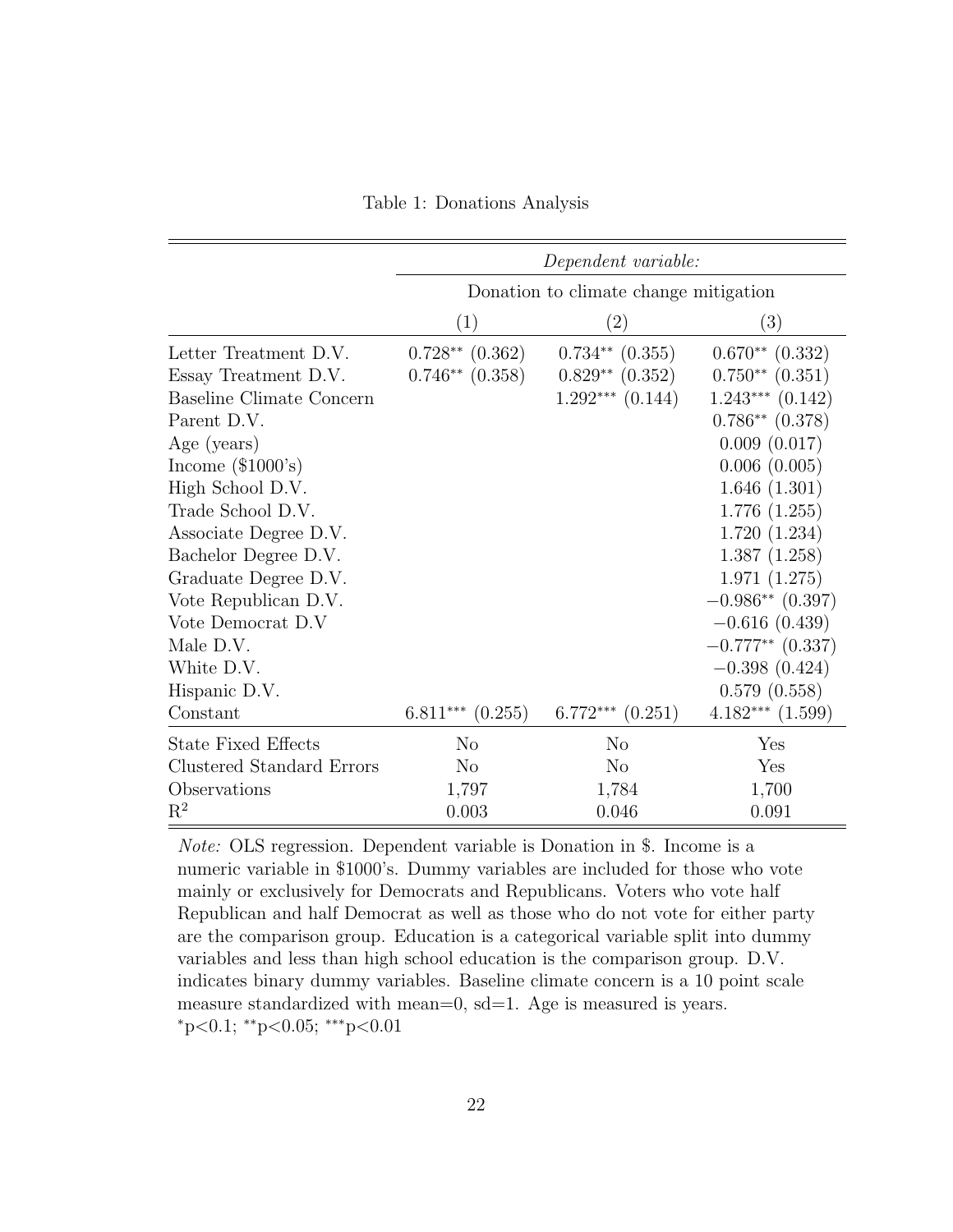|                                  |                | Dependent variable:                      |            |
|----------------------------------|----------------|------------------------------------------|------------|
|                                  |                | Donation to to climate change mitigation |            |
|                                  | (1)            | $\left( 2\right)$                        | (3)        |
| Letter Treatment D.V. $(LT)$     | 0.832          | $0.733**$                                | 4.128      |
|                                  | (0.669)        | (0.355)                                  | (3.313)    |
| Essay Treatment D.V. (ET)        | $1.204*$       | $0.828**$                                | $5.770*$   |
|                                  | (0.684)        | (0.352)                                  | (3.265)    |
| Parent D.V.                      | $1.131**$      |                                          | $1.128**$  |
|                                  | (0.533)        |                                          | (0.570)    |
| Parent x LT                      | $-0.113$       |                                          | $-0.447$   |
|                                  | (0.764)        |                                          | (0.979)    |
| Parent x ET                      | $-0.618$       |                                          | $-0.881$   |
|                                  | (0.788)        |                                          | (0.728)    |
| Baseline Climate Concern         |                | $1.222***$                               | $1.248***$ |
|                                  |                | (0.246)                                  | (0.264)    |
| Baseline CC x LT                 |                | 0.207                                    | $-0.019$   |
|                                  |                | (0.352)                                  | (0.477)    |
| Baseline CC x ET2                |                | 0.008                                    | 0.032      |
|                                  |                | (0.351)                                  | (0.356)    |
| Constant                         | $5.980***$     | $6.773***$                               | 1.538      |
|                                  | (0.462)        | (0.251)                                  | (2.673)    |
| Demographic Controls             | No             | No                                       | Yes        |
| Dems x Trt Interactions          | N <sub>o</sub> | N <sub>o</sub>                           | Yes        |
| <b>State Fixed Effects</b>       | No             | $N_{O}$                                  | Yes        |
| <b>Clustered Standard Errors</b> | $N_{O}$        | N <sub>o</sub>                           | Yes        |
| Observations                     | 1,785          | 1,784                                    | 1,700      |
| $\mathrm{R}^2$                   | 0.008          | 0.047                                    | 0.102      |

Table 2: Donations Analysis with Treatment Interactions

<span id="page-22-0"></span>the Essay treatment group and 72.3% of the control group.

make up only 68.6% of the Letter treatment group while parents are 75.2% of

Note: OLS Regression. Demographic controls included where indicated are listed in Table [1.](#page-21-0) Demographic controls are interacted with treatment dummy variables where indicated. State-level fixed effects are not interacted with treatment dummies. <sup>∗</sup>p<0.1; ∗∗p<0.05; ∗∗∗p<0.01

To further explore this question, I separate out average donations by parents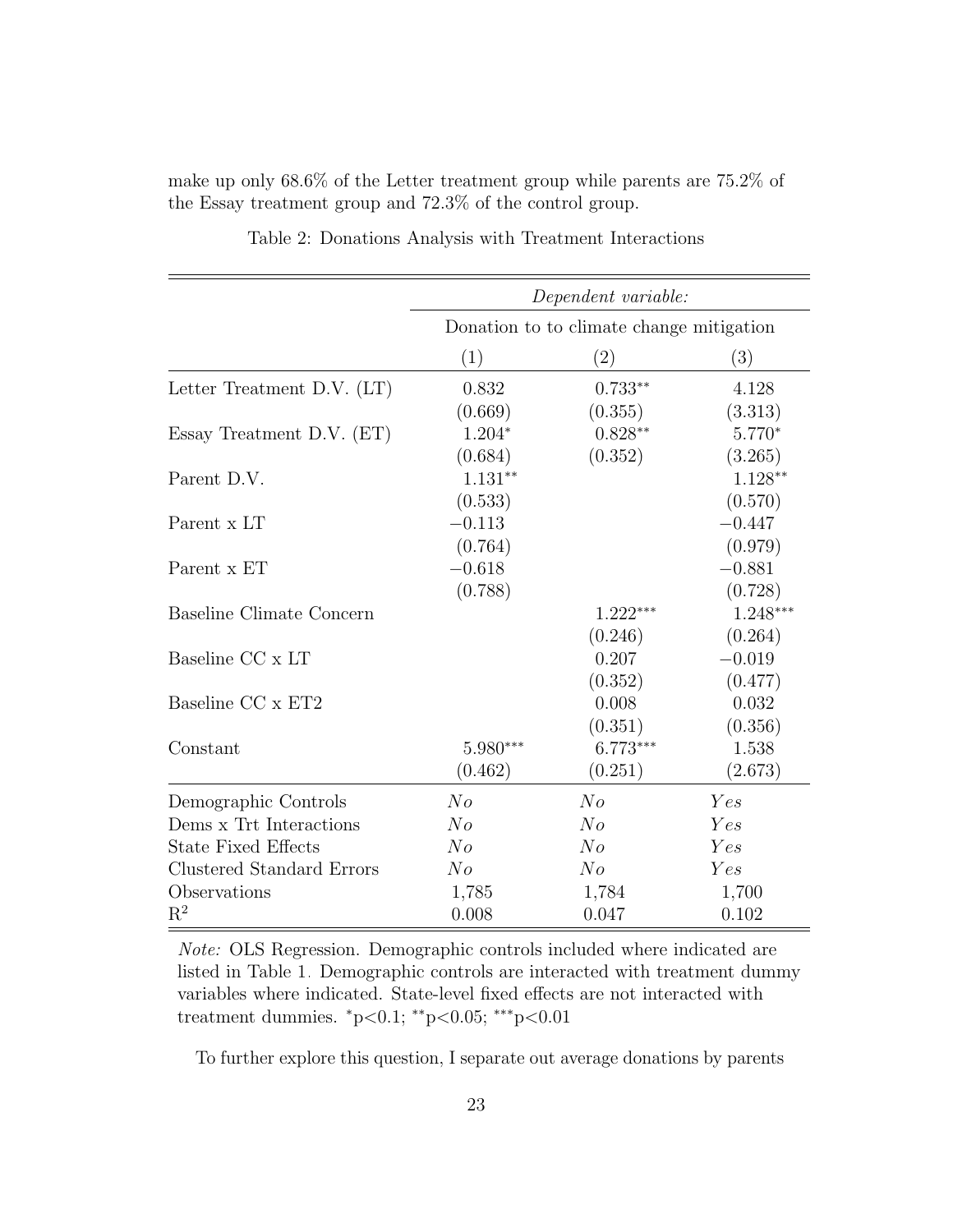and non-parents in each treatment group in Figure [3.](#page-23-0) Parents donate more than non-parents in all treatment groups, but the difference is most pronounced in the Letter treatment. Comparing only parents across treatment groups, parents in Letter treatment donate \$0.93 more than parents in the control treatment ( $p = 0.032$ ). Comparing only those in the Letter treatment group, parents donate \$1.37 more than non-parents ( $p = 0.018$ ). The differences between donations from parents and non-parents in the Essay treatment and the Control treatment are not statistically significant.

In the Letter treatment, we ask participants if they have children, grandchildren, nieces and nephews. Participants who report yes then address their letter specifically to one of their younger relatives. Otherwise, they write to an anonymous child. The level of donations among those who wrote a letter to a young person varied based on the closeness of kinship. Grandparents donated the most although there were only thirty-three in the sample. They gave, on average, \$2.23 more than those writing to an anonymous child  $(p = 0.087)$ . Parents writing to their children also donated, on average, \$1.52 more than those writing to an anonymous child  $(p = 0.033)$ . Aunts and uncles gave slightly more (\$0.38) than those writing to an anonymous child, but the difference was not significant ( $p = 0.696$ ). These results are consistent with the theory of social distance: closer social distance between the writer and the recipient magnifies the effect of the treatment.

<span id="page-23-0"></span>

Figure 3: Average donations by parents and non-parents in each treatment group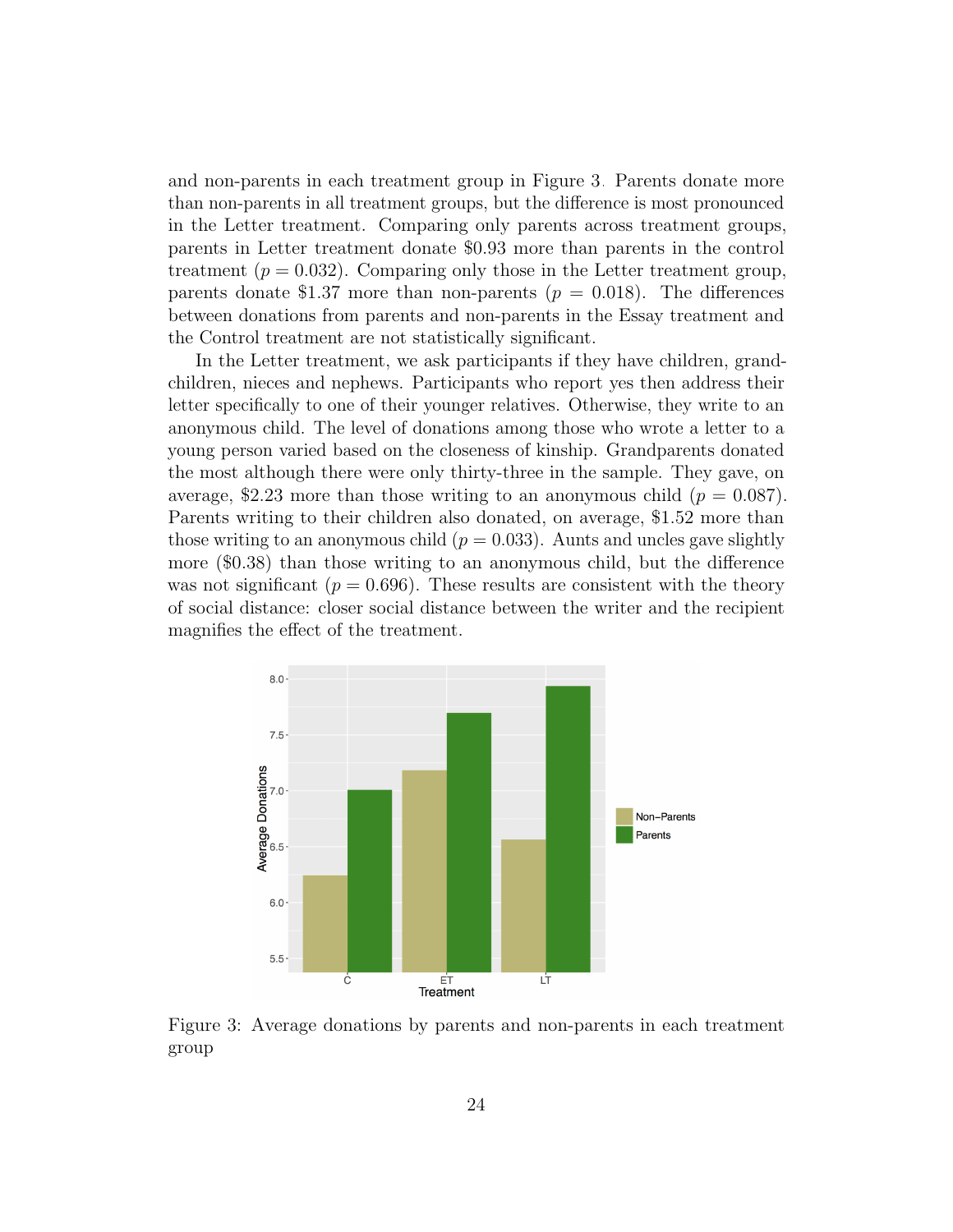While both treatments have a similar impact on the average donation, they have different effects on the likelihood of donating (Table [8\)](#page-46-0). Participants in the Letter treatment are no more likely to donate more than \$0 of their bonus than participants in the control group. Participants in the Essay treatment, however, are more likely to donate some non-zero amount. In other words, the Letter treatment affects the intensive margin of donations, but not the extensive margin, while the Essay treatment affects both the intensive and extensive margins.

A potential confound of the treatment design is that the Letter treatment asks participants to tell the recipient what actions they have taken or plan to take to reduce their climate change impact. This adds an element that is not controlled in the Essay treatment and could explain why the Letter treatment did not make participants more likely to donate even though it increased the level of donations. According to a theory of moral cleansing or moral licensing, individuals who are motivated by guilt or other negative emotions tend to take a single action to relieve the feeling of guilt and do not take subsequent, similar actions [\(Weber 2006;](#page-44-5) [Barnes Truelove et al. 2014\)](#page-38-10). Discussing the actions that they are already taking to reduce their climate change impact may minimize the level of guilt that participants feel, leading to a lower donation level. The Letter treatment slightly reduces the level of reported guilt about climate change, but the effect is not significant ( $p = 0.296$ ).

Another potential confound is experimenter demand. The study design attempts to control for experimenter demand by starting the experiment with a video and written information about climate change. It should be obvious to all participants that the study is about climate change. However, without changing the control group to write about climate change, there was no way to reduce experimenter demand entirely. Those in the Essay and Letter treatments may have experienced a stronger experimenter demand effect leading to higher donations than those in the control group.

#### 5.1.1 Mediation Analysis of Donations

Different variables mediate the relationship between treatment and donation for the Letter treatment and the Essay treatment. In the letter treatment, the mediation analysis indicates that focusing on the future consequences of climate change for a single individual may increase legacy motives, which leads to higher donations and may decrease hopefulness about the future, which reduces donations. In the essay treatment, the mediation analysis indicates that focusing generally on the risks and challenges of climate change increases concern about climate change and increases the feeling of personal responsibility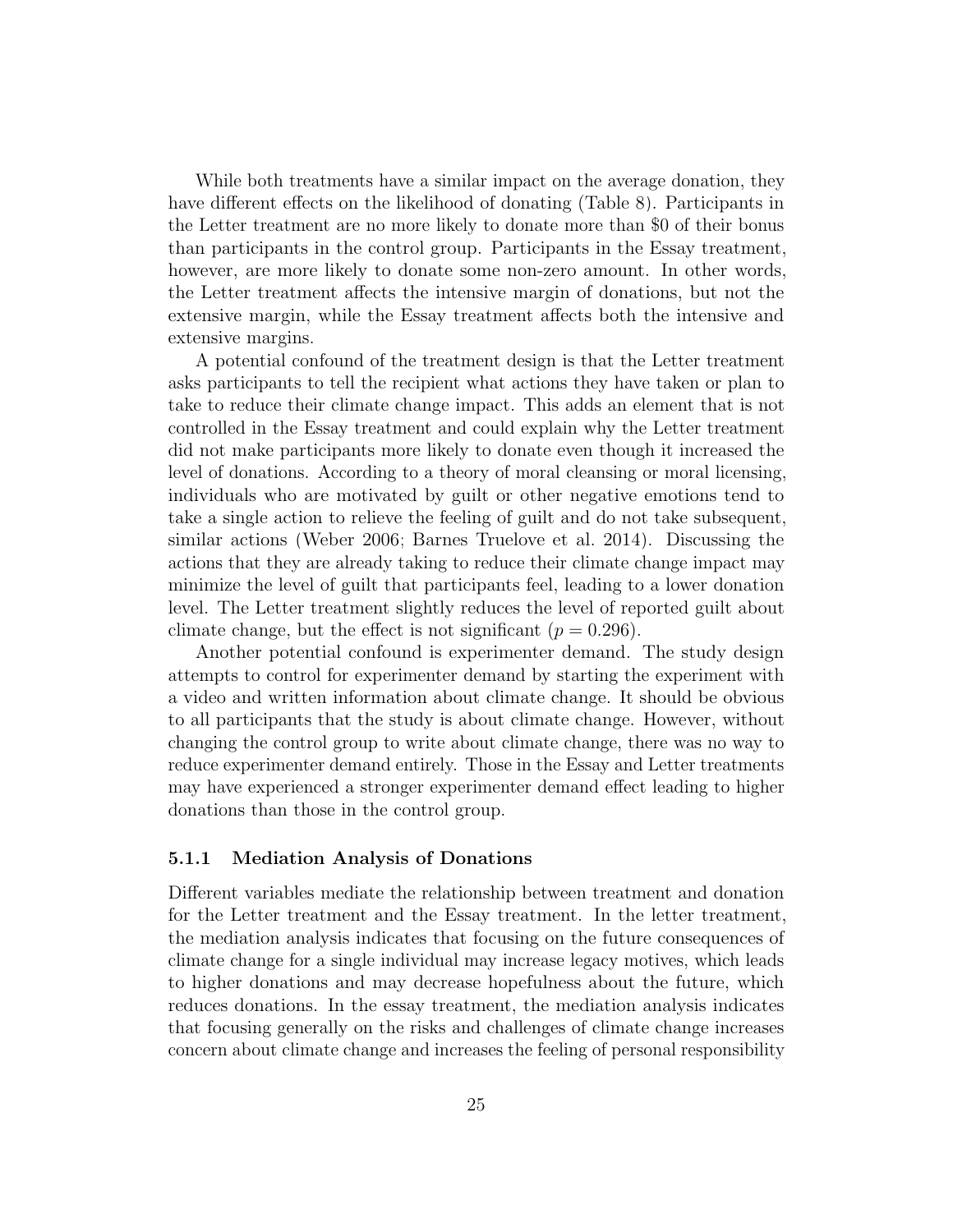to reduce climate change, both of which increase donations.

Legacy is the primary measure of social distance in this study. Following Zaval, Markowitz, & Weber [\(2015\)](#page-45-0), I test whether the treatments increase the desire to leave a positive legacy to the future. Compared to the control group, I find that the Letter treatment significantly increases legacy motives  $(p = 0.0018)$ , while the Essay treatment has no effect  $(p = 0.173)$ . I implement the Baron-Kenny procedure to assess whether legacy mediates the relationship between the Letter treatment and willingness to donate [\(Baron and Kenny](#page-39-11) [1986;](#page-39-11) [Imai et al. 2010a\)](#page-41-10). A quasi-Bayesian Monte Carlo approximation of the mediation effect finds an average indirect effect of 0.278 (95%  $CI = [0.11, 0.47]$ ,  $p = 0.0018$ , Table [3\)](#page-26-0). Thus, the Letter treatment increases legacy motive which then increases the donation by an average of \$0.28, which accounts for about a third of the total effect of the Letter treatment on the willingness to donate.

In addition to increasing legacy motives, I find that the Letter treatment increased the vividness of the future  $(p < 0.001)$ , a measure of temporal distance. In contrast to legacy motives, the vividness of the future does not increase willingness to donate. Vividness of the future does, however, increase concern about climate change  $(p = 0.010)$  and it mediates the relationship between the Letter treatment and concern about climate change ( $\beta = 0.036$ ,  $CI=[0.007, 0.073], p = 0.01$ .

The Letter treatment decreases the level of hopefulness participants feel about the future, but the effect is only marginally significant  $(p = 0.088)$ . Feeling hopeful about the future increases donations; a standard deviation increase in hopefulness leads to an average increase in donations of \$0.44  $(p = 0.003)$ . The average mediation effect of hope on the relationship between the Letter treatment and donations is negative, but only marginally significant  $(\beta = -0.045, \text{ CI} = [-0.110, 0.006], p = 0.08).$ 

The Letter treatment does not have a significant impact on any other measured responses to other potential donation decision factors, including self-reported assessments of ease of hind-sight, whether climate change would impact one's children, whether taking action on climate change was part of one's responsibility as a parent or as a person who cares about the welfare of others, guilt about one's own contribution to climate change, and the efficacy of actions taken individually or globally (see Table [10](#page-48-0) in Appendix [6](#page-38-9) for more details).

The Essay treatment increases the extent to which participants agree that taking action to help reduce climate change is part of their responsibility as a person who cares about the welfare of others  $(p = 0.035)$ . Those who more strongly agree that reducing their impact is part of their altruistic responsibility donate more than those who do not see reducing their impact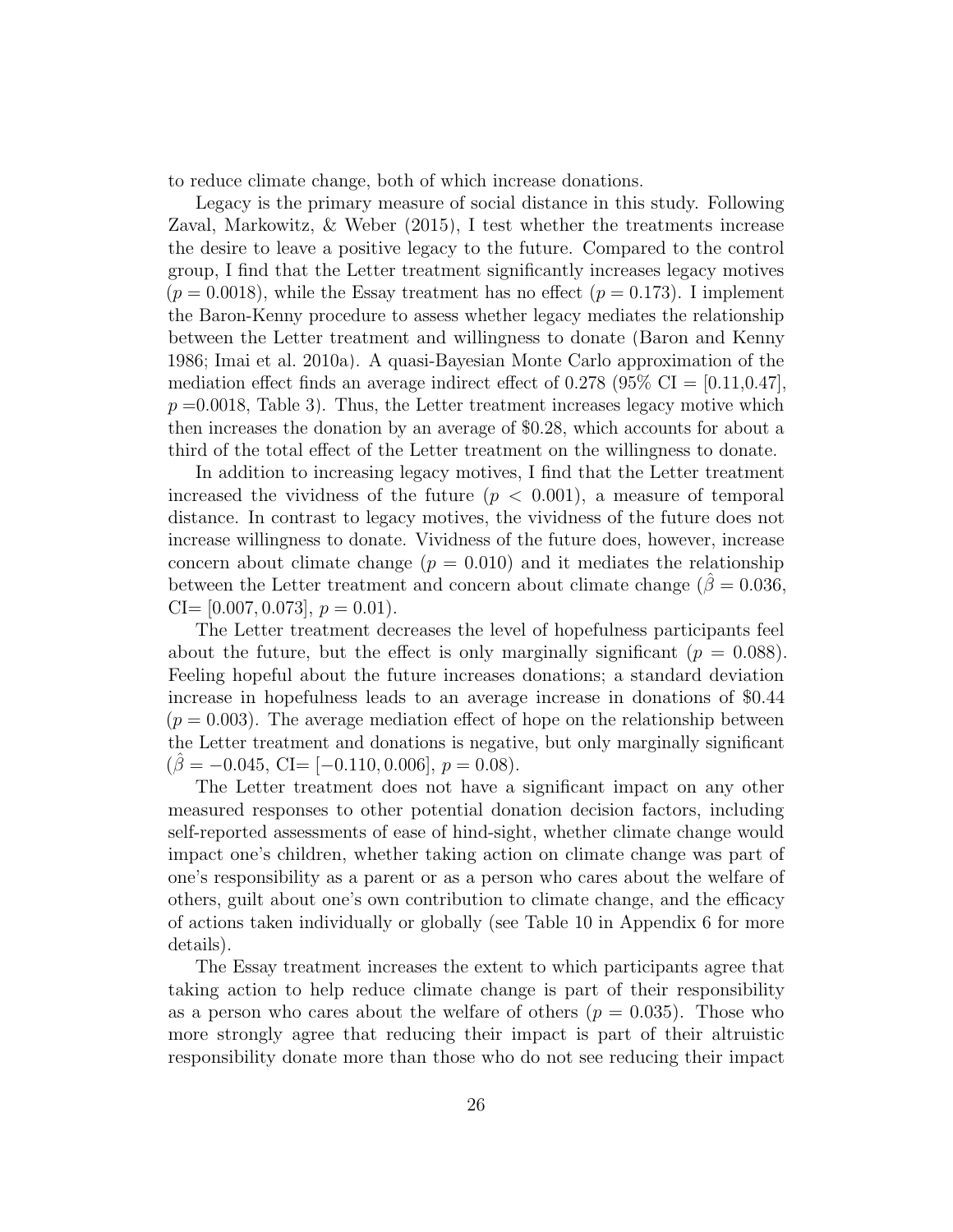<span id="page-26-0"></span>

| Mediation Variable         | $\delta$ (Letter Treatment) | $\delta$ (Essay Treatment) |
|----------------------------|-----------------------------|----------------------------|
| Implicit Discount Rate     | 0.0004                      | $-0.0020$                  |
|                            | (0.0128)                    | (0.0153)                   |
| Change in Climate Concern  | 0.0283                      | $0.0718**$                 |
|                            | (0.0546)                    | (0.0392)                   |
| Legacy                     | $0.2785***$                 | 0.0829                     |
|                            | (0.0934)                    | (0.0653)                   |
| Vividness of Future        | 0.0456                      | 0.0122                     |
|                            | (0.0497)                    | (0.0189)                   |
| Hindsight                  | $-0.0020$                   | $-0.0058$                  |
|                            | (0.0216)                    | (0.0327)                   |
| Climate Affects Own Kids   | 0.0427                      | 0.0589                     |
|                            | (0.1021)                    | (0.0738)                   |
| Mitigation Responsibility  | 0.0978                      | $0.1651**$                 |
|                            | (0.1015)                    | (0.0788)                   |
| Hopeful about Future       | $-0.0665*$                  | $-0.0120$                  |
|                            | (0.0445)                    | (0.0294)                   |
| Guilt about Climate Change | $-0.0838$                   | 0.0454                     |
|                            | (0.0836)                    | (0.0740)                   |
| Efficacy of Climate Action | $-0.0216$                   | 0.0367                     |
|                            | (0.0977)                    | (0.0727)                   |

Table 3: Mediation Analysis of Donations

Note: Mediation analysis. Estimation of the treatment effect on donation that operates through the variable in the left-hand column. Estimation models include a dummy variable for the treatment group under examination and an intercept term. Models are estimated on a subset of data that includes the control group and the treatment group under examination. Standard errors are in parentheses. <sup>∗</sup>p<0.1; ∗∗p<0.05; ∗∗∗p<0.01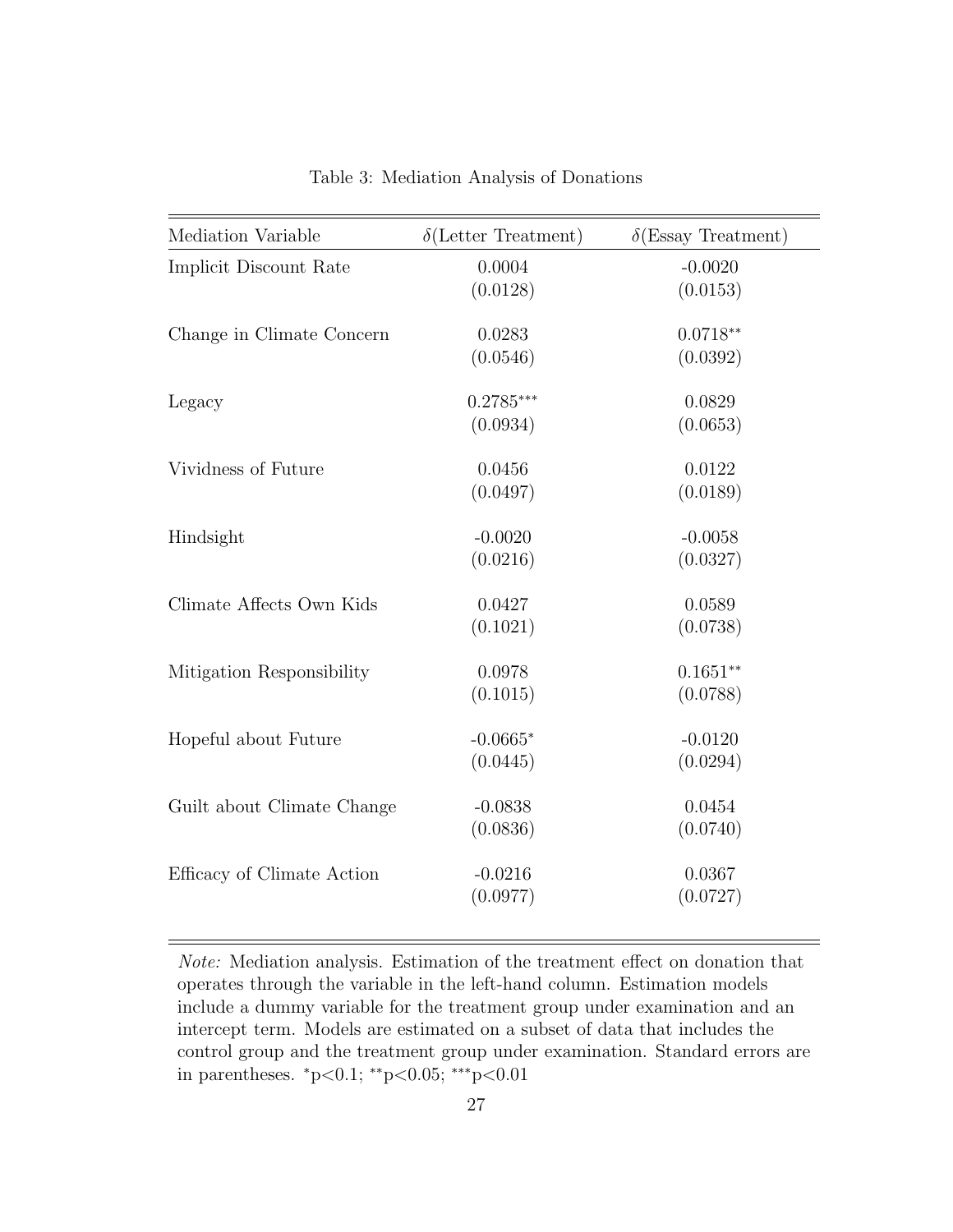as part of their responsibility: one standard deviation increase in the feeling of altruistic responsibility correlates with an average increase of donations of \$1.58 ( $p < 0.001$ ). A sense of responsibility to take actions to help reduce climate change mediates the relationship between the Essay treatment and donation  $(\hat{\beta} = 0.189, \text{CI} = [0.018, 0.373], p = 0.03)$ .

The Essay treatment does not have a significant impact on any other measured responses to other potential donation decision factors (see Table [10](#page-48-0) in Appendix [6](#page-38-9) for more details).

In summary, I find that writing a letter to a young person living in the future increases legacy motives and the vividness of life in the year 2050. Higher legacy motives lead to increased donations, thus partially mediating the relationship between the Letter treatment and the donation. Writing in about the risks and challenges of climate change in a neutral frame increases the feeling of personal responsibility to mitigate climate change, which partially mediates the relationship between the Essay treatment and the donation.

#### 5.1.2 Salience of Decision Factors for Donations

In the control group, the strongest donation decision factor of those that were measured is guilt about one's own contribution to climate change ( $\hat{\beta} = 0.687$ ,  $p = 0.015$ , Table [4\)](#page-29-0). Hopefulness about the future and strength of hindsight both have a marginally significant relationship with donations ( $\hat{\beta} = 0.503$ ,  $p = 0.062$  and  $\hat{\beta} = 0.463$ ,  $p = 0.061$  respectively). The desire to leave a positive legacy is significant at the 10% level ( $\beta = 0.538$ ,  $p = 0.098$ ).

In the Essay treatment group where individuals focus on what they know and what they would like to learn about the risks and challenges of climate change, post-treatment concern about climate change was the only statistically significant decision factor ( $\hat{\beta} = 0.690, p < 0.001$ ).

In the Letter treatment group, legacy motives had a strong influence on donations ( $\hat{\beta} = 0.880, p = 0.011$ ). Post-treatment concern about climate change was also a significant decision factor ( $\hat{\beta} = 0.536$ ,  $p = 0.006$ ).

General concern for climate change is strongly correlated with other decision factors. For this reason, I run a second analysis that excludes general concern about climate change. In the Letter treatment, legacy motives, the belief that climate change will affect one's kids, and the belief in the efficacy of climate change mitigation are all strong, significant donation decision factor (See Table [5\)](#page-30-0).

To make comparisons between the isolated effects of the decision factors on donations, I compare the coefficients from a univariate regression of the decision factor on the donation for each treatment group by running a Z-test of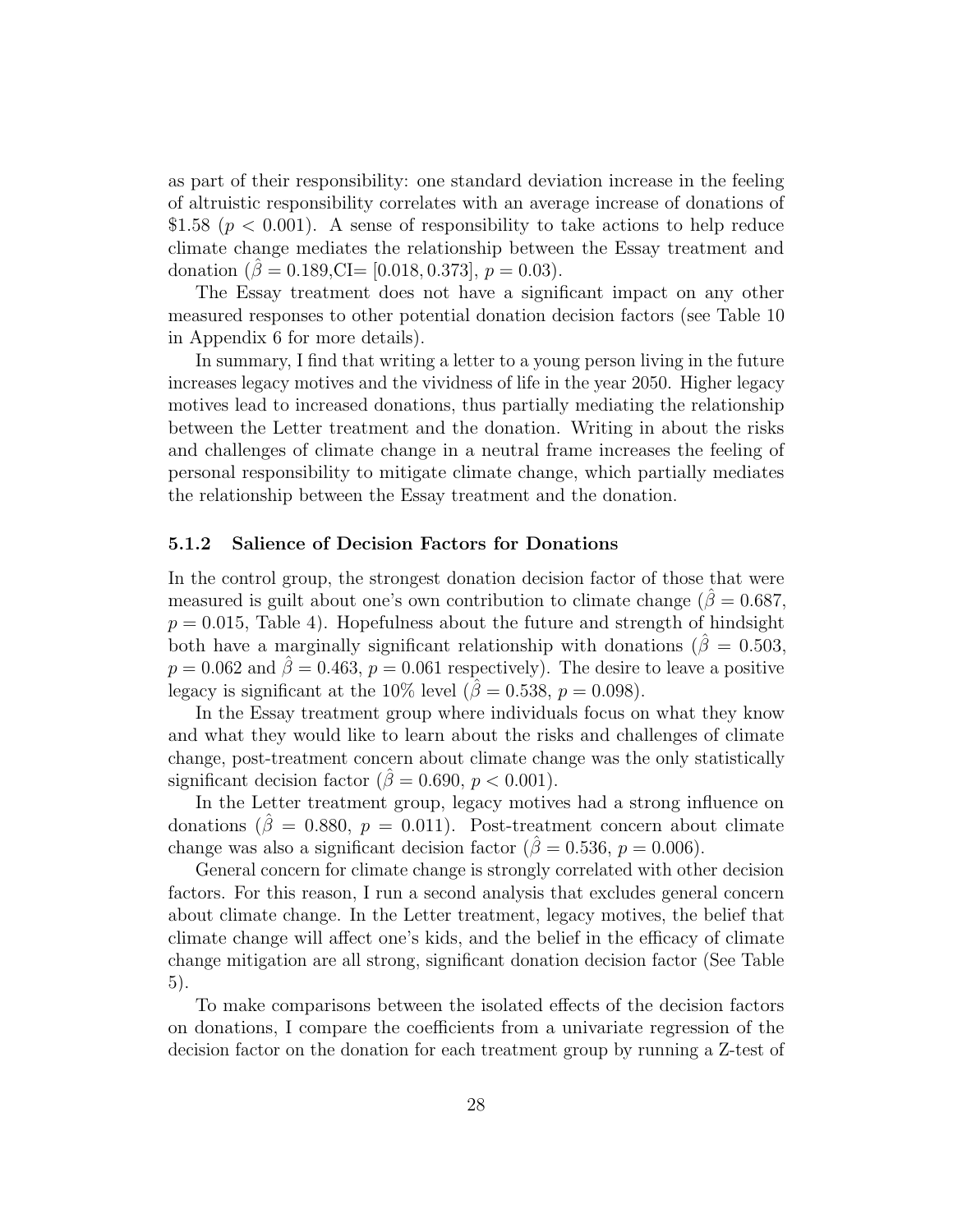the null hypothesis that the coefficients in each treatment are equal. I find that the decision weights in the Letter treatment group are significantly higher than those in the control group for climate concern  $(p = 0.017)$ , legacy  $(p = 0.058)$ , efficacy of climate mitigation ( $p = 0.029$ ), and impact on one's own children  $(p = 0.013)$ . The difference between the decision weight on climate concern in the Essay treatment and the control group is not statistically significant  $(p = 0.205)$ , nor are the differences in decision weights on all other variables.

It is striking that weights for multiple decision factors significantly shift when participants write about climate change to an individual living in the future, but they do not shift when an individual simply writes about climate change. The differential impact lends credence to the theory that salience is the causal mechanism by which the exercise of writing a letter to someone living in the future increases the willingness to pay for climate change mitigation. However, it leaves open the question of what is driving increased donations for those who write about climate change in a neutral frame.

### 5.2 Revealed Preference: Implicit Discount Rate

Time preference measures how much future utility is worth today. The discount rate measures how much future monetary costs and benefits are worth today. Because investment in climate change mitigation yields benefits in the future, the discount rate plays a major role in the expected willingness to pay for climate change mitigation. All else equal, the optimal upfront investment varies considerably depending on the discount rate. I hypothesized that the future-oriented frame of the Letter treatment would shift underlying time preferences. I measured implicit discount rates as a proxy for time preference and found weak evidence supporting this hypothesis.

Participants in the Letter treatment exhibit a lower implicit discount rate, but the effect is marginally significant ( $p = 0.065$ , Table [6\)](#page-33-0). The effect of the Letter treatment decreases the three-month implicit discount rate by 2.5% from an average rate in the control group of 36.2%. This effect corresponds to an annual discount rate of 10%. However, it is important to keep in mind that the experimental measure across the sample yields annual implicit discount rates between 3% and 330%. This range is well within the norm found using these experimental methods, but it does not correspond directly to discount rates observed in real-world market behavior. Nonetheless, I draw the tentative conclusion that future-oriented writing task increases patience for payoffs in the future.

When treatments are interacted with demographic variables, an especially interesting finding arises. Compared to independents and non-voters in the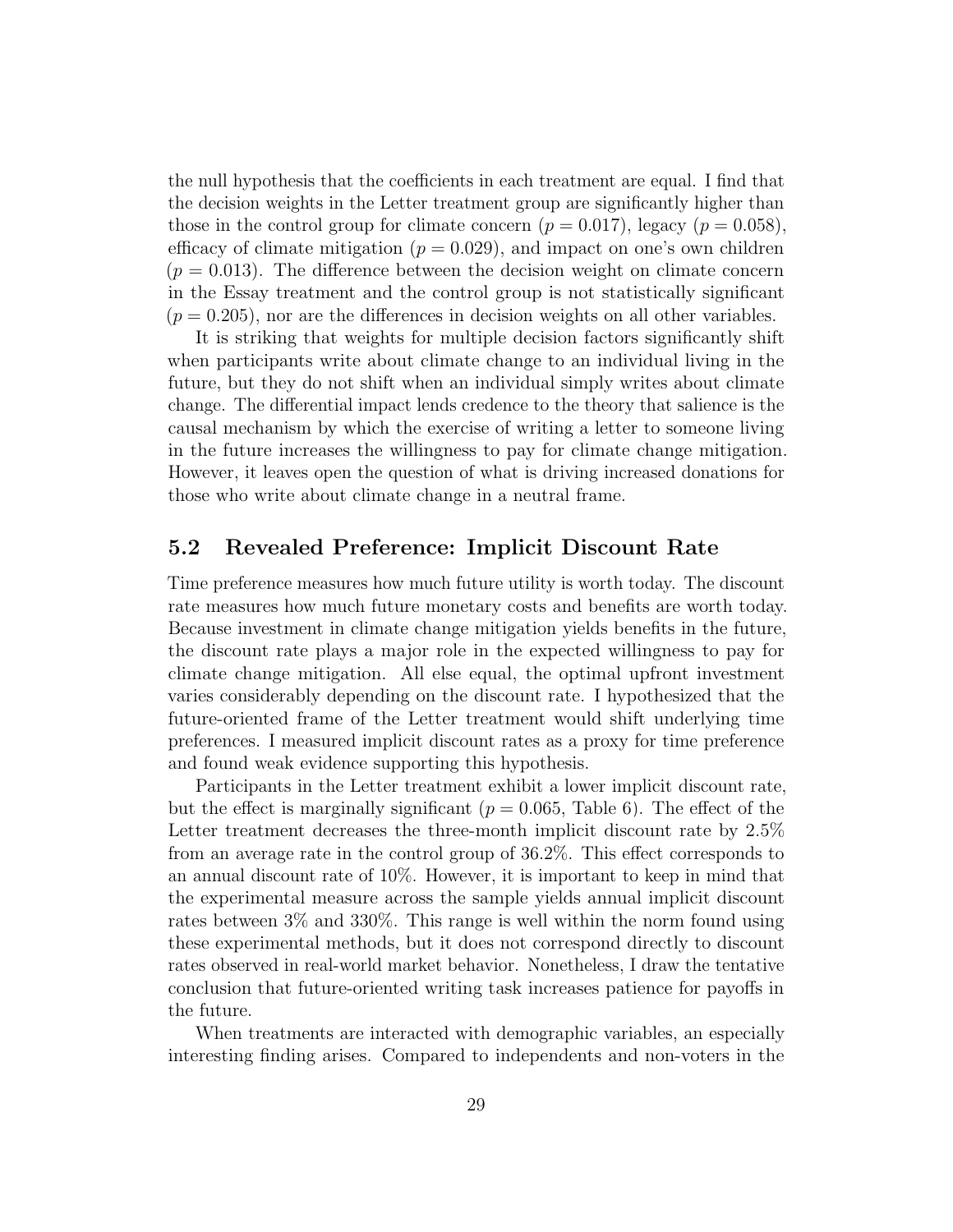|                            |                                       | Dependent variable: |            |
|----------------------------|---------------------------------------|---------------------|------------|
|                            | Donation to climate change mitigation |                     |            |
|                            | $\rm C$                               | <b>ET</b>           | LT         |
|                            | (1)                                   | (2)                 | (3)        |
| Climate Concern            | 0.269                                 | $0.690***$          | $0.537***$ |
|                            | (0.181)                               | (0.187)             | (0.195)    |
| Discount Rate              | $-0.182$                              | $-0.672$            | 0.133      |
|                            | (0.756)                               | (0.720)             | (0.801)    |
| Legacy                     | $0.538*$                              | 0.419               | $0.880**$  |
|                            | (0.324)                               | (0.344)             | (0.345)    |
| Climate Impacts on Kids    | 0.249                                 | $-0.170$            | 0.371      |
|                            | (0.344)                               | (0.371)             | (0.411)    |
| Vividness of Future        | 0.228                                 | $-0.264$            | $-0.333$   |
|                            | (0.263)                               | (0.244)             | (0.259)    |
| Hindsight                  | $0.463*$                              | 0.323               | $-0.248$   |
|                            | (0.247)                               | (0.235)             | (0.276)    |
| Mitigation Responsibility  | 0.224                                 | $-0.333$            | $-0.077$   |
|                            | (0.438)                               | (0.437)             | (0.422)    |
| Efficacy of Climate Action | $-0.247$                              | 0.281               | 0.602      |
|                            | (0.472)                               | (0.446)             | (0.461)    |
| Hopeful about Future       | $0.503*$                              | $-0.168$            | $-0.149$   |
|                            | (0.270)                               | (0.267)             | (0.272)    |
| Guilt about Climate Change | $0.687**$                             | 0.488               | 0.370      |
|                            | (0.281)                               | (0.296)             | (0.296)    |
| Constant                   | 4.989***                              | $2.606*$            | $3.491**$  |
|                            | (1.365)                               | (1.433)             | (1.482)    |
| Observations               | 578                                   | 600                 | 572        |
| $\mathrm{R}^2$             | 0.100                                 | 0.095               | 0.164      |

<span id="page-29-0"></span>Table 4: Salience of Potential Decision Factors Across Treatments

Notes: OLS regression of measured potential decision factors on donation (\$'s) for each treatment group. All covariates are standardized to mean=0, sd=1 across all three treatments. Standard errors are in parentheses.  $\degree$ p<0.1;  $\degree$ <sup>\*</sup>p<0.05;  $\degree$ <sup>\*\*</sup>p<0.01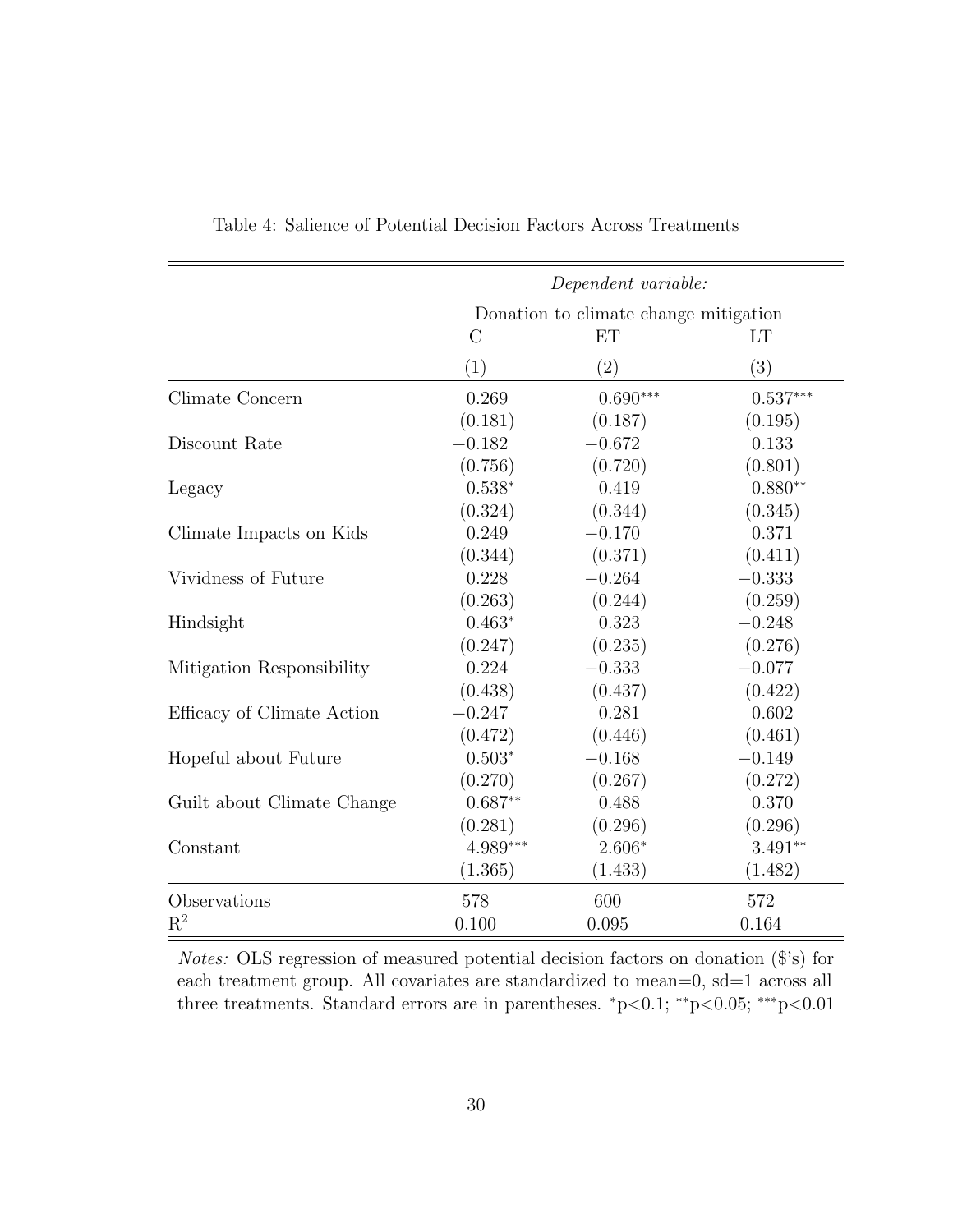|                            | Dependent variable:                   |                   |            |  |
|----------------------------|---------------------------------------|-------------------|------------|--|
|                            | Donation to climate change mitigation |                   |            |  |
|                            | <b>ET</b><br><b>LT</b><br>$\rm C$     |                   |            |  |
|                            | (1)                                   | $\left( 2\right)$ | (3)        |  |
| Discount Rate              | $-0.114$                              | $-0.718$          | 0.052      |  |
|                            | (0.756)                               | (0.725)           | (0.805)    |  |
| Legacy                     | $0.570*$                              | $0.667*$          | $0.992***$ |  |
|                            | (0.324)                               | (0.340)           | (0.345)    |  |
| Climate Impacts on Kids    | 0.459                                 | 0.420             | $0.926**$  |  |
|                            | (0.315)                               | (0.339)           | (0.360)    |  |
| Vividness of Future        | 0.237                                 | $-0.177$          | $-0.282$   |  |
|                            | (0.263)                               | (0.245)           | (0.260)    |  |
| Hindsight                  | $0.442*$                              | 0.328             | $-0.186$   |  |
|                            | (0.247)                               | (0.237)           | (0.277)    |  |
| Mitigation Responsibility  | 0.377                                 | 0.142             | 0.220      |  |
|                            | (0.423)                               | (0.421)           | (0.410)    |  |
| Efficacy of Climate Action | $-0.050$                              | 0.589             | $0.933**$  |  |
|                            | (0.457)                               | (0.442)           | (0.448)    |  |
| Hopeful about Future       | $0.476*$                              | $-0.204$          | $-0.156$   |  |
|                            | (0.269)                               | (0.269)           | (0.274)    |  |
| Guilt about Climate Change | $0.778***$                            | $0.664**$         | 0.468      |  |
|                            | (0.276)                               | (0.295)           | (0.296)    |  |
| Constant                   | 6.948***                              | $7.720***$        | 7.437***   |  |
|                            | (0.362)                               | (0.366)           | (0.386)    |  |
| Observations               | 579                                   | 601               | 572        |  |
| $R^2$                      | 0.096                                 | 0.074             | 0.152      |  |

<span id="page-30-0"></span>Table 5: Salience of Potential Decision Factors Across Treatments without General Concern

Notes: OLS regression of measured potential decision factors on donation (\$'s) for each treatment group. All covariates are standardized to mean=0, sd=1 across all three treatments. Standard errors are in parentheses. <sup>∗</sup>p<0.1; ∗∗p<0.05; ∗∗∗p<0.01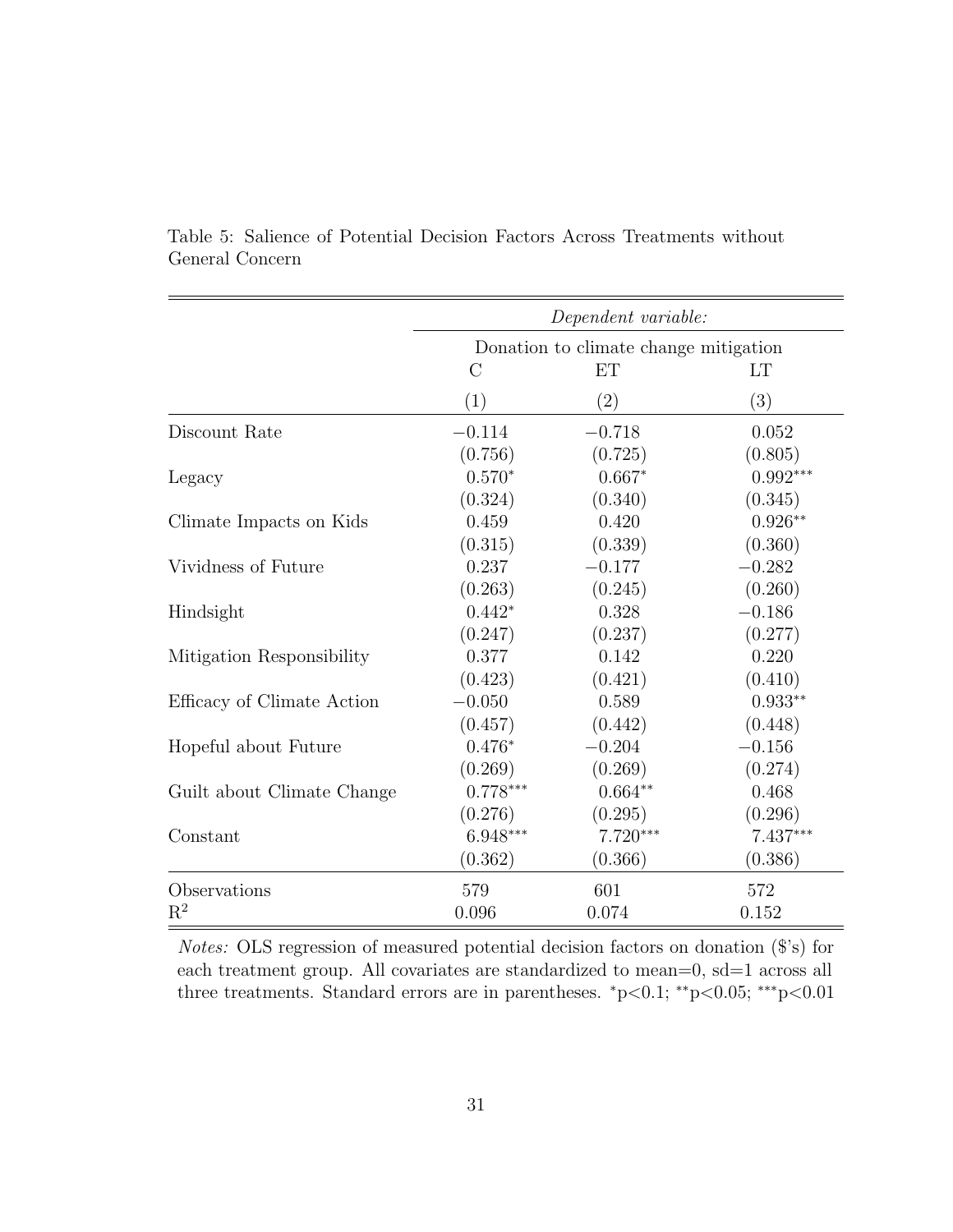Letter treatment, both Democratic and Republican voters respond strongly to the Letter treatment with significant reductions in their implicit discount rates. The Letter treatment reduces the three-month discount rate by 15.1 percentage points for Republican voters  $(p = 0.002)$  and by 12.4 percentage points for Democratic voters ( $p = 0.027$ ). In this study as in the political sphere, Republicans and Democrats differ sharply on climate change. But they are similar in one dimension: the importance of legacy. On average across the sample, Republican and Democratic voters report higher legacy motives than independent voters and non-voters ( $p = 0.036$  and  $p = 0.048$  respectively). To find out whether legacy might be the key to the relationship between the Letter treatment and the implicit discount rate, I regress the discount rate on the treatment indicator variables, the legacy measure, and an interaction term. The interaction of the Letter treatment indicator and the legacy motives measure is negative and significant  $(p = 0.047)$ . Taken together, these findings lead to the conclusion that for those who have higher legacy motives, the future-oriented Letter treatment reduces their discount rate and indicates more patient time preference.

While I did not have any prior expectations on this relationship, I find that parents have a significantly higher discount rate when treatment interactions are not taken into account ( $p = 0.001$ , Table [6\)](#page-33-0). With treatment interactions, I find that parents in both treatment groups have higher discount rates compared to parents in the control group, but the relationship is only significant for the Essay treatment (LT:  $p = 0.445$ , ET:  $p = 0.043$ , Table [9\)](#page-47-0). Higher discount rates for parents could arise simply because parents with dependents still in their care may be more budget constrained than those without dependents, all other factors constant. However, the fact that this effect is only seen for parents in the Essay treatment indicates that this may have arisen by chance.

The Letter treatment appears to cause individuals to give more weight to future monetary benefits as shown through the effect of the discount rate. The Letter treatment also increases donations. But the question of whether the Letter treatment creates a shift in time preference which then leads to a higher willingness to pay for climate change mitigation is still open. The mediation analysis does not indicate that the Letter treatment increases donations through lower discount rates. The relationship is extremely small and statistically insignificant ( $p = 0.98$ ). Controlling for demographic variables decreases the noise, but the effect is still small and statistically insignificant with a 95% confidence interval of -\$0.02 to \$0.07.

A key link in the chain of causality is the link between the implicit discount rate and donations. I find that a lower discount rate correlates with larger donations, but the relationship is not statistically significant even after con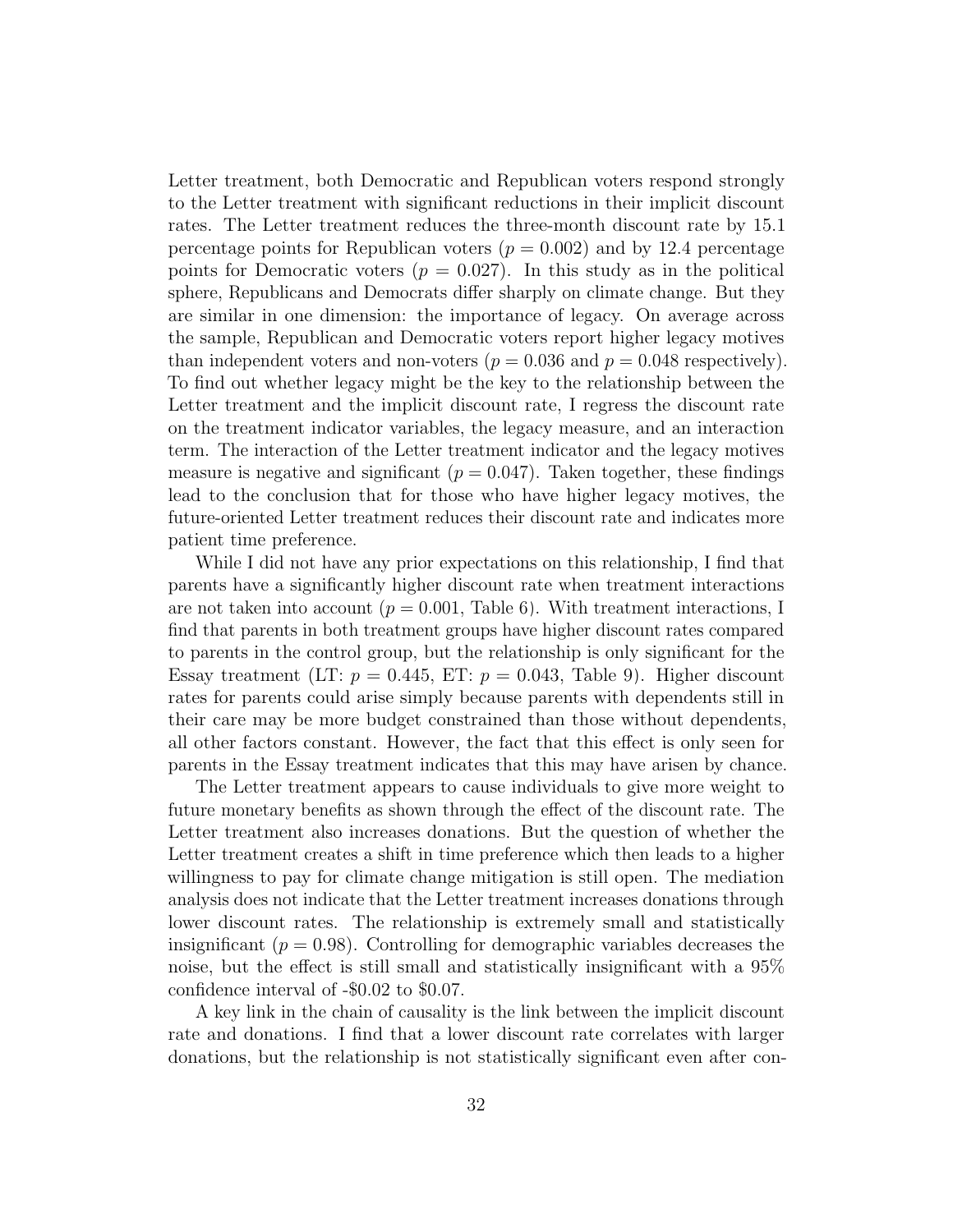trolling for other variables ( $p = 0.164$ , Appendix [6,](#page-38-9) Table [11\)](#page-49-0). The magnitude of the effect is also quite small with a ten percentage point decrease in the implicit discount rate correlating to a \$0.07 increase in donations.

In analyses of optimal global investment in climate change mitigation, there is a clear and very strong relationship between the discount rate and the optimal investments. This relationship is much weaker in these experimental findings. There are some potential reasons for this effect. First, there are the classic problems of free riding. For a perfectly rational actor without altruism or warm glow donation effects, the optimal personal investment in climate change is zero because it is personally optimal to free ride on others' investments. While it is evident this is not a perfect explanation since most participants chose to donate, this could weaken the link between the discount rate and donations. If the decision to donate were pure warm glow and the warm glow was independent of time preference, then I would expect no relationship between the implicit discount rate and donation. I do not think this tells the full story. Second, the implicit discount rate is an imperfect measure of time preference. We cannot capture present bias for immediate consumption, and we can only measure preference over money earlier or money later, not the more fundamental tradeoff of utility earlier or utility later. Third, the nature of these measures where participants choose between different options for an experimental bonus may simply lead to a noisier relationship than expected because they are imperfectly representative of more fundamental decision processes.

### 5.3 Impact on Climate Concern

In the screening survey, participants were asked to rate their concern about climate change on a scale from one to ten. In the experiment, after the treatment and donation measure, the same question about concern for climate change is asked again. These two responses provide a clean within-subject preand post-treatment measure.

In Table [7,](#page-34-1) I show the results of the difference-in-difference estimation. The Letter treatment has a small, positive effect that cannot be distinguished from zero. The Essay treatment has a statistically significant, positive effect  $(p = 0.0149)$ . On average, individuals increase their concern for climate change by about one-tenth of a standard deviation after writing an essay about the risks and challenges of climate change. A Wald test shows that the effect sizes of the Letter and Essay treatments are significantly different from one another  $(p = 0.038)$ .

The control group has a significant increase in concern for climate change  $(p < 0.001)$ , likely due to the first part of the experiment which involves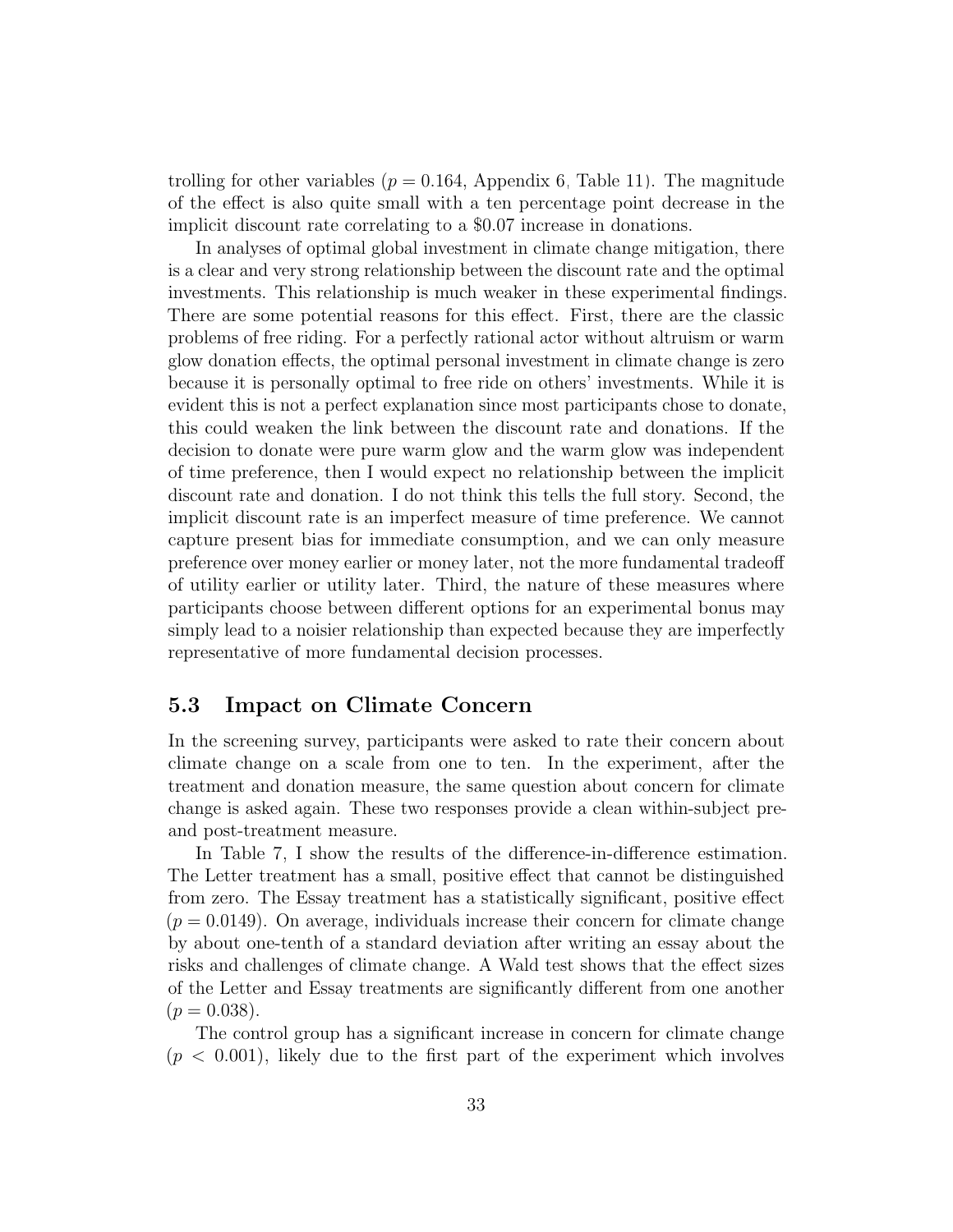<span id="page-33-0"></span>

|                            |                       | Dependent variable:    |                      |
|----------------------------|-----------------------|------------------------|----------------------|
|                            |                       | Implicit discount rate |                      |
|                            | (1)                   | $\left( 2\right)$      | $\left(3\right)$     |
| Letter Treatment D.V.      | $-0.009(0.020)$       | $-0.010(0.020)$        | $-0.025*(0.014)$     |
| Essay Treatment D.V.       | 0.016(0.019)          | 0.018(0.019)           | $-0.005(0.019)$      |
| Baseline Climate Concern   |                       | 0.008(0.008)           | 0.008(0.008)         |
| Parent D.V.                |                       |                        | $0.063***$ $(0.018)$ |
| Age (years)                |                       |                        | $-0.001(0.001)$      |
| Income $(\$1000's)$        |                       |                        | $-0.001***$ (0.0002) |
| High School D.V.           |                       |                        | $-0.059(0.110)$      |
| Trade School D.V.          |                       |                        | $-0.063(0.118)$      |
| Associate Degree D.V.      |                       |                        | $-0.067(0.115)$      |
| Bachelor Degree D.V.       |                       |                        | $-0.124(0.116)$      |
| Graduate Degree D.V.       |                       |                        | $-0.235*(0.124)$     |
| Vote Republican D.V.       |                       |                        | $-0.036(0.024)$      |
| Vote Democrat D.V          |                       |                        | $-0.028(0.025)$      |
| Male D.V.                  |                       |                        | $-0.014(0.016)$      |
| White D.V.                 |                       |                        | $-0.078***$ (0.020)  |
| Hispanic D.V.              |                       |                        | 0.044(0.031)         |
| Constant                   | $0.362***$<br>(0.014) | $0.362***$<br>(0.014)  | $0.819***$ $(0.112)$ |
| <b>State Fixed Effects</b> | N <sub>o</sub>        | N <sub>o</sub>         | Yes                  |
| Clustered Standard Errors  | N <sub>o</sub>        | N <sub>o</sub>         | Yes                  |
| Observations               | 1,711                 | 1,700                  | 1,623                |
| $\mathrm{R}^2$             | 0.001                 | 0.002                  | 0.129                |

Table 6: Implicit Discount Rate Analysis

Note: OLS regression. Dependent variable is implicit discount rate. Income is a numeric variable in \$1000's. Dummy variables are included for those who vote mainly or exclusively for Democrats and Republicans. Voters who vote half Republican and half Democrat as well as those who do not vote for either party are the comparison group. Education is a categorical variable split into dummy variables and less than high school education is the comparison group. D.V. indicates binary dummy variables. Baseline climate concern is a 10 point scale measure standardized with mean=0, sd=1. Age is measured is years. <sup>∗</sup>p<0.1; ∗∗p<0.05; ∗∗∗p<0.01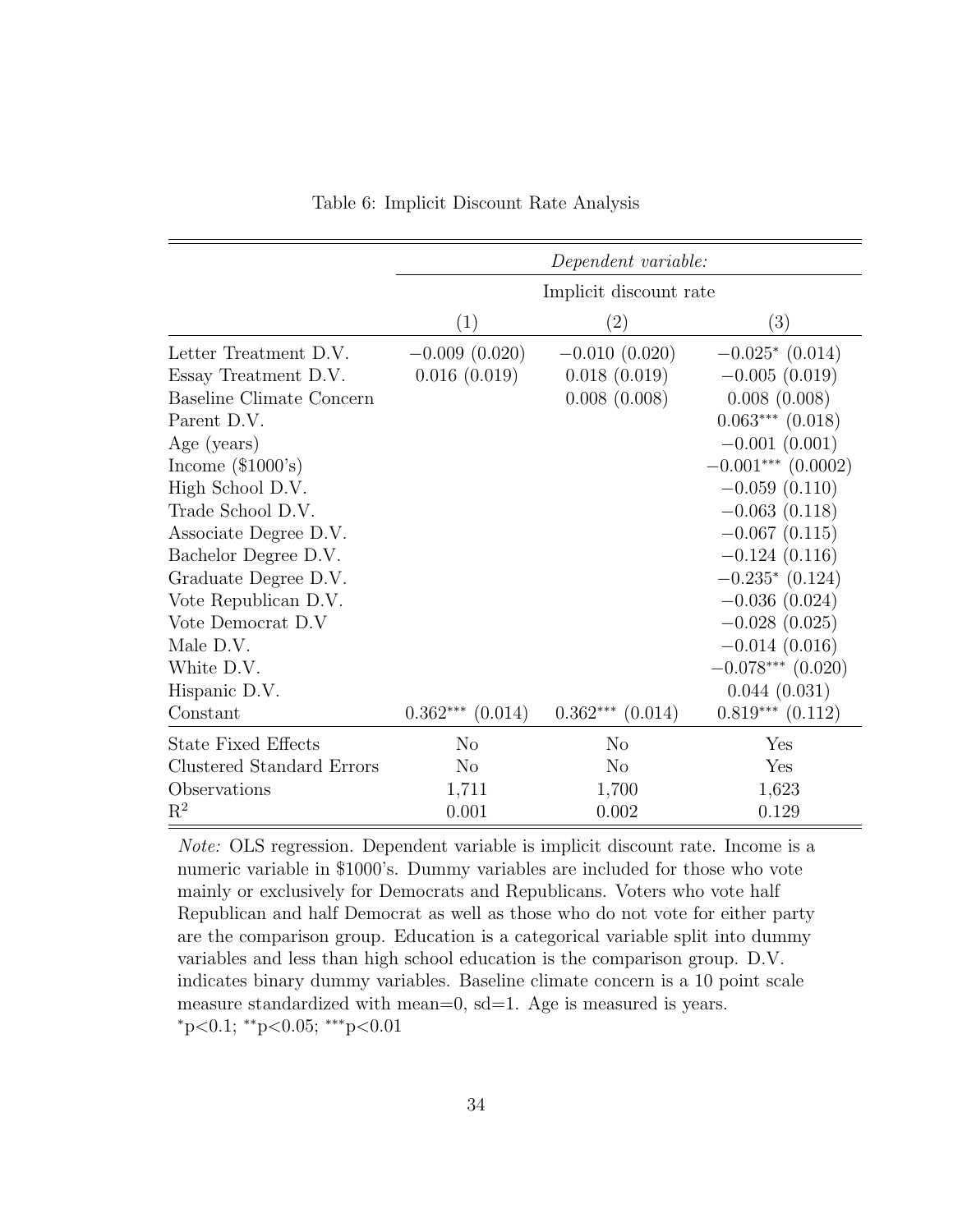watching a three-minute video about the science and impacts of climate change and reading about climate change mitigation policies and actions.

What is most intriguing about these findings is that the Letter treatment is the only group that does display an increased level of concern. It is possible that an uncontrolled difference in the treatment – where participants were asked to discuss solutions and the personal ways in which they reduced their climate change impact – led to a reduction in concern about climate change. It is also possible that the framing of the letter to an individual led to a more hopeful outlook on the future. These hypotheses should be addressed in future research.

| Climate Change |  |  |
|----------------|--|--|
|                |  |  |
|                |  |  |

<span id="page-34-1"></span>Table 7: Difference-in-Differences Estimation of the Change in Concern for

|                         | Dependent variable: |  |  |
|-------------------------|---------------------|--|--|
|                         | clim_dif            |  |  |
| Letter Treatment $(LT)$ | 0.055               |  |  |
|                         | (0.100)             |  |  |
| Essay Treatment (ET)    | $0.241**$           |  |  |
|                         | (0.099)             |  |  |
| Constant                | $0.360***$          |  |  |
|                         | (0.071)             |  |  |
| Observations            | 1,771               |  |  |
| $\mathbf{R}^2$          | 0.004               |  |  |

Note: OLS regression. Dependent variable is the change in stated concern about climate change before and after treatment measured on a 1-to-10 scale where 1 is labeled as "not at all concerned" and 10 is labeled as "extremely concerned."  $*_{p<0.1; *_{p<0.05; *_{p<0.01}}$ 

## <span id="page-34-0"></span>6 Conclusions

The long time delay between the mitigation decision and the impacts of that decision hinder optimal investment in climate change mitigation. The extensive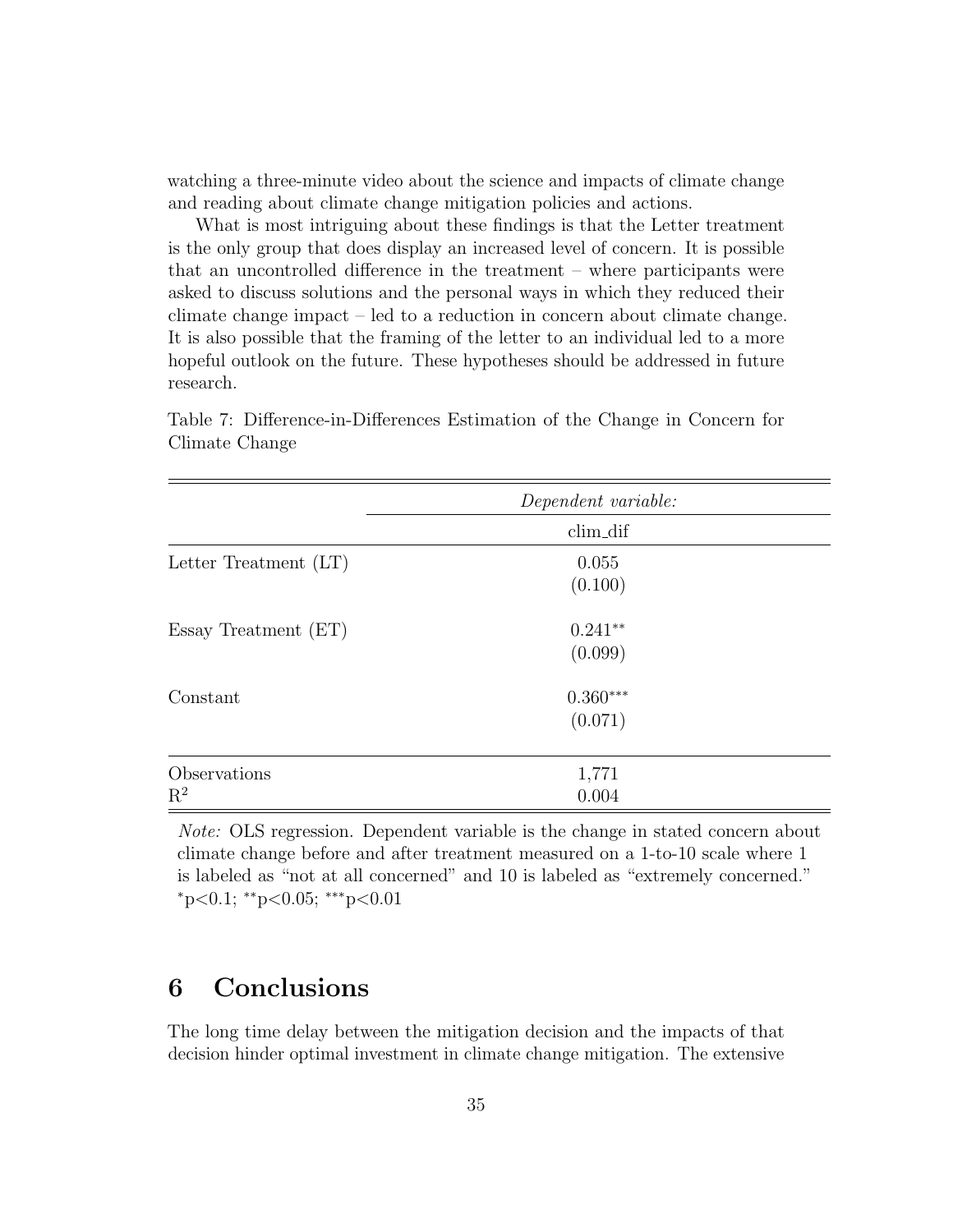time horizon and social distance from those impacted create psychological distance and make the impacts less salient. In this study, I explore a behavioral intervention in an online experiment that asks participants to write a narrative about the risks and challenges of climate change. In the Essay treatment, the narrative is framed as an essay on the risks and challenges of climate change. In the Letter treatment, the narrative is framed as a message directed to a particular individual living in the year 2050. The control group writes about their daily routine.

Compared to the control, both the Letter and Essay treatments increase the willingness to donate to a charity doing climate change mitigation work. However, the two treatments appear to affect the willingness to donate through different pathways. Writing about the risks and challenges of climate change to an individual living in the future leads to higher donations by increasing the desire to leave a positive legacy and by increasing the salience of climate mitigation benefits for one's children. Writing about the risks and challenges of climate change in an essay leads to higher donations by increasing the sense of individual responsibility to reduce one's impact on climate change.

On the temporal dimension, the Letter treatment increases the vividness of the future and has a negative but marginally significant effect on the implicit discount rate. On the social dimension, the Letter treatment increases the desire to leave a positive legacy. The Letter treatment does not increase the concern that climate change will impact one's own kids, but it causes participants to put more weight on this decision factor in their donation decision.

Returning to the initial hypotheses outlined in the introduction, I will take each in turn and discuss the evidence from this study that supports or does not support each one.

H1: The process of generating a narrative on the risks and challenges of climate change leads to a higher willingness to pay for climate change mitigation.

H1 is strongly supported by the results of this study. Compared to a control group that writes a narrative on an unrelated topic, writing for five minutes about the risks and challenges of climate change leads to a higher willingness to contribute to climate mitigation. I find an effect size of about 11% for both of the treatment groups.

H2: Addressing the narrative on the risks and challenges of climate change to an individual living in the future will further increase the willingness to pay for climate mitigation.

H2 is not supported by the results of this study. The two treatment groups had nearly identical levels of willingness to pay for climate mitigation. However,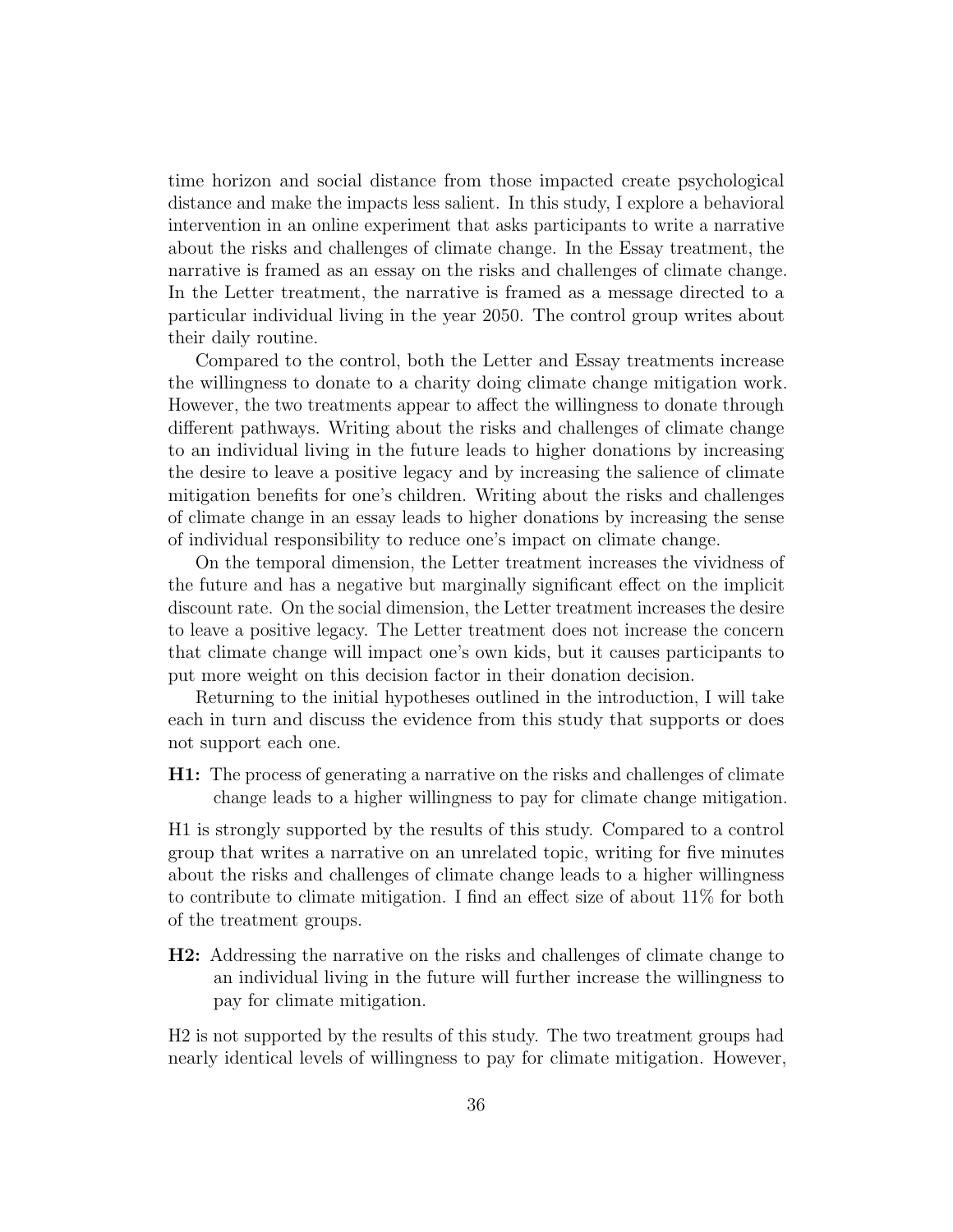mediation analyses suggest that the treatments are operating through different mechanisms. A narrative frame that addresses a discussion of the risks and challenges of climate change to a particular individual living in the future increases the desire to leave a positive legacy, which leads to increased donations. A neutral narrative frame that discusses the risks and challenges of climate change increases the concern about climate change and feeling of responsibility to take action to reduce climate change. The heightened factors then go on to increase average donations. Additionally, the Essay treatment increases the decision weight on concern for climate change has in the donation decision and the Letter treatment significantly increases the decision weight on the belief that climate change will affect one's children, indicating increased salience for those decision factors.

H3: A future-oriented narrative frame will reduce the revealed implicit discount rate.

The null hypothesis of a zero effect cannot be rejected at a significance level of 0.05. The future-oriented framing in writing task where participants write a letter to an individual living in the future correlates with a small, marginally significant reduction in the implicit discount rate  $(p = 0.065)$ . The implicit discount rate weakly predicts donations with lower discount rates correlating with higher donations, however, the effect is not statistically significant ( $p =$ 0.164).

The similarity in treatment effects points to the possibility that by actively focusing on the problem of climate change leads to higher willingness to pay. This link is a more general hypothesis than H1, but the underlying concept is very similar. A simple experiment that varies how participants focus on a given problem could test whether generating one's own narrative (H1) has a different impact than generally ruminating on the subject. In this experiment, the act of writing a narrative was chosen in part so it could be personalized by addressing it to a particular individual and in part because it requires significant focus. Participants must come up with arguments about the risks and challenges of climate change instead of passively reading or listening to a discussion of the subject. It is possible that the act of coming up with one's own narrative could lead individuals to donate more to climate change mitigation through the mechanism of cognitive dissonance [\(Festinger 1957\)](#page-40-12). There are many questions and causal mechanisms to explore. This study begins an exploration of the role that salience of climate change risks and mitigation benefits may play in the willingness to pay for climate change mitigation. It is one step forward to understanding a piece of this puzzle, and it raised many questions for further studies to explore.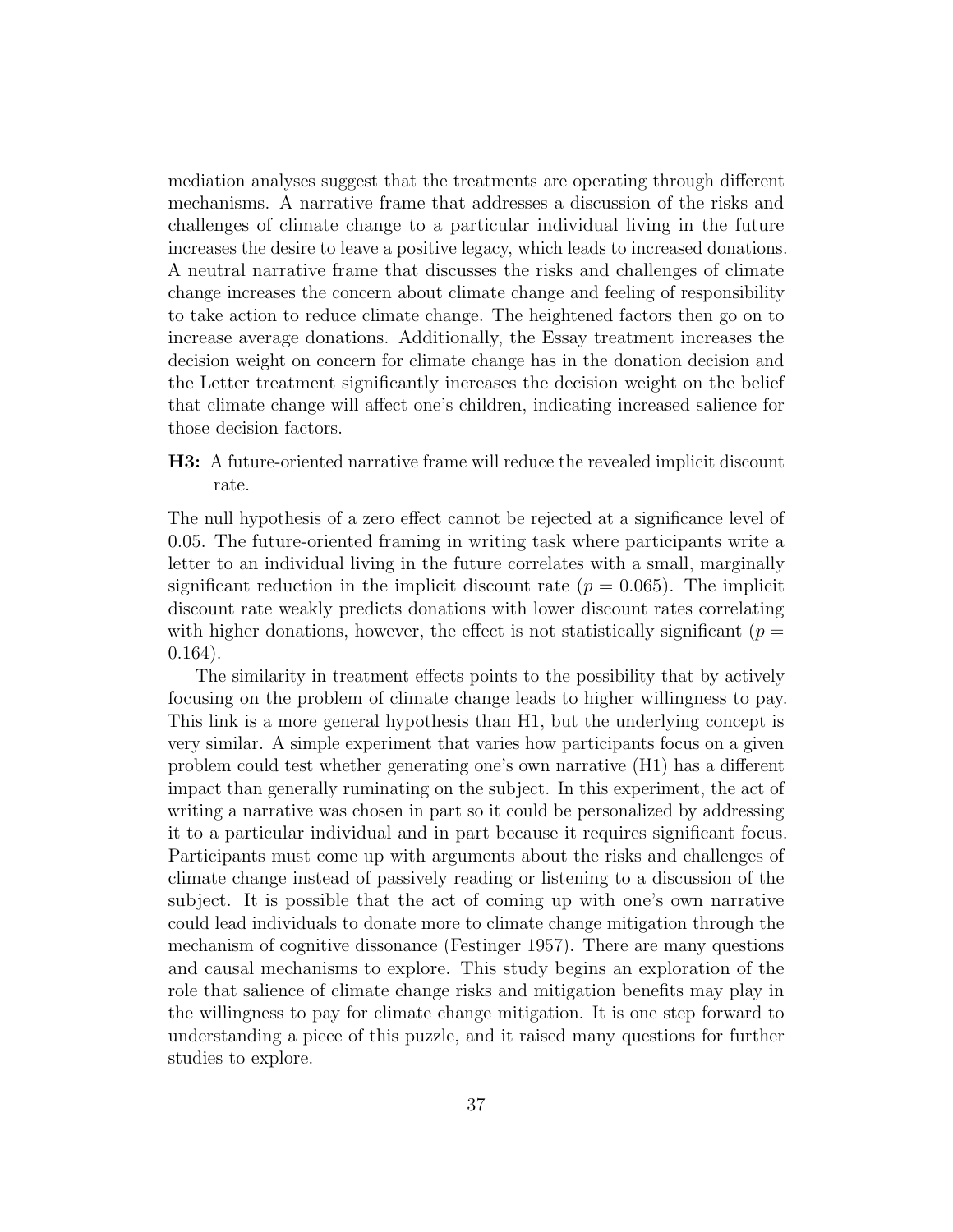The results of this study strongly support the conclusions of Zaval, Markowitz, and Weber [\(Zaval et al. 2015\)](#page-45-0). The study design replicated their survey instruments for both the donation measure and the legacy measures. I improved upon their design by utilizing a tighter control group. While their control group had no writing task, the control group in this study participated in an unrelated writing exercise for the same minimum amount of time. I built upon their findings by testing two different writing prompts that focus specifically on climate change instead of focusing on legacy. The finding that the two narrative frames had a very different impact on legacy motives adds a new insight to this body of inquiry.

Time preference plays a crucial role in climate change mitigation decisions. We do not yet fully understand how time perspective over long time horizon decisions may lead to inefficient choices. This study adds to the scientific understanding by exploring the question of how different narrative frames can shift the willingness to pay for climate change mitigation by altering the social distance across generations and making future climate change mitigation benefits more salient.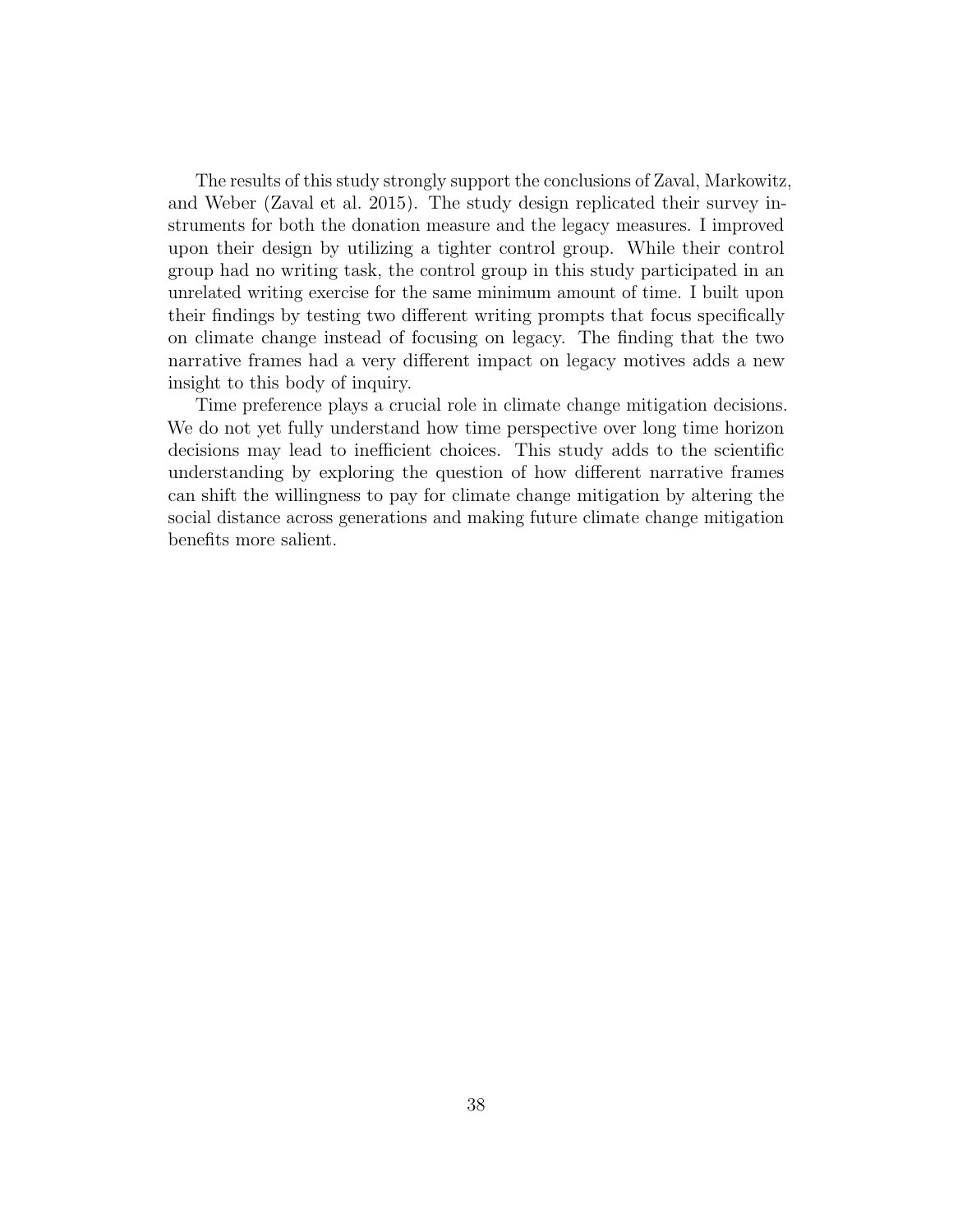## <span id="page-38-9"></span>References

- <span id="page-38-4"></span>(2015). Technical Update of the Social Cost of Carbon for Regulatory Impact Analysis Under Executive Order 12866. Technical report, Interagency Working Group on Social Cost of Carbon.
- <span id="page-38-0"></span>Akerlof, G. A. (1991). Procrastination and obedience. The American Economic Review, 81(2):1–19.
- <span id="page-38-3"></span>Akerlof, K., Maibach, E. W., Fitzgerald, D., Cedeno, A. Y., and Neuman, A. (2013). Do people "personally experience" global warming, and if so how, and does it matter? Global Environmental Change, 23(1):81–91.
- <span id="page-38-1"></span>Allcott, H. and Greenstone, M. (2012). Is There an Energy Efficiency Gap? Journal of Economic Perspectives, 26(1):3–28.
- <span id="page-38-7"></span>Allcott, H., Mullainathan, S., and Taubinsky, D. (2014). Energy policy with externalities and internalities. Journal of Public Economics, 112:72–88.
- <span id="page-38-8"></span>Andreoni, J. (1990). Impure Altruism and Donations to Public Goods: A Theory of Warm-Glow Giving. The Economic Journal, 100(401):464–477.
- <span id="page-38-2"></span>Arnocky, S., Milfont, T. L., and Nicol, J. R. (2014). Time Perspective and Sustainable Behavior: Evidence for the Distinction Between Consideration of Immediate and Future Consequences. *Environment*  $\mathscr B$  Behavior, 46(5):556– 582.
- <span id="page-38-5"></span>Arrow, K. J., Cropper, M., Gollier, C., Groom, B., Heal, G., Newell, R., Nordhaus, W., Pindyck, R., Pizer, W., Portney, P., Sterner, T., Tol, R., and Weitzman, M. L. (2013). Determining Benefits and Costs for Future Generations. Science, 341:349–350.
- <span id="page-38-6"></span>Arrow, K. J., Cropper, M. L., Gollier, C., Groom, B., Heal, G. M., Newell, R. G., Nordhaus, W. D., Pindyck, R. S., Pizer, W. A., Portney, P. R., Sterner, T., Tol, R. S. J., and Weitzman, M. L. (2014). Should Governments Use a Declining Discount Rate in Project Analysis? Review of Environmental Economics and Policy, 8(2):145–163.
- <span id="page-38-10"></span>Barnes Truelove, H., Carrico, A. R., Weber, E. U., Toner Raimi, K., and Vandenbergh, M. P. (2014). Positive and negative spillover of pro-environmental behavior: An integrative review and theoretical framework. Global Environmental Change, 29:127–138.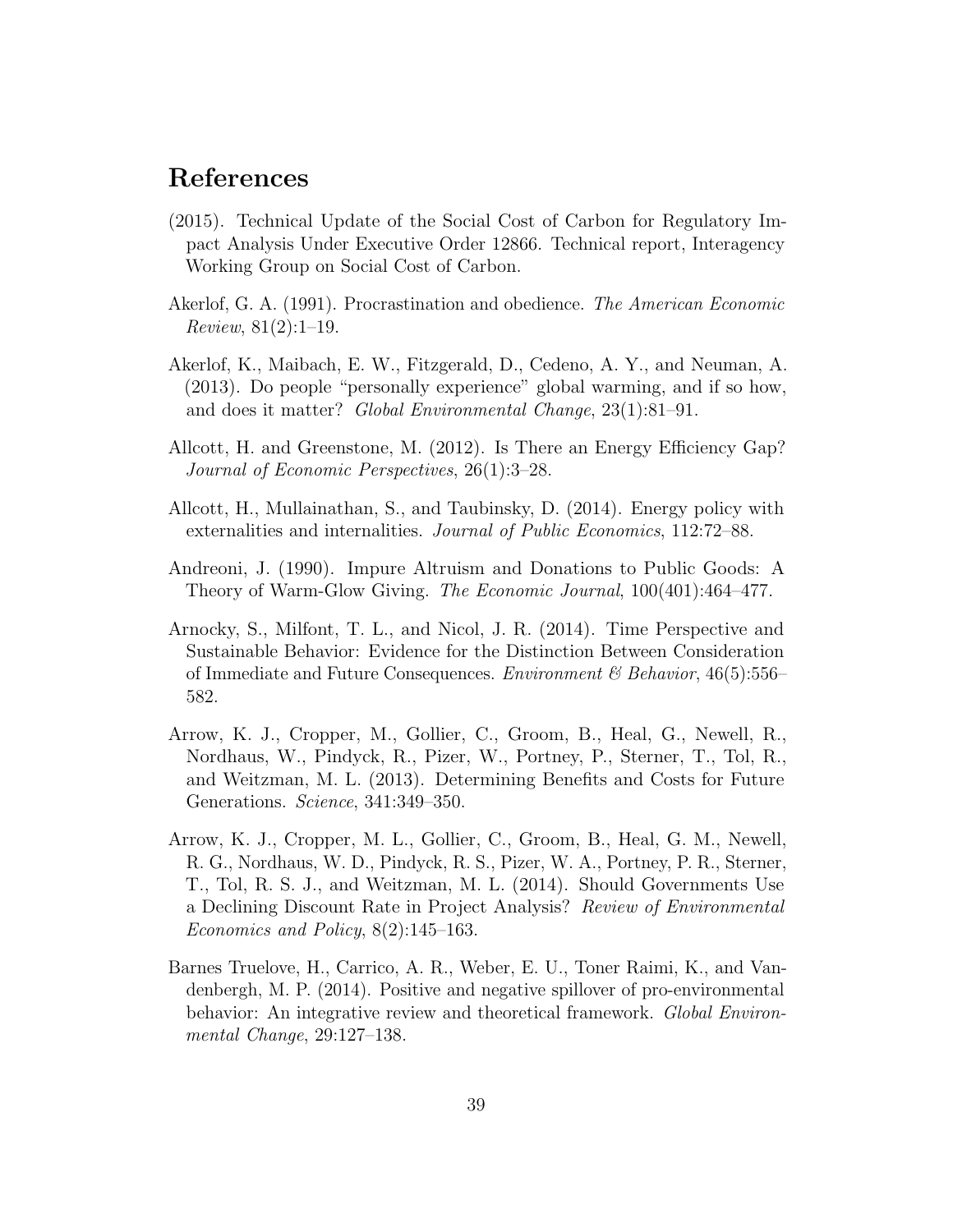- <span id="page-39-11"></span>Baron, R. M. and Kenny, D. A. (1986). The moderator-mediator variable distinction in social psychological research: conceptual, strategic, and statistical considerations. Journal of personality and social psychology, 51(6):1173–82.
- <span id="page-39-1"></span>Bordalo, P., Gennaioli, N., and Shleifer, A. (2012). Salience theory of choice under risk. Quarterly Journal of Economics, 127:1243–1285.
- <span id="page-39-2"></span>Bordalo, P., Gennaioli, N., and Shleifer, A. (2013). Salience and Consumer Choice. Journal of Political Economy, 121(5):803–843.
- <span id="page-39-4"></span>Brown, J., Hossain, T., and Morgan, J. (2010). Shrouded attributes and information suppression: evidence from the field. The Quarterly Journal of Economics, 125(2):859–876.
- <span id="page-39-10"></span>Bullock, J. G., Green, D. P., Brewer, M., and Ha, S. E. (2010). Yes, But What's the Mechanism? (Don't Expect an Easy Answer). Journal of Personality and Social Psychology, 98(4):550–558.
- <span id="page-39-7"></span>Burtraw, D., Linn, J., Palmer, K., and Paul, A. (2014). The Costs and Consequences of Clean Air Act Regulation of CO2 from Power Plants. American Economic Review: Papers & Proceedings, 104(5):557–562.
- <span id="page-39-5"></span>Busse, M. R., Pope, D. G., and Silva-risso, J. (2014). The Psychological Effect of Weather on Car Purchases. The Quarterly Journal of Economics, pages 1–44.
- <span id="page-39-3"></span>Chetty, R., Looney, A., and Kroft, K. (2009). Salience and Taxation: Theory and Evidence. The American Economic Review, 99(4):1145–1177.
- <span id="page-39-8"></span>Cropper, M. L. and Laibson, D. I. (1999). The Implications of Hyperbolic Discounting for Project Evaluation. In Portney, P. R. and Weyent, J. P., editors, Discounting and Intergenerational Equity, pages 163–172. Resources for the Future.
- <span id="page-39-9"></span>Cryder, C. E., Loewenstein, G. F., and Scheines, R. (2013). The donor is in the details. Organizational Behavior and Human Decision Processes,  $120(1):15–23.$
- <span id="page-39-0"></span>Dellavigna, S. and Malmendier, U. (2006). Paying Not to Go to the Gym. The American Economic Review, 96(3):694–719.
- <span id="page-39-6"></span>Donner, S. D. and Mcdaniels, J. (2013). The influence of national temperature fluctuations on opinions about climate change in the U.S. since 1990. Climatic Change, 118:537–550.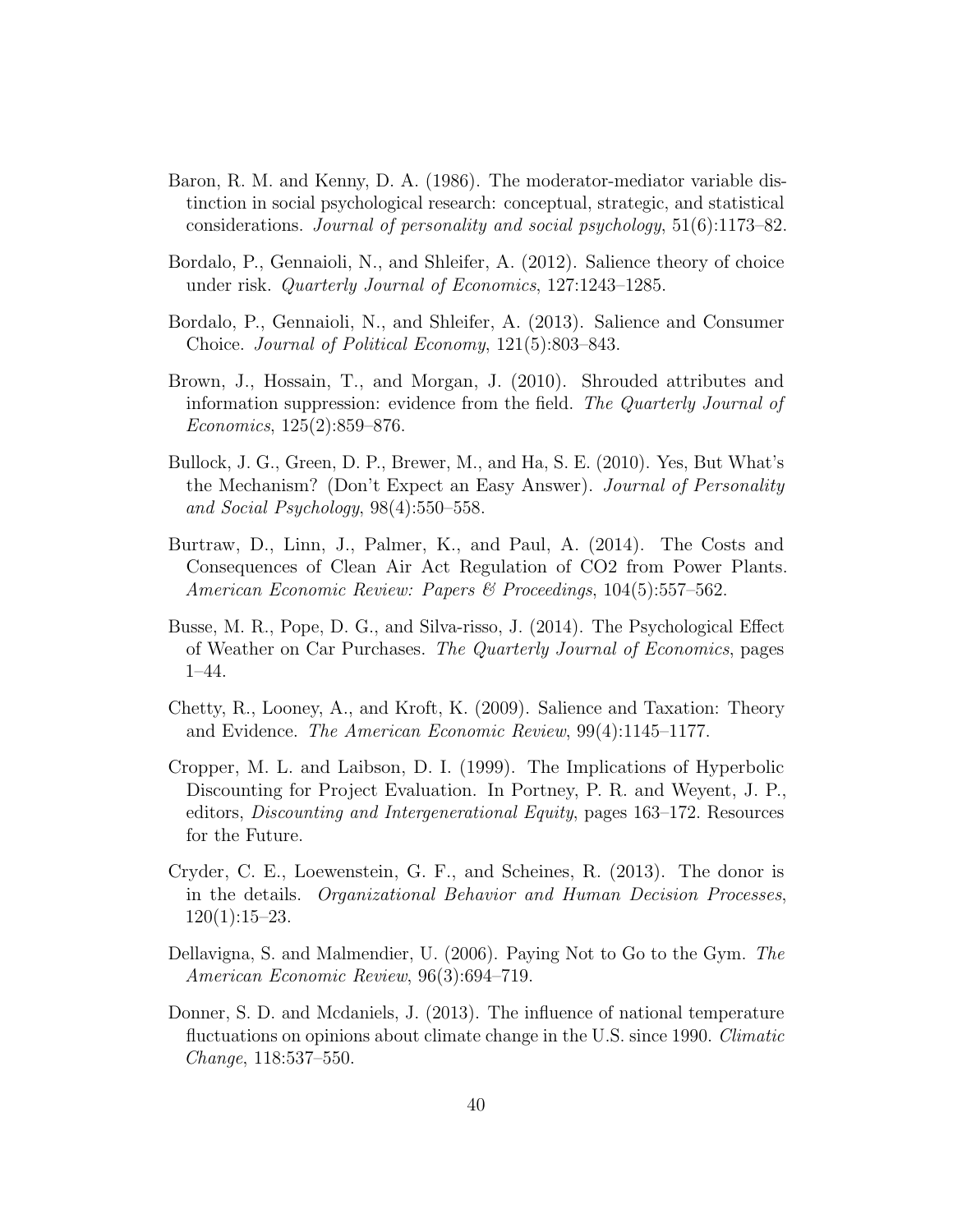- <span id="page-40-4"></span>Egan, P. J. and Mullin, M. (2012). Turning Personal Experience into Political Americans' Perceptions about Global Warming. The Journal of Politics, 74(3):796–809.
- <span id="page-40-10"></span>Erlandsson, A., Björklund, F., and Bäckström, M. (2014). Perceived Utility (not Sympathy) Mediates the Proportion Dominance Effect in Helping Decisions. Journal of Behavioral Decision Making, 27:37–47.
- <span id="page-40-12"></span>Festinger, L. (1957). A Theory of Cognitive Dissonance. Row Peterson, Evanston, IL.
- <span id="page-40-3"></span>Finkelstein, A. (2009). E-ZTax: Tax salience and tax rates. The Quarterly Journal of Economics, 124:969–1010.
- <span id="page-40-0"></span>Fischer, C. (2001). Read this paper later: procrastination with time-consistent preferences. Journal of Economic Behavior & Organization, 46(3):249–269.
- <span id="page-40-9"></span>Fowlie, M., Greenstone, M., and Wolfram, C. (2015). Do Energy Efficiency Investments Deliver? Evidence from the Weatherization Assistance Program.
- <span id="page-40-11"></span>Frederick, S., Loewenstein, G., and O'donoghue, T. (2002). Time Discounting and Time Preference: A Critical Review. Journal of Economic Literature, 40(2):351–401.
- <span id="page-40-1"></span>Fuchs, V. R. (1982). Time Preference and Health: An Exploratory Study. In Fuchs, V. R., editor, Economic Aspects of Health, pages 93–120.
- <span id="page-40-2"></span>Gabaix, X. and Laibson, D. I. (2006). Shrouded attributes, consumer myopia, and information suppression in competitive markets. The Quarterly Journal of Economics, 121:505–540.
- <span id="page-40-8"></span>Gerarden, T. D., Newell, R. G., and Stavins, R. N. (2015). Assessing the energy-efficiency gap.
- <span id="page-40-6"></span>Gillingham, K., Newell, R. G., and Palmer, K. L. (2009). Energy Efficiency Economics and Policy. Annual Review of Resource Economics, 1:597–619.
- <span id="page-40-7"></span>Gillingham, K. and Palmer, K. L. (2014). Bridging the Energy Efficiency Gap: Policy Insights from Economic Theory and Empirical Evidence. Review of Environmental Economics and Policy, 8(1):18–38.
- <span id="page-40-5"></span>Greenstone, M., Kopits, E., and Wolverton, A. (2013). Developing a Social Cost of Carbon for US Regulatory Analysis: A Methodology and Interpretation. Review of Environmental Economics and Policy, 7(1):23–46.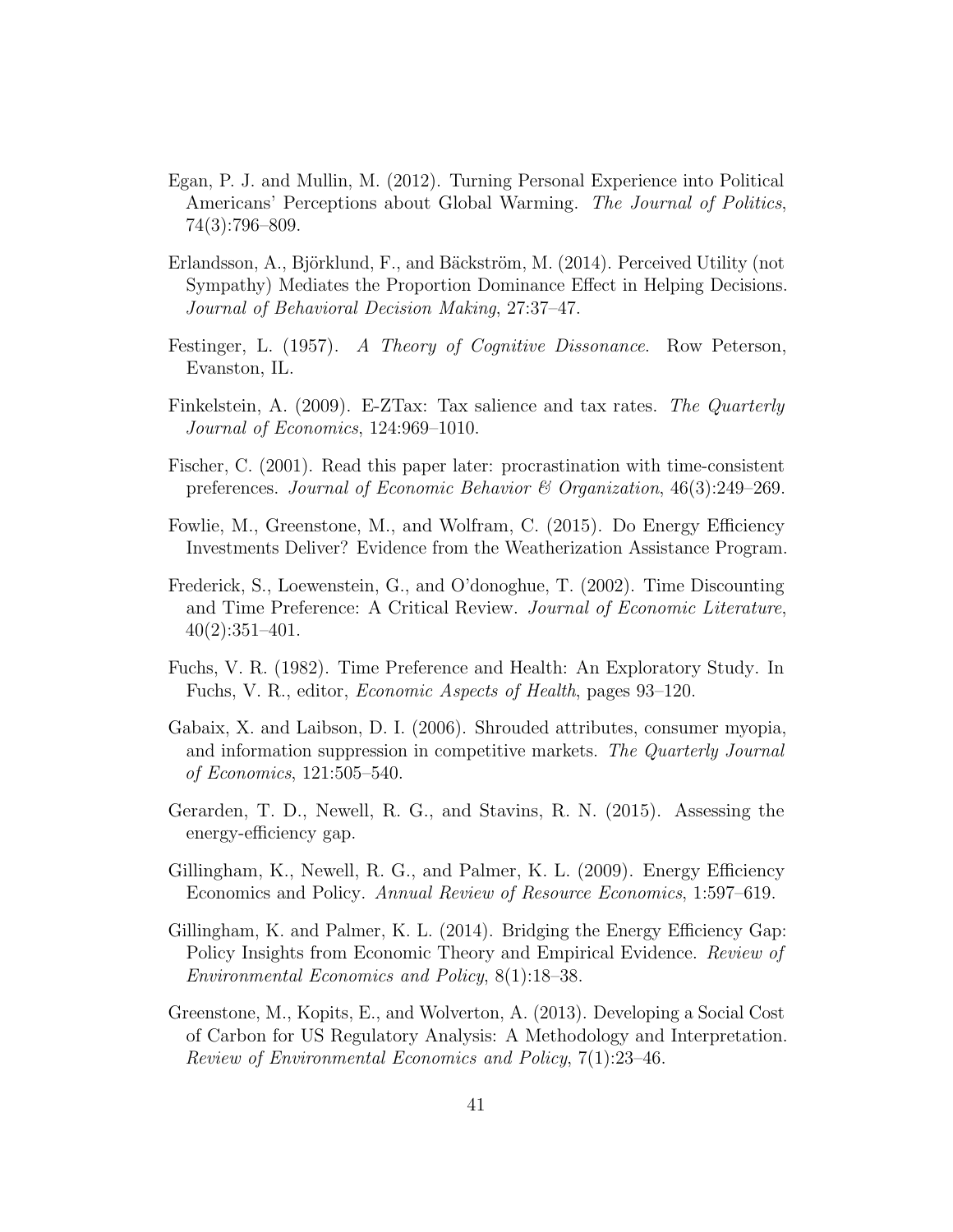- <span id="page-41-5"></span>Hamilton, L. and Stampone, M. D. (2013). Blowin' in the Wind: Short-Term Weather and Belief in Anthropogenic Climate Change. Weather, Climate, and Society, 5:112–119.
- <span id="page-41-7"></span>Hardisty, D. J., Thompson, K. F., Krantz, D. H., and Weber, E. U. (2013). How to measure time preferences: An experimental comparison of three methods. Judgment and Decision Making, 8(3):236–249.
- <span id="page-41-2"></span>Hastings, J. S. and Shapiro, J. M. (2013). Fungaibility and consumer choice: Evidence from commodity price shocks. Quarterly Journal of Economics, 128(April):1449–1498.
- <span id="page-41-3"></span>Hershfield, H. E., Goldstein, D. G., Sharpe, W. F., Fox, J., Yeykelis, L., Carstensen, L. L., and Bailenson, J. N. (2011). Increasing Saving Behavior Through Age-Progressed Renderings of the Future Self. Journal of Marketing Research, 48:S23–S37.
- <span id="page-41-6"></span>Higgins, E. (1996). Knowledge activation: Accessibility, applicability, and salience. In Higgins, E. and Kruglanski, A., editors, Social psychology: Handbook of basic principles, pages 133–168. Guilford Press, New York.
- <span id="page-41-0"></span>Hoch, S. J. and Loewenstein, G. F. (1991). Time-Inconsistent Preferences and Consumer Self-Control. Journal of Consumer Research, 17(4):492.
- <span id="page-41-9"></span>Imai, K. and Keele, L. (2010). A General Approach to Causal Mediation Analysis A Running Example : The Job Search Intervention. 15(4):309–334.
- <span id="page-41-10"></span>Imai, K., Keele, L., Tingley, D., and Yamamoto, T. (2010a). Causal Mediation Analysis Using R. In *Advances in social science research using R*, pages pp. 129–154. Springer New York.
- <span id="page-41-8"></span>Imai, K., Keele, L., and Yamamoto, T. (2010b). Inference and Sensitivity Identification, Analysis for Causal Mediation Effects. Statistical Science,  $25(1):51-71.$
- <span id="page-41-1"></span>IPCC (2014). Climate Change 2014: Synthesis Report. Contribution of Working Groups I, II and III to the Fifth Assessment Report of the Intergovernmental Panel on Climate Change. Technical Report November, IPCC, Geneva, Switzerland.
- <span id="page-41-4"></span>Israel, A., Rosenboim, M., and Shavit, T. (2014). Using priming manipulations to affect time preferences and risk aversion: An experimental study. Journal of Behavioral and Experimental Economics, 53:36–43.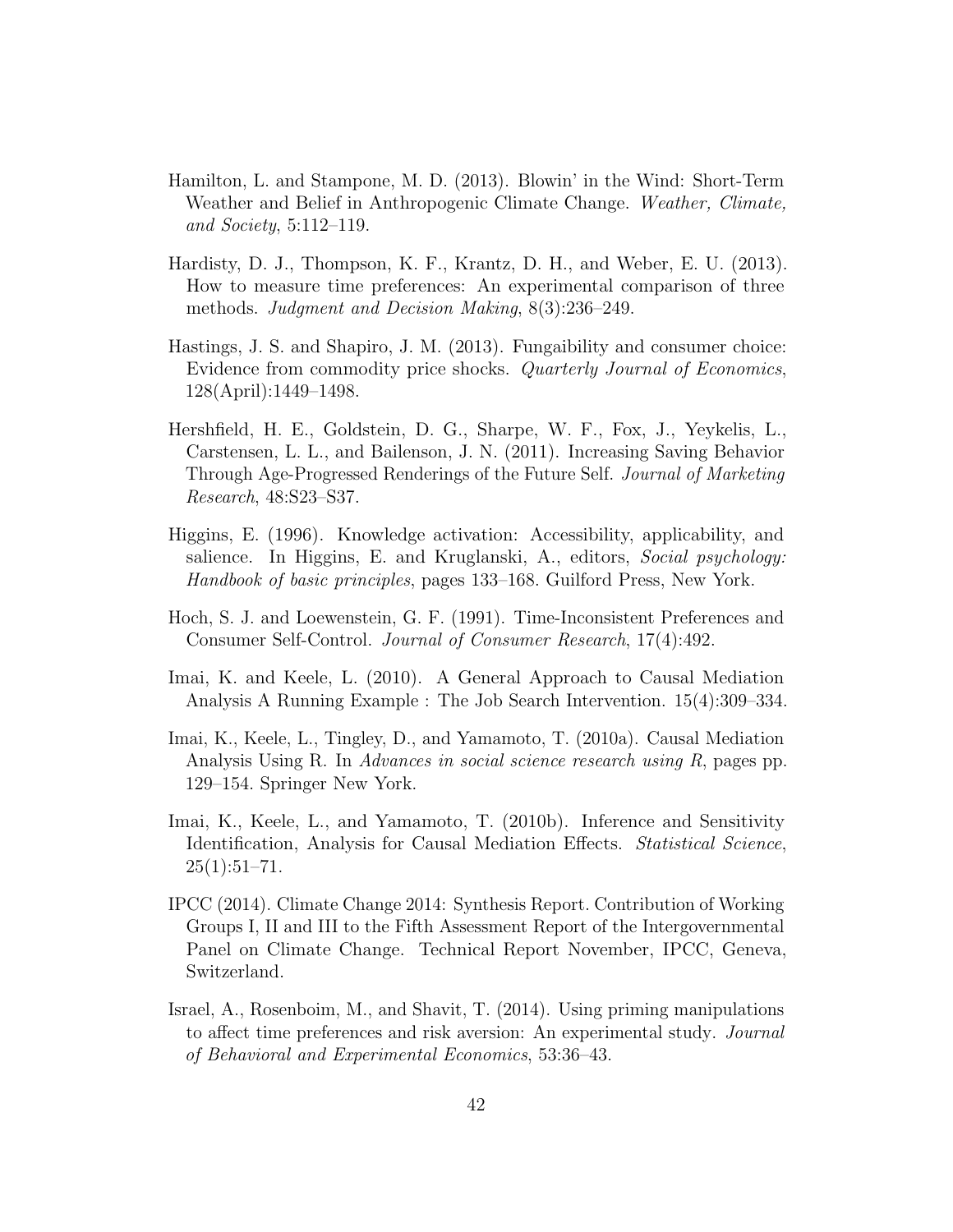- <span id="page-42-10"></span>Jaffe, A. B. and Stavins, R. N. (1994). The energy paradox and the diffusion of conservation technology. Resource and Energy Economics, 16(2):91–122.
- <span id="page-42-9"></span>Joireman, J., Barnes, H., and Duell, B. (2010). Effect of outdoor temperature, heat primes and anchoring on belief in global warming. *Journal of* Environmental Psychology, 30(4):358–367.
- <span id="page-42-2"></span>Koszegi, B. and Szeidl, A. (2013). A model of focusing in economic choice. The Quarterly Journal of Economics, 128:53–104.
- <span id="page-42-3"></span>Lacetera, N., Pope, D. G., and Sydnor, J. R. (2012). Heuristic Thinking and Limited Attention in the Car Market Heuristic Thinking and Limited Attention in the Car Marke. The American Economic Review, 102(5):2206– 2236.
- <span id="page-42-11"></span>Laibson, D. I. (1997). Golden Eggs and Hyperbolic Discounting. The Quarterly Journal of Economics, 112(2):443–477.
- <span id="page-42-0"></span>Laibson, D. I., Repetto, A., and Tobacman, J. (1998). Self-control and saving for retirement. Brookings Papers on Economic Activity, 1(1):91–172.
- <span id="page-42-8"></span>Li, Y., Johnson, E. J., and Zaval, L. (2011). Local Warming : Daily Temperature Change Influences Belief in Global Warming. Psychological Science, 22:1–6.
- <span id="page-42-4"></span>Liberman, N., Trope, Y., and Stephan, E. (2007). Psychological distancee. In Kruglanski, A. and Higgins, E., editors, Social psychology: Handbook of basic principles, pages pp. 353–383. Guilford Press, New York, vol 2 edition.
- <span id="page-42-1"></span>Liu, B., Lu, L., Mu, C., and Yang, J. (2016). Time-inconsistent preferences, investment and asset pricing. Economics Letters, 148:48–52.
- <span id="page-42-7"></span>Lorenzoni, I. and Pidgeon, N. F. (2006). Public views on climate change: European and USA perspectives. Climatic Change, 77:73–95.
- <span id="page-42-12"></span>MacKinnon, D. P., Fairchild, A. J., and Fritz, M. S. (2007). Mediation Analysis. Annual Review of Psychology, 58:593–614.
- <span id="page-42-6"></span>Magen, E., Dweck, C. S., and Gross, J. J. (2008). The Hidden-Zero Effect: Representing a Single Choice as an Extended Sequence Reduces Impulsive Choice. Psychological Science, 19(7):648–649.
- <span id="page-42-5"></span>Malkoc, S. and Zauberman, G. (2006). Deferring Versus Expediting Consumption: The Effect of Outcome Concreteness on Sensitivity to Time Horizon. Journal of Marketing Research, 43(November):618–627.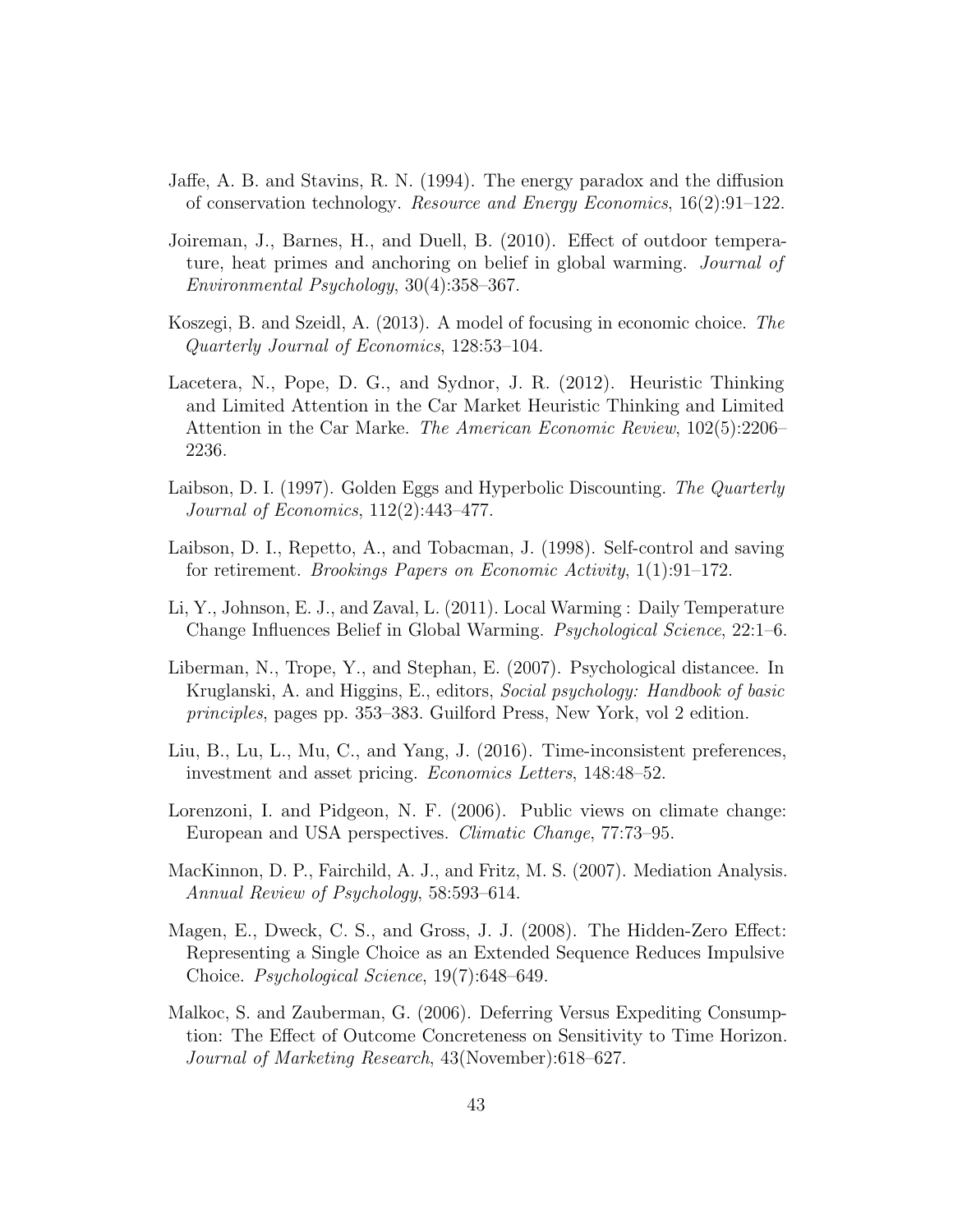- <span id="page-43-3"></span>McDonald, R. I., Yi, H., and Newell, B. R. (2015). Personal experience and the 'psychological distance' of climate change: An integrative review. Journal of Environmental Psychology, 44:109–118.
- <span id="page-43-4"></span>Moser, S. C. (2010). Communicating climate change: history, challenges, process and future directions. Wiley Interdisciplinary Reviews: Climate  $Change, 1(1):31-53.$
- <span id="page-43-10"></span>Moser, S. C. and Dilling, L. (2011). Communication Climate Change: Closing the Science-Action gap. In Dryzek, J. S., Norgaard, R. B., and Schlosberg, D., editors, The Oxford Handbook of Climate Change and Society, pages 161–174.
- <span id="page-43-8"></span>Newell, B. R., Mcdonald, R. I., Brewer, M., and Hayes, B. K. (2014). The Psychology of Environmental Decisions. Annual Review of Environment and Resources, 39:443–467.
- <span id="page-43-9"></span>Nordhaus, W. D. (2007). A Review of the "Stern Review on the Economics of Climate Change". Journal of Economic Literature, 45(3):686–702.
- <span id="page-43-0"></span>O'Donoghue, T. and Rabin, M. (1999). Doing It Now or Later Doing It Now or Later. The American Economic Review, 89(1):103–124.
- <span id="page-43-1"></span>O'Donoghue, T. and Rabin, M. (2008). Procrastination on long-term projects. Journal of Economic Behavior & Organization,  $66(2):161-175$ .
- <span id="page-43-7"></span>Pahl, S. and Bauer, J. (2013). Overcoming the Distance: Perspective Taking With Future Humans Improves Environmental Engagement. Environment  $\mathcal{C}$ Behavior, 45:155–169.
- <span id="page-43-2"></span>Pahl, S., Sheppard, S., Boomsma, C., and Groves, C. (2014). Perceptions of time in relation to climate change. WIREs Climate Change, 5(3):375–388.
- <span id="page-43-6"></span>Radu, P. T., Yi, R., Bickel, W. K., Gross, J. J., and McClure, S. M. (2011). A Mechanism for Reducing Delay Discounting by Altering Temporal Attention. Journal of the Experimental Analysis of Behavior, 96(3):363–385.
- <span id="page-43-11"></span>Reuben, E., Sapienza, P., and Zingales, L. (2010). Time discounting for primary and monetary rewards. *Economics Letters*,  $106(2):125-127$ .
- <span id="page-43-5"></span>Rogers, T. and Bazerman, M. H. (2008). Future lock-in: Future implementation increases selection of 'should' choices. Organizational Behavior and Human Decision Processes, 106(1):1–20.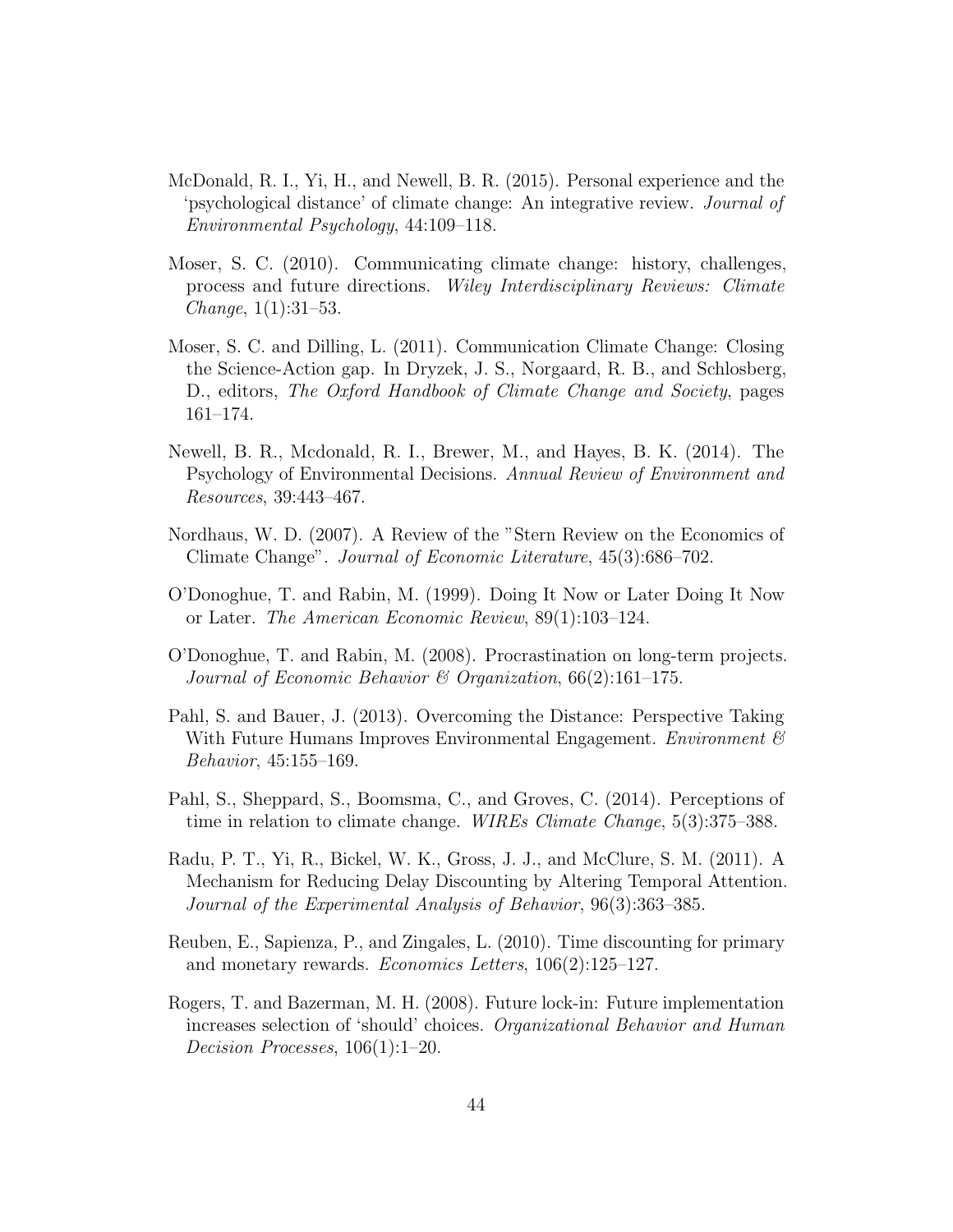- <span id="page-44-8"></span>Rutjens, B. T., van Harreveld, F., and van der Pligt, J. (2010). Yes We Can: Belief in Progress as Compensatory Control. Social Psychological and Personality Science, 1(3):246–252.
- <span id="page-44-1"></span>Smith, T. A., Berning, J. P., Yang, X., Colson, G., and Dorfman, J. H. (2016). The Effects of Benefit Timing and Income Fungibility on Food Purchasing Decisions among Supplemental Nutrition Assistance Program Households. American Journal of Agricultural Economics, 98(2):564–580.
- <span id="page-44-3"></span>Taylor, S. E. and Thompson, S. C. (1982). Stalking the Elusive "Vividness" Effect. Psychological Review, 89(2):155–181.
- <span id="page-44-0"></span>Thaler, R. and Benartzi, S. (2004). Save More Tomorrow<sup>TM</sup>: Using Behavioral Economics to Increase Employee Saving. Journal of Political Economy, 112(S1):S164–S187.
- <span id="page-44-4"></span>Trope, Y. and Liberman, N. (2010). Construal-Level Theory of Psychological Distance. Psychological Review, 117(2):440–463.
- <span id="page-44-6"></span>Victor, D., Zhou, D., Ahmed, E. H. M., Dadhich, P. K., Olivier, J. G. J., Rogner, H.-H., Sheikho, K., and Yamaguchi, M. (2014). 2014: Introductory Chapter. In Edenhofer, O., Pichs-Madruga, R., Sokona, Y., Farahani, E., Kadner, S., Seyboth, K., Adler, A., Baum, I., Brunner, S., Eickemeier, P., Kriemann, B., Savolainen, J., Schlömer, S., von Stechow, C., Zwickel, T., and Minx, J., editors, Climate Change 2014: Mitigation of Climate Change. Contribution of Working Group III to the Fifth Assessment Report of the Intergovernmental Panel on Climate Change. Cambridge University Press, Cambridge, United Kingdom and New York, NY.
- <span id="page-44-5"></span>Weber, E. U. (2006). Experience-based and description-based perceptions of long-term risk: why global warming does not scare us (yet). *Climatic Change*, 77:103–120.
- <span id="page-44-2"></span>Weber, E. U. (2010). What shapes perceptions of climate change? Wiley Interdisciplinary Reviews: Climate Change, 1(3):332–342.
- <span id="page-44-9"></span>Weick, K. E. (1984). Small wins: Redefining the scale of social problems. American Psychologist, 39(1):40–49.
- <span id="page-44-7"></span>Weitzman, M. L. (2001). Gamma Discounting. The American Economic Review, 91(1):260–271.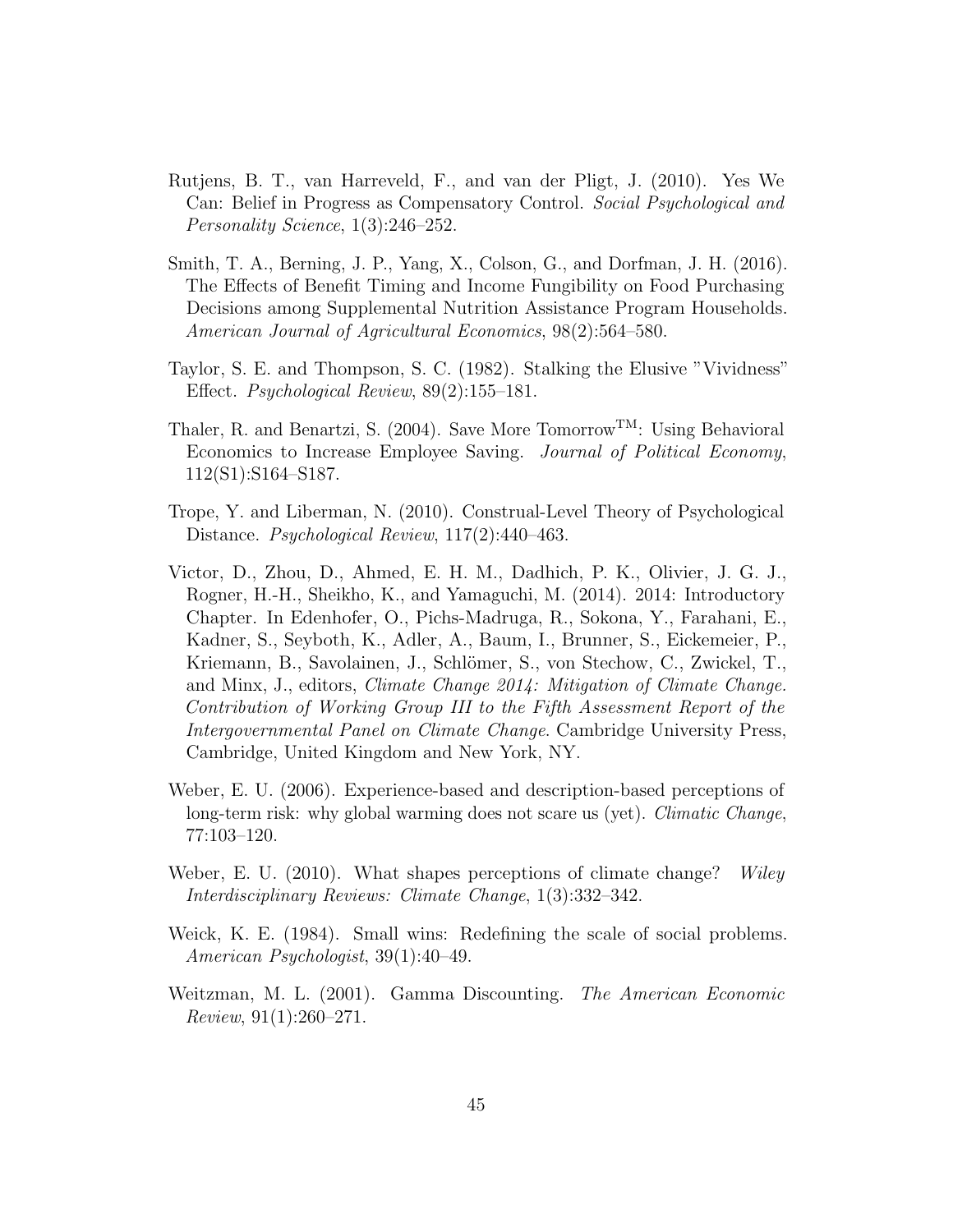- <span id="page-45-2"></span>Zauberman, G. and Lynch Jr., J. (2006). When Do You Want It? Time, Decisions, and Public Policy. Journal of Public Policy, 25(1):67–78.
- <span id="page-45-1"></span>Zaval, L., Keenan, E. a., Johnson, E. J., and Weber, E. U. (2014). How warm days increase belief in global warming. Nature Climate Change, 4(2):143–147.
- <span id="page-45-0"></span>Zaval, L., Markowitz, E. M., and Weber, E. U. (2015). How Will I Be Remembered? Conserving the Environment for the Sake of One's Legacy. Psychological science.
- <span id="page-45-3"></span>Zhao, X., Lynch Jr., J. G., and Chen, Q. (2010). Reconsidering Baron and Kenny: Myths and Truths about Mediation Analysis. Journal of Consumer Research, 37(August):197–206.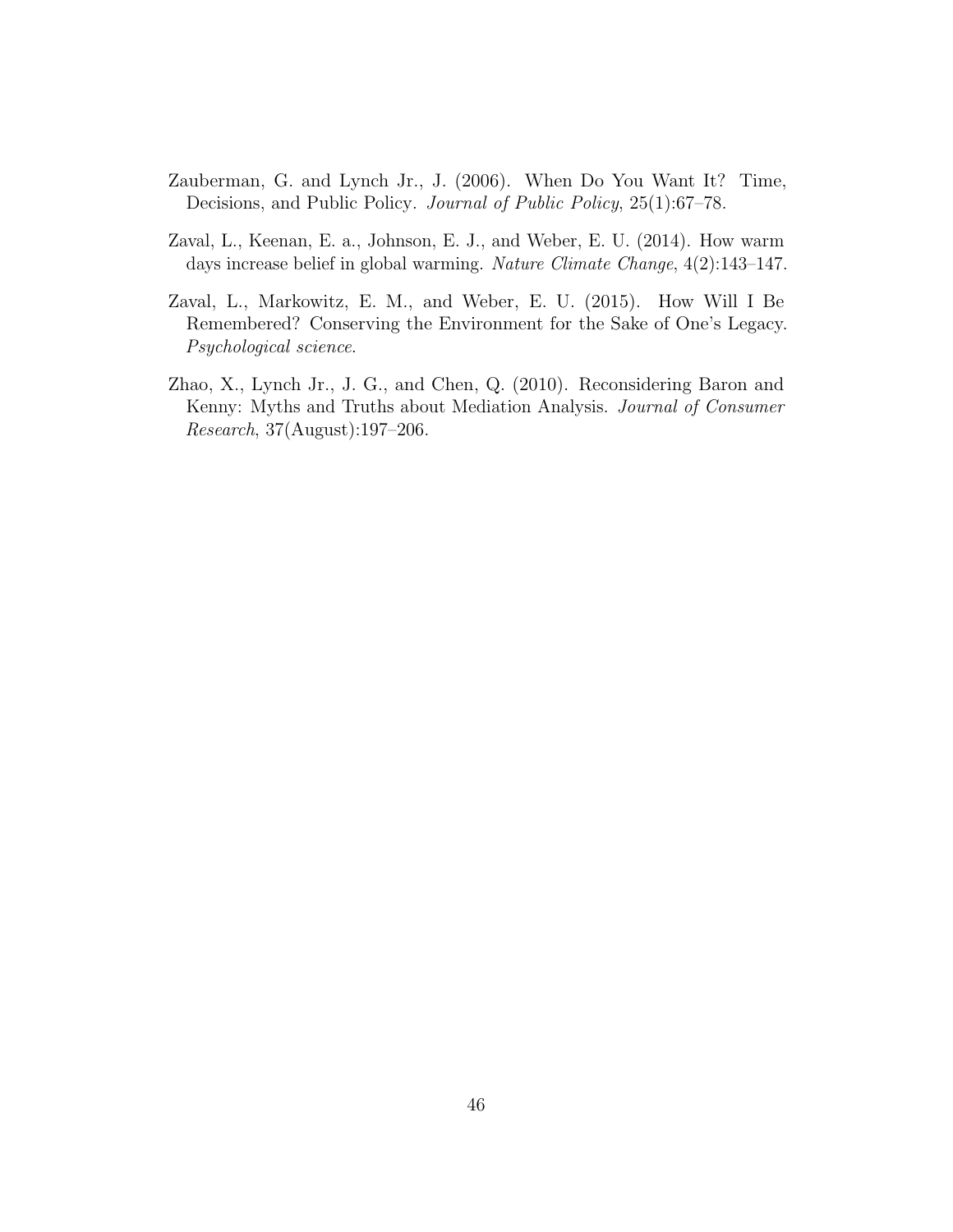## <span id="page-46-0"></span>A Appendix: Supplemental Tables

|                                  |                      | Dependent variable:                 |                      |  |  |
|----------------------------------|----------------------|-------------------------------------|----------------------|--|--|
|                                  |                      | Non-Zero Donation to CO2 mitigation |                      |  |  |
|                                  |                      |                                     |                      |  |  |
|                                  | (1)                  | $\left( 2\right)$                   | $\left( 3\right)$    |  |  |
| Letter Treatment D.V.            | 0.0001(0.143)        | $-0.011(0.146)$                     | $-0.021(0.162)$      |  |  |
| Essay Treatment D.V.             | 0.218(0.146)         | 0.237(0.149)                        | $0.236*(0.143)$      |  |  |
| Baseline Climate Concern         |                      | $0.468***$ $(0.057)$                | $0.537***$ $(0.059)$ |  |  |
| Parent D.V.                      |                      |                                     | $0.272*(0.152)$      |  |  |
| Age (years)                      |                      |                                     | 0.001(0.006)         |  |  |
| Income $(\$1000's)$              |                      |                                     | 0.001(0.002)         |  |  |
| High School D.V.                 |                      |                                     | $-0.425(0.721)$      |  |  |
| Trade School D.V.                |                      |                                     | $-0.437(0.754)$      |  |  |
| Associate Degree D.V.            |                      |                                     | $-0.149(0.712)$      |  |  |
| Bachelor Degree D.V.             |                      |                                     | $-0.357(0.742)$      |  |  |
| Graduate Degree D.V.             |                      |                                     | $-0.475(0.720)$      |  |  |
| Vote Republican D.V.             |                      |                                     | $-0.144(0.152)$      |  |  |
| Vote Democrat D.V                |                      |                                     | $-0.170(0.191)$      |  |  |
| Male D.V.                        |                      |                                     | $-0.187(0.147)$      |  |  |
| White D.V.                       |                      |                                     | $-0.451***$ (0.147)  |  |  |
| Hispanic D.V.                    |                      |                                     | 0.262(0.233)         |  |  |
| Constant                         | $1.258***$ $(0.101)$ | $1.315***$ $(0.104)$                | $1.997***$ $(0.683)$ |  |  |
| <b>State Fixed Effects</b>       | $\rm No$             | $\rm No$                            | Yes                  |  |  |
| <b>Clustered Standard Errors</b> | $\rm No$             | $\rm No$                            | Yes                  |  |  |
| Observations                     | 1,736                | 1,724                               | 1,645                |  |  |

Table 8: Analysis of Extensive Margin of Donations

*Note:* Logit regression. Dependent variable indicates donation  $>$  \$0. Income is a numeric variable in \$1000's. Dummy variables are included for those who vote mainly or exclusively for Democrats and Republicans. Voters who vote half Republican and half Democrat as well as those who do not vote for either party are the comparison group. Education is a categorical variable split into dummy variables and less than high school education is the comparison group. D.V. indicates binary dummy variables. Baseline climate concern is a 10 point scale measure standardized with mean=0, sd=1. Age is measured is years.  $\degree$ p<0.1;  $*$ <sup>\*</sup>p<0.05; \*\*\*p<0.01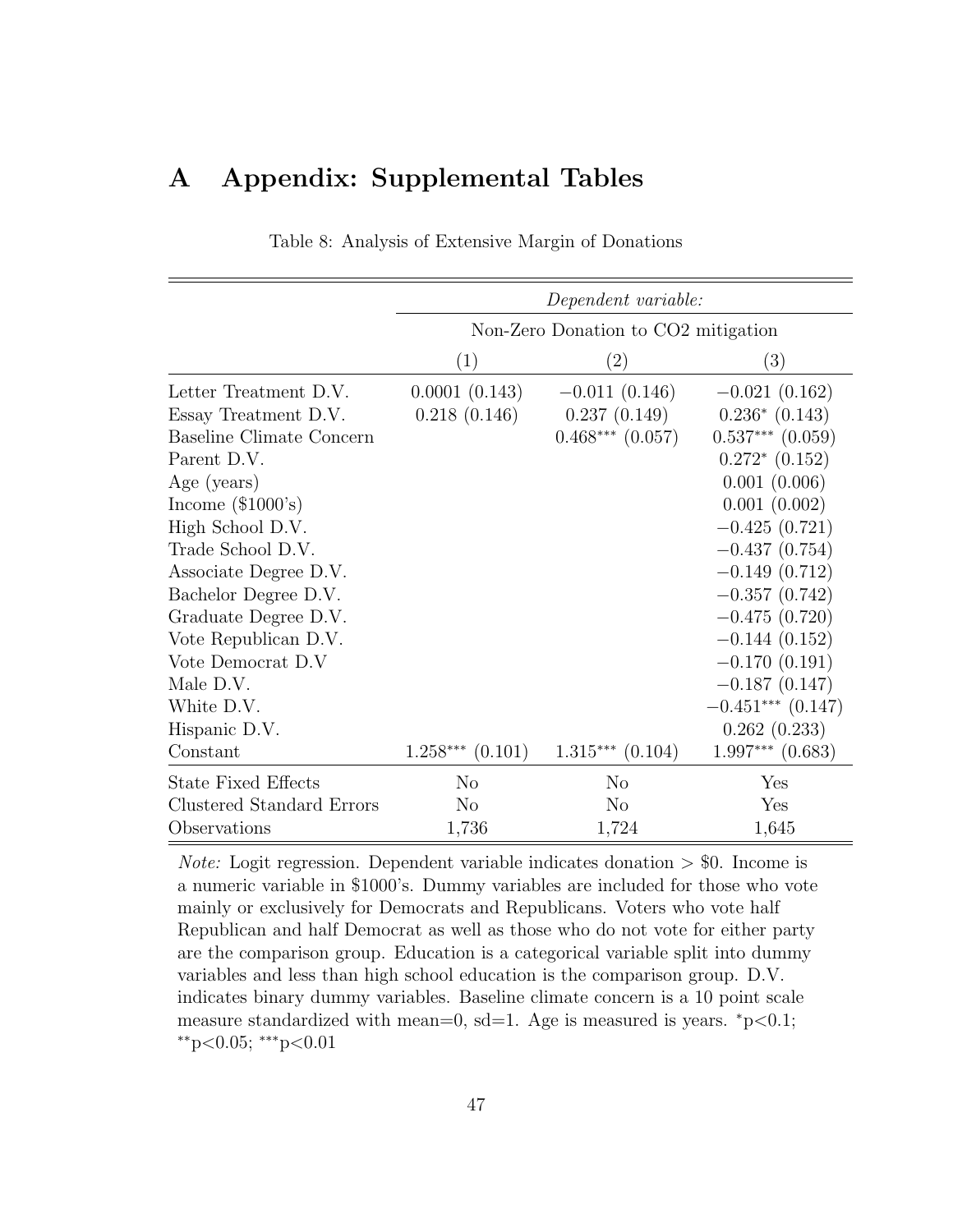|                              |                         | Dependent variable:    |            |  |  |  |
|------------------------------|-------------------------|------------------------|------------|--|--|--|
|                              |                         | Implicit Discount Rate |            |  |  |  |
|                              | (1)                     | (2)                    | (3)        |  |  |  |
| Letter Treatment D.V. $(LT)$ | $-0.027$                | $-0.009$               | $-0.277$   |  |  |  |
|                              | (0.036)                 | (0.020)                | (0.225)    |  |  |  |
| Essay Treatment D.V. $(ET)$  | $-0.060$                | 0.018                  | $-0.245$   |  |  |  |
|                              | (0.037)                 | (0.019)                | (0.232)    |  |  |  |
| Parent D.V.                  | 0.006                   |                        | 0.025      |  |  |  |
|                              | (0.029)                 |                        | (0.034)    |  |  |  |
| Parent x LT                  | 0.024                   |                        | 0.028      |  |  |  |
|                              | (0.041)                 |                        | (0.041)    |  |  |  |
| Parent x ET                  | $0.103**$               |                        | 0.089      |  |  |  |
|                              | (0.042)                 |                        | (0.055)    |  |  |  |
| Baseline Climate Concern     |                         | 0.017                  | 0.020      |  |  |  |
|                              |                         | (0.014)                | (0.020)    |  |  |  |
| Baseline CC x LT             |                         | $-0.026$               | $-0.038$   |  |  |  |
|                              |                         | (0.020)                | (0.026)    |  |  |  |
| Baseline CC x ET2            |                         | $-0.003$               | 0.004      |  |  |  |
|                              |                         | (0.019)                | (0.027)    |  |  |  |
| Constant                     | $0.358***$              | $0.362***$             | $0.923***$ |  |  |  |
|                              | (0.025)                 | (0.014)                | (0.195)    |  |  |  |
| Demographic Controls         | No                      | No                     | Yes        |  |  |  |
| Dems x Trt Interactions      | N <sub>o</sub>          | No                     | Yes        |  |  |  |
| <b>State Fixed Effects</b>   | No                      | No                     | Yes        |  |  |  |
| Clustered Standard Errors    | $N_{O}$                 | $N_{O}$                | Yes        |  |  |  |
| Observations                 | 1,701                   | 1,700                  | 1,623      |  |  |  |
| $R^2$                        | 0.003<br>0.009<br>0.153 |                        |            |  |  |  |

<span id="page-47-0"></span>Table 9: Implicit Discount Rate Analysis with Treatment Interactions

Note: OLS Regression. Demographic controls included where indicated are listed in Table [6.](#page-33-0) Demographic controls are interacted with treatment dummy variables where indicated. State-level fixed effects are not interacted with treatment dummies. <sup>∗</sup>p<0.1; ∗∗p<0.05; ∗∗∗p<0.01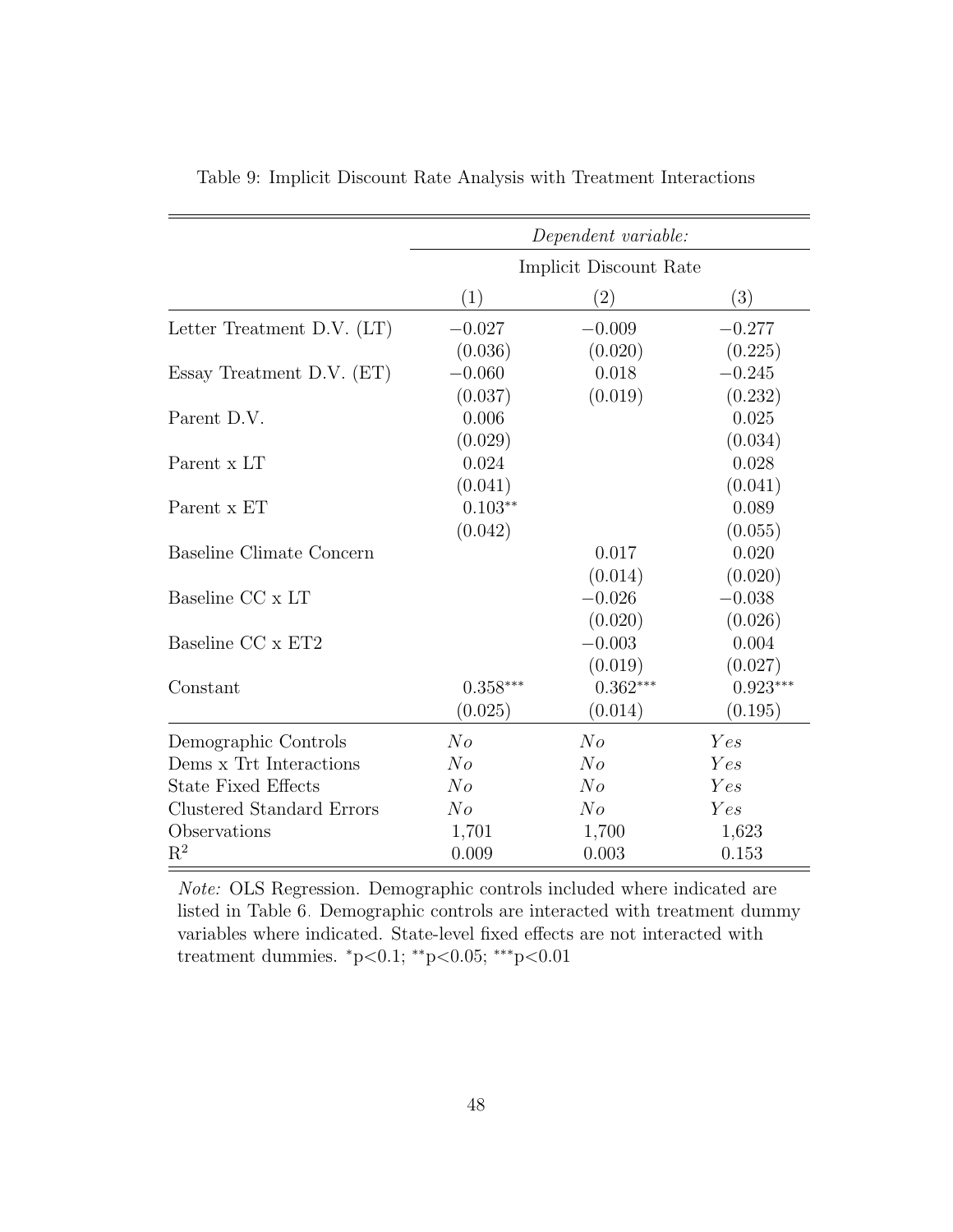<span id="page-48-0"></span>

|                            | <b>OLS</b> Estimates |                 |  |
|----------------------------|----------------------|-----------------|--|
|                            | Letter Treatment     | Essay Treatment |  |
| Implicit Discount Rate     | $-0.007$             | 0.017           |  |
|                            | (0.019)              | (0.019)         |  |
| Climate Concern            | 0.028                | 0.083           |  |
|                            | (0.058)              | (0.058)         |  |
| Legacy                     | $0.167***$           | 0.066           |  |
|                            | (0.050)              | (0.050)         |  |
| Vividness of Future        | $0.249***$           | 0.067           |  |
|                            | (0.058)              | (0.057)         |  |
| Hindsight                  | $-0.007$             | $-0.011$        |  |
|                            | (0.058)              | (0.058)         |  |
| Impact on Own Kids         | 0.024                | 0.048           |  |
|                            | (0.058)              | (0.058)         |  |
| Mitigation Responsibility  | 0.059                | $0.122**$       |  |
|                            | (0.058)              | (0.058)         |  |
| Hope                       | $-0.100*$            | $-0.026$        |  |
|                            | (0.058)              | (0.058)         |  |
| Guilt                      | $-0.061$             | 0.037           |  |
|                            | (0.058)              | (0.058)         |  |
| Efficacy of Climate Action | $-0.013$             | 0.026           |  |
|                            | (0.054)              | (0.050)         |  |
|                            |                      |                 |  |

Table 10: Impact of Treatment Groups on Decision Factors

Note: Dummy variables for the Letter and Essay treatments are regressed on the dependent variables in the lefthand column. No additional covariates are included in this specification.<sup>∗</sup>p<0.1; ∗∗p<0.05; ∗∗∗p<0.01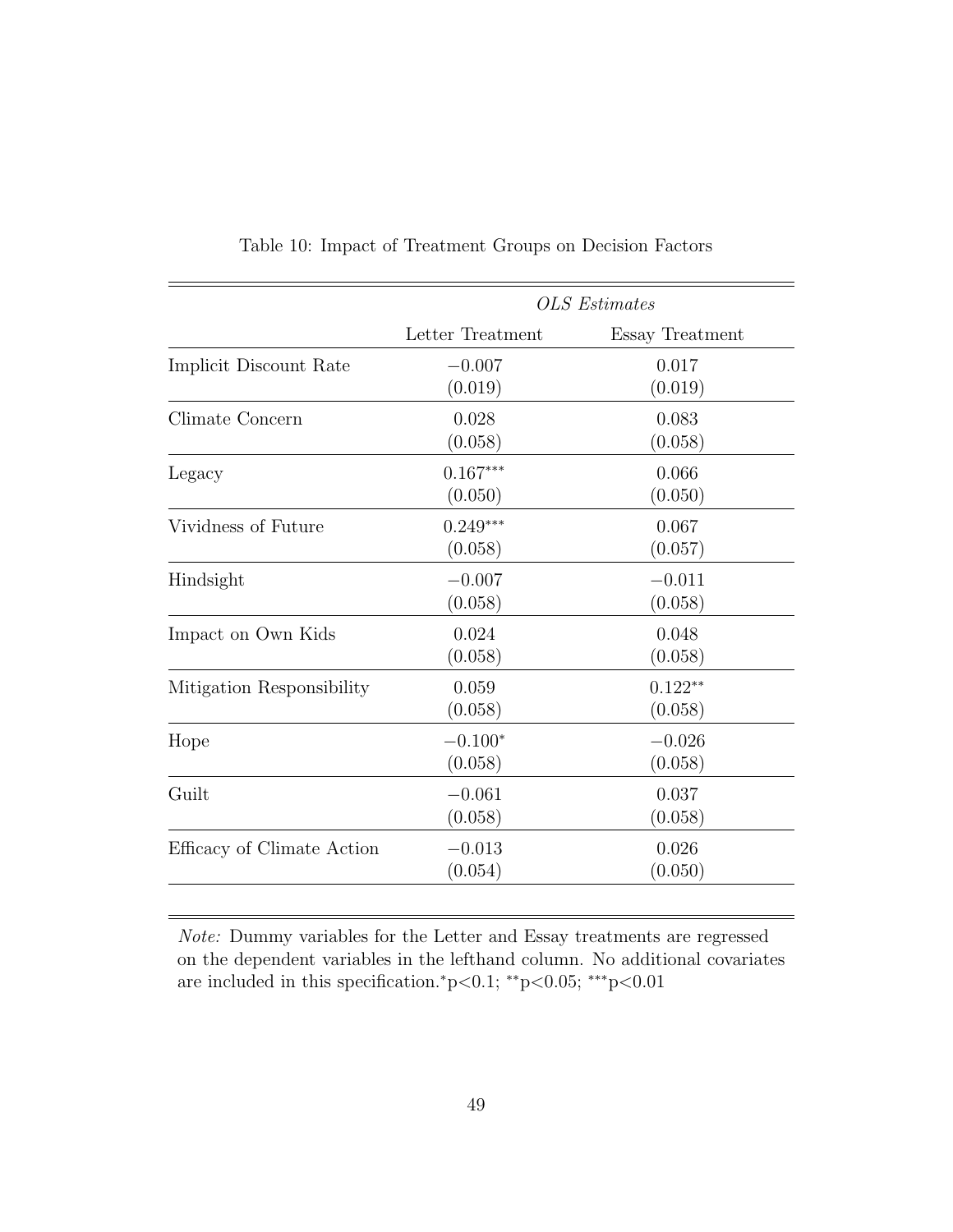|                               | Dependent variable:   |                       |                |            |
|-------------------------------|-----------------------|-----------------------|----------------|------------|
|                               | Donation              | Donation              | Concern        | Concern    |
| Implicit Discount Rate        | $-0.208$              | $-0.568$              | 0.089          | $-0.179$   |
|                               | (0.454)               | (0.477)               | (0.175)        | (0.123)    |
| Climate Concern               | $0.803***$<br>(0.058) | $0.876***$<br>(0.093) | NA             | NA         |
| Legacy                        | $1.515***$            | $1.128***$            | $1.161***$     | $0.672***$ |
|                               | (0.168)               | (0.179)               | (0.060)        | (0.044)    |
| Vividness of Future           | 0.110                 | 0.121                 | $0.146**$      | $0.118***$ |
|                               | (0.148)               | (0.150)               | (0.057)        | (0.039)    |
| Hindsight                     | $0.322**$             | $0.321**$             | $0.173***$     | $0.116***$ |
|                               | (0.147)               | (0.149)               | (0.057)        | (0.038)    |
| Climate Affect Kids           | $1.569***$            | $1.131***$            | $1.597***$     | $0.846***$ |
|                               | (0.143)               | (0.177)               | (0.043)        | (0.041)    |
| Mitigation Responsibility     | $1.580***$            | $1.133***$            | $1.753***$     | $1.026***$ |
|                               | (0.143)               | (0.182)               | (0.039)        | (0.040)    |
| Hope                          | $0.437***$            | $0.254*$              | $0.277***$     | $0.191***$ |
|                               | (0.147)               | (0.150)               | (0.057)        | (0.038)    |
| Guilt                         | $1.346***$            | $0.919***$            | $1.197***$     | $0.477***$ |
|                               | (0.144)               | (0.166)               | (0.049)        | (0.042)    |
| Efficacy of Mitigation Action | $1.721***$            | $1.297***$            | $1.897***$     | $1.074***$ |
|                               | (0.161)               | (0.200)               | (0.045)        | (0.045)    |
| Demographic Controls          | N <sub>o</sub>        | Yes                   | N <sub>o</sub> | Yes        |
| <b>Baseline Concern</b>       | N <sub>o</sub>        | Yes                   | N <sub>o</sub> | Yes        |

<span id="page-49-0"></span>Table 11: Relationship Among Decision Factors, Donations and Concern

Note: The variables listed in the lefthand column are regressed on revealed willingness to donate to climate change mitigation and reported post-treatment concern about climate change on a 1-to-10 scale. Details on demographic controls can be found in Table [1.](#page-21-0) <sup>∗</sup>p<0.1; ∗∗p<0.05; ∗∗∗p<0.01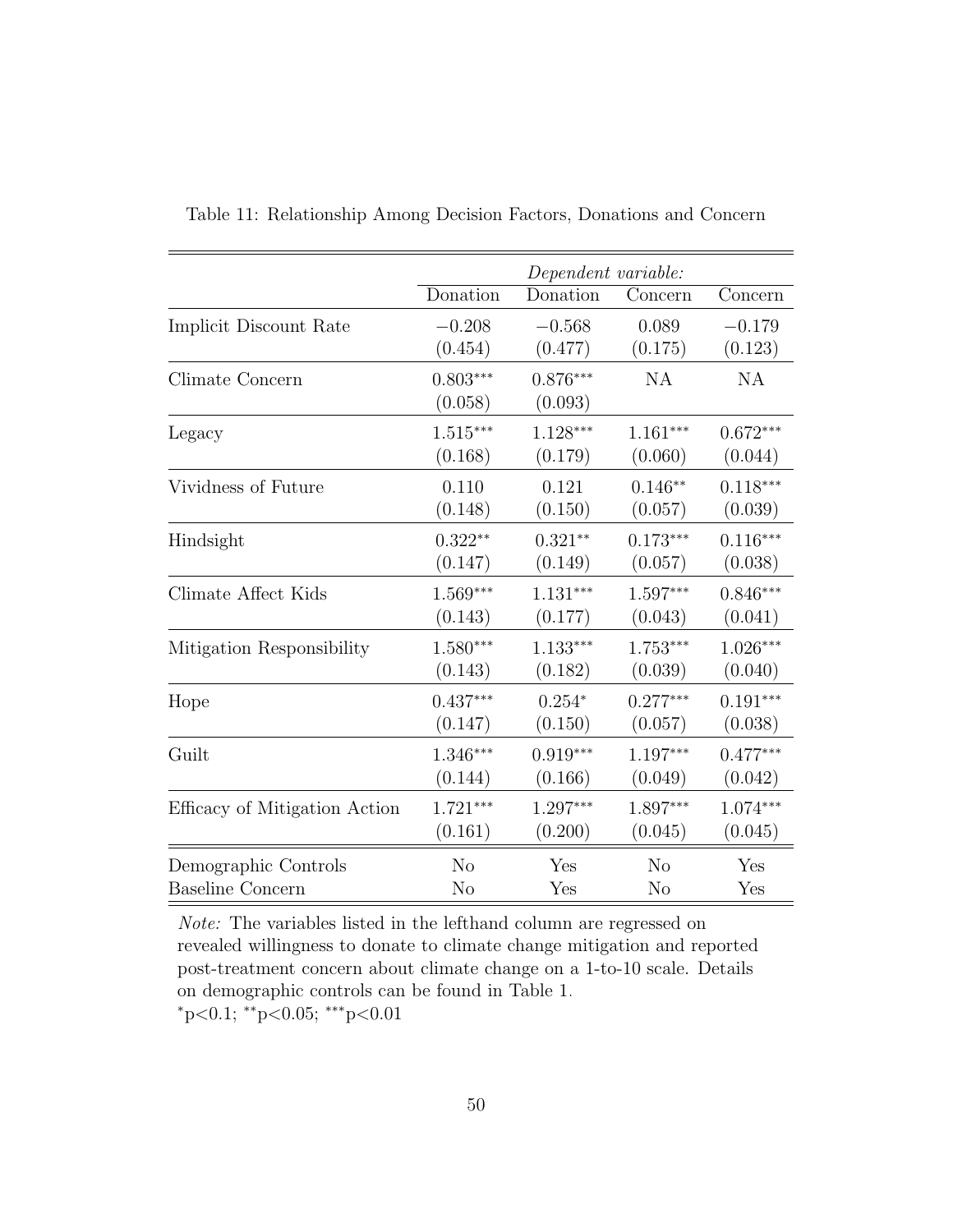# B Appendix: Demographic Characteristics of Study Population

| Statistic | N     | Mean   | St. Dev. | Min | Max |
|-----------|-------|--------|----------|-----|-----|
| age       | 1,713 | 37.781 | 11.759   | 18  | 76  |
| kids      | 1.786 | 0.721  | 0.449    |     |     |
| white     | 1,788 | 0.820  | 0.384    |     |     |
| hisp      | 1.788 | 0.070  | 0.256    |     |     |

Table 12: Demographics: Linear and Dummy Variables

|                     | <b>Treatment Groups</b> |     |               |       |  |  |  |
|---------------------|-------------------------|-----|---------------|-------|--|--|--|
| Household Income    | LТ                      | EТ  | $\mathcal{C}$ | Total |  |  |  |
| Less than $$25,000$ | 99                      | 114 | 126           | 339   |  |  |  |
| \$25,000-\$34,999   | 94                      | 101 | 92            | 287   |  |  |  |
| \$35,000-\$49,999   | 97                      | 109 | 99            | 305   |  |  |  |
| \$50,000-\$74,999   | 127                     | 136 | 115           | 378   |  |  |  |
| \$75,000-\$99,999   | 85                      | 83  | 81            | 249   |  |  |  |
| \$100,000-\$149,999 | 71                      | 49  | 52            | 172   |  |  |  |
| \$150,000-\$199,999 | 9                       | 10  | 14            | 33    |  |  |  |
| \$200,000 or more   | 4                       | 8   | 10            | 22    |  |  |  |
| Total               | 586                     | 610 | 589           | 1785  |  |  |  |

Table 13: Demographics: Household Income

 $\overline{\phantom{0}}$ 

<u> 1989 - Johann Barnett, fransk politiker (d. 1989)</u>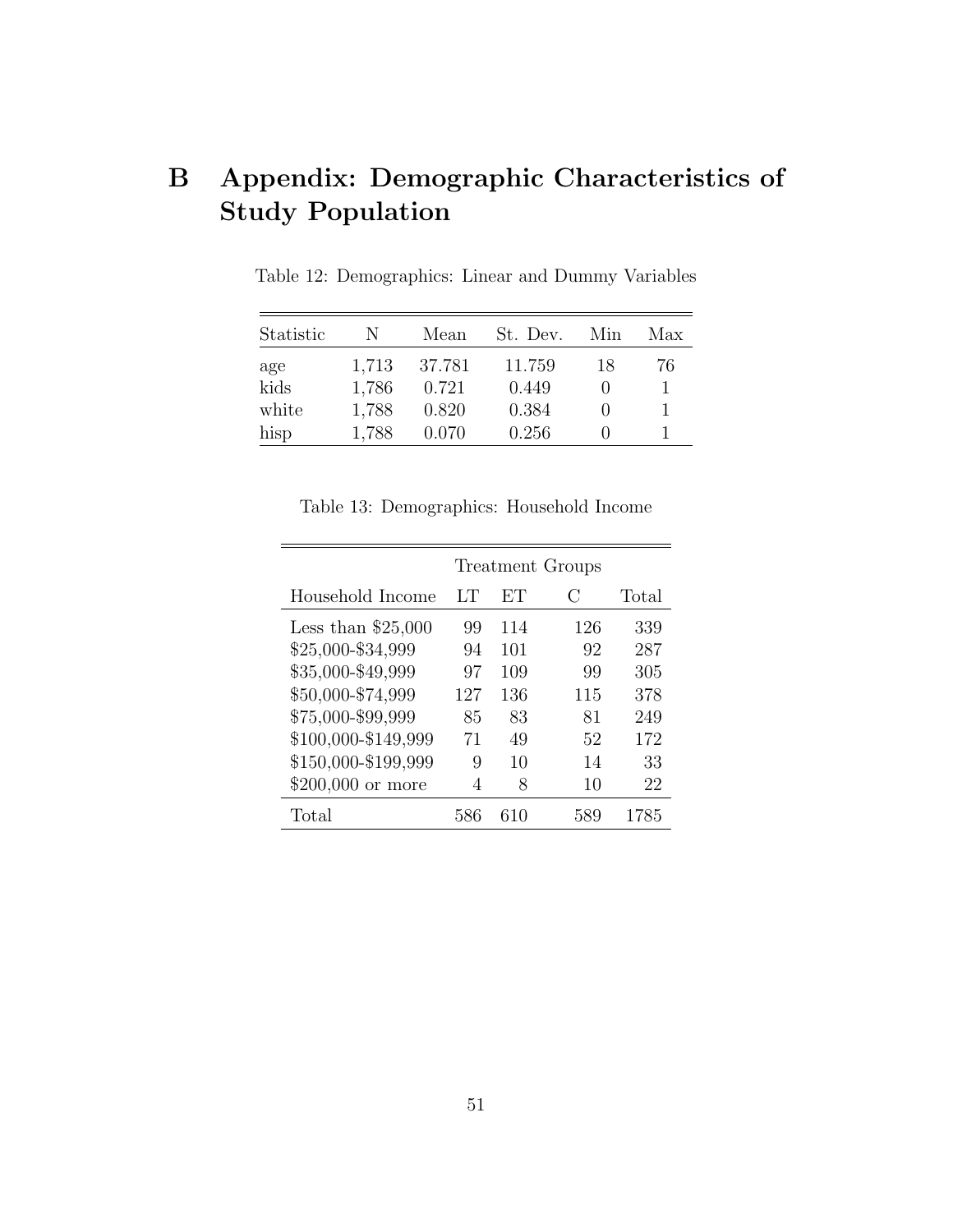|                                           | <b>Treatment Groups</b> |     |                             |       |
|-------------------------------------------|-------------------------|-----|-----------------------------|-------|
|                                           | LТ                      | ET  |                             | Total |
| American Indian or Alaskan Native         | 15                      | 15  | 11                          | 41    |
| Asian                                     | 33                      | 37  | 30                          | 100   |
| Black or African American                 | 53                      | 48  | 38                          | 139   |
| Native Hawaiian or Other Pacific Islander | $\left( \right)$        | 3   | $\mathcal{D}_{\mathcal{L}}$ | 5     |
| White                                     | 496                     | 510 | 509                         | 1515  |
| ither.                                    |                         | 16  | 9                           |       |

Table 14: Demographics: Racial Groups

Note: Multiracial participants were counted in multiple racial groups.

Table 15: Demographics: Gender

 $\equiv$ 

 $=$ 

| <b>Treatment Groups</b> |     |     |     |       |  |  |
|-------------------------|-----|-----|-----|-------|--|--|
| Gender                  | TТ  | ET  | €.  | Total |  |  |
| Male                    | 223 | 213 | 200 | 636   |  |  |
| Female                  | 361 | 397 | 386 | 1144  |  |  |
| Other                   |     |     | З   |       |  |  |
| Total                   | 585 | 610 | 589 | 1784  |  |  |

Table 16: Demographics: Highest Level of Education Completed

|                                             | <b>Treatment Groups</b> |                |     |       |
|---------------------------------------------|-------------------------|----------------|-----|-------|
| Level of Education                          | LТ                      | ET             |     | Total |
| Less than high school diploma or equivalent | 3                       | $\overline{4}$ | 4   | 11    |
| High school diploma or equivalent           | 159                     | 171            | 149 | 479   |
| Trade school degree or certificate          | 30                      | 32             | 31  | 93    |
| Associate degree                            | 91                      | 116            | 102 | 309   |
| Bachelors degree                            | 216                     | 204            | 201 | 621   |
| Graduate degree (Masters, PhD, MD, JD, etc) | 85                      | 85             | 101 | 271   |
| Total                                       | 584                     | 612            | 588 |       |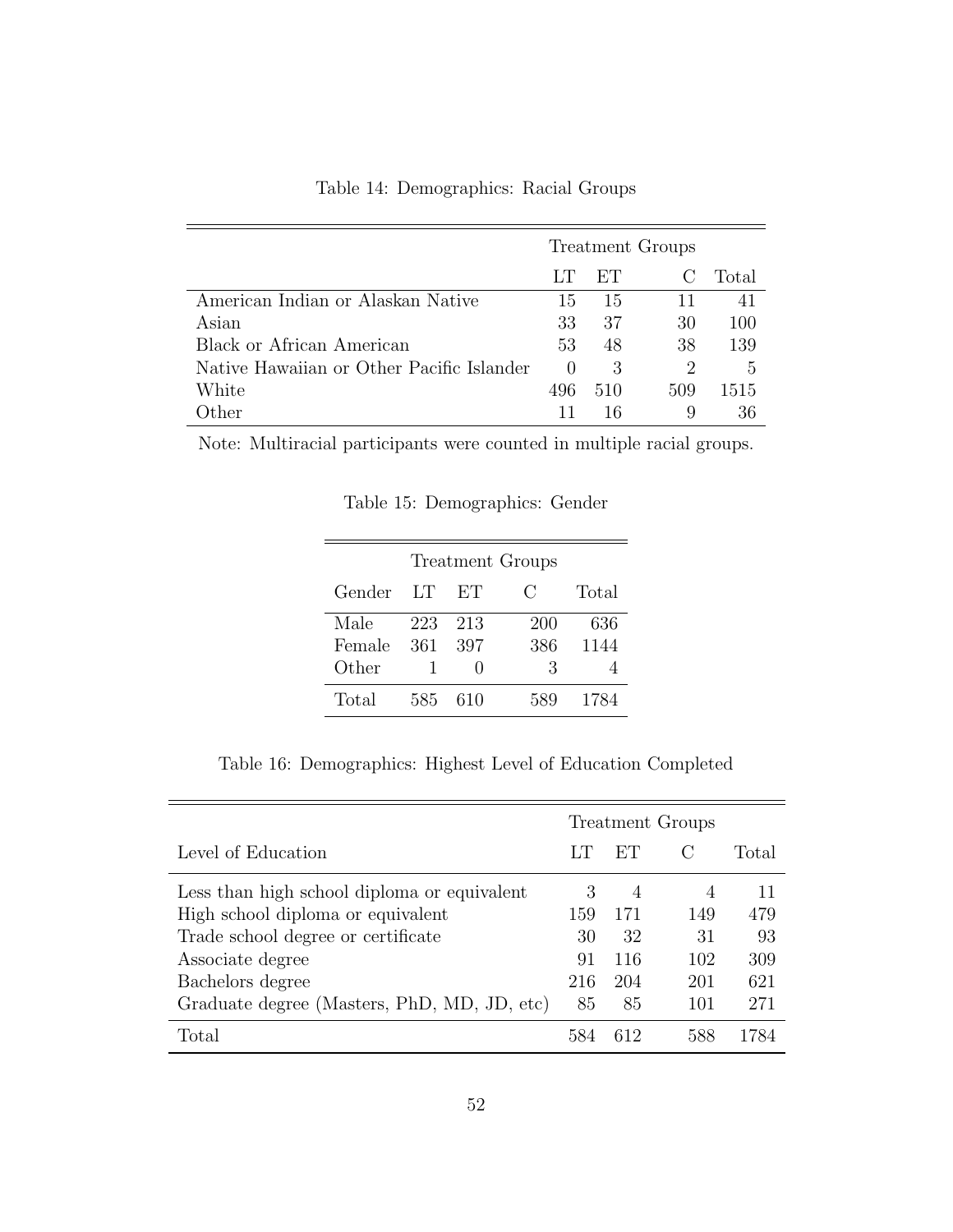|                                                    | <b>Treatment Groups</b> |     |               |       |
|----------------------------------------------------|-------------------------|-----|---------------|-------|
|                                                    | ET                      | LТ  | $\mathcal{C}$ | Total |
| Nearly always vote for Democrats                   | 154                     | 160 | 164           | 478   |
| Vote for Democrats more often than Republicans     | 132                     | 126 | 127           | 385   |
| Half Democrats, half Republicans.                  | 62                      | 71  | 50            | 183   |
| Vote for Republicans more often than for Democrats | 84                      | 86  | 97            | 267   |
| I nearly always vote for Republicans               | 89                      | 114 | 85            | 288   |
| I will not vote for either party                   | 25                      | 16  | 16            | 57    |
| I do not vote                                      | 40                      | 38  | 50            | 128   |
| Total                                              |                         |     | 589           | 786   |

Table 17: Demographics: Voting Preferences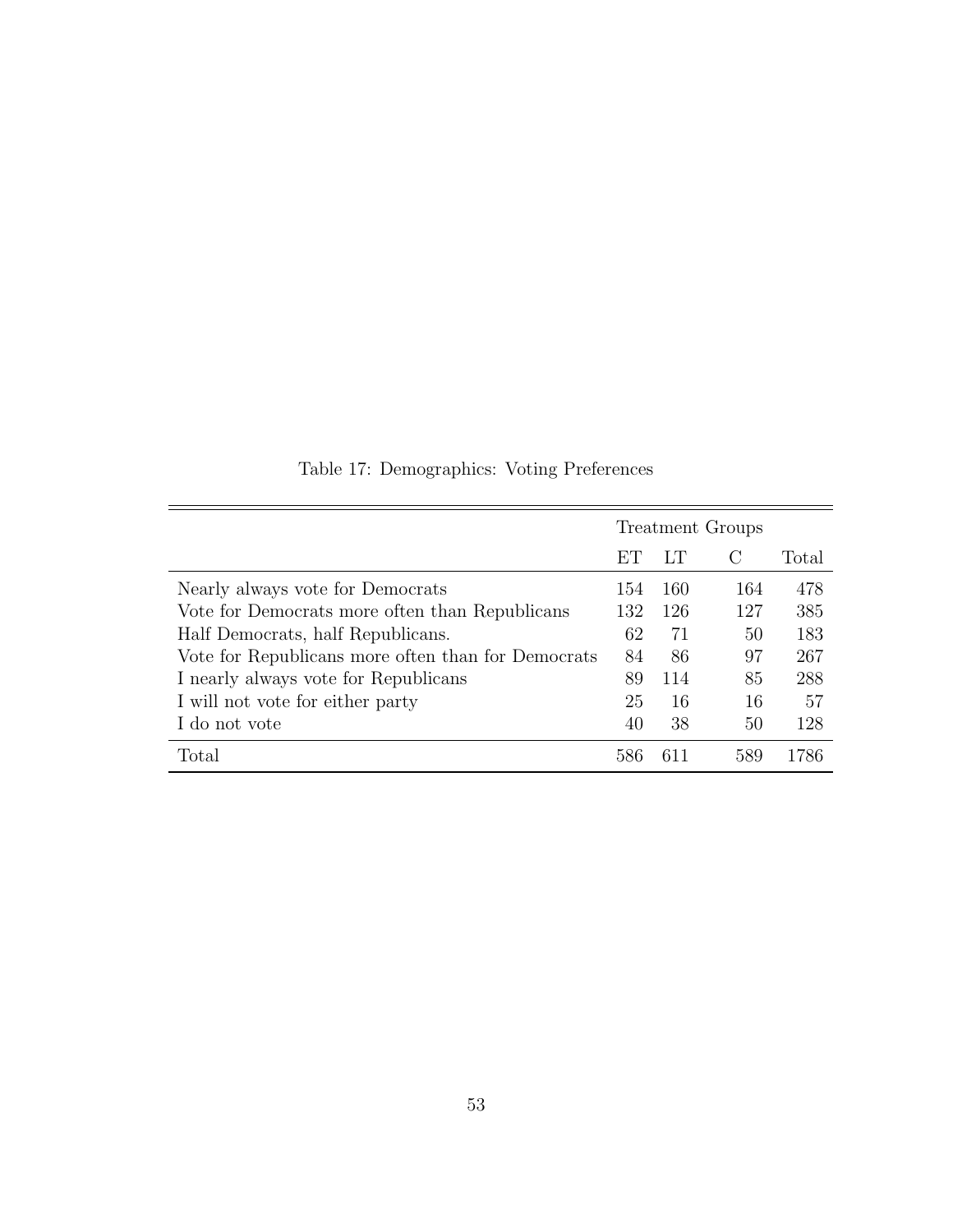## C Appendix: Survey Instruments

### C.1 Essay Prompts by Treatment

#### C.1.1 Letter Treatment

#### Pre-essay questions:

- Do you have children, grandchildren, nieces or nephews? ["Yes, I have children", "Yes, I have grandchildren", "I have niece(s) or nephew(s)", "No, I do not have children, grandchildren, nieces or nephews"
- What is the current age of your youngest child [grandchild,niece or nephew]? (in years)

### Essay prompts for participants with children, grandchildren and/or nieces/nephews

• Imagine it is the year 2050. Your youngest child [grandchild, niece/nephew] is [child's age + 35] years old, working hard, and raising a family of their own. Your child [grandchild, niece/nephew] opens the mailbox and finds a letter from you, written in the year 2015.

The letter is a message from the past and tells them what you thought about the risks and challenges of climate change and how they might affect the way your child would live their life in 2050. Tell your child [grandchild, niece/nephew] what, if any, actions on climate change you have taken already and what you will take in the next few years.

Please spend at least 5 minutes writing that letter. At the end of the survey, you will have the option of adding your letter to a long-term archive where your child [grandchild, niece/nephew] can read it in 2050.

Note: The submit button will appear after the minimum writing time of 5 minutes has elapsed.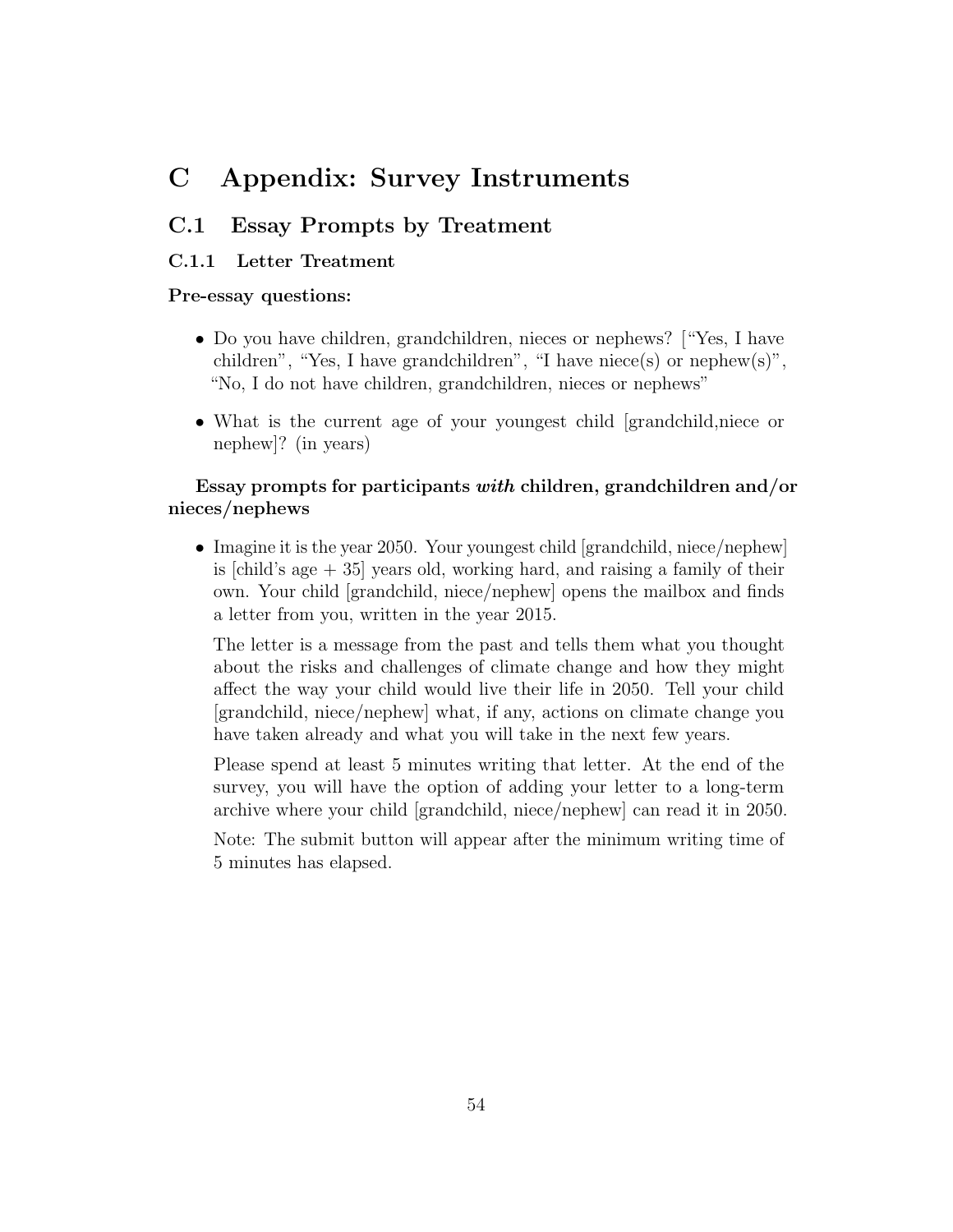### Essay Prompts for Participants without children, grandchildren and/or nieces/nephews

• Imagine it is the year 2050. A child born today is 35 years old, working hard, and raising a family of their own. They open a time capsule and find a letter from you, written in the year 2015.

The letter is a message from the past and tells them what you thought about the risks and challenges of climate change and how they might affect the way children in 2015 would live their lives in 2050. Tell this child what, if any, actions on climate change you have taken already and what you will take in the next few years.

Please spend at least 5 minutes writing that letter. At the end of the survey, you will have the option of adding your letter to a long-term archive where a child born in 2015 can read it in 2050.

Note: The submit button will appear after the minimum writing time of 5 minutes has elapsed.

### C.1.2 Essay Treatment

#### Essay prompt

• Please spend at least 5 minutes writing about the risks and challenges of climate change. Reflect on what you already know and what you might like to learn more about.

Note: The submit button will appear after the minimum writing time of 5 minutes has elapsed.

#### C.1.3 Control

#### Essay prompt

• Please spend at least 5 minutes writing about your daily routine in the morning after you wake up and in the evening hours before you go to bed.

Note: The submit button will appear after the minimum writing time of 5 minutes has elapsed.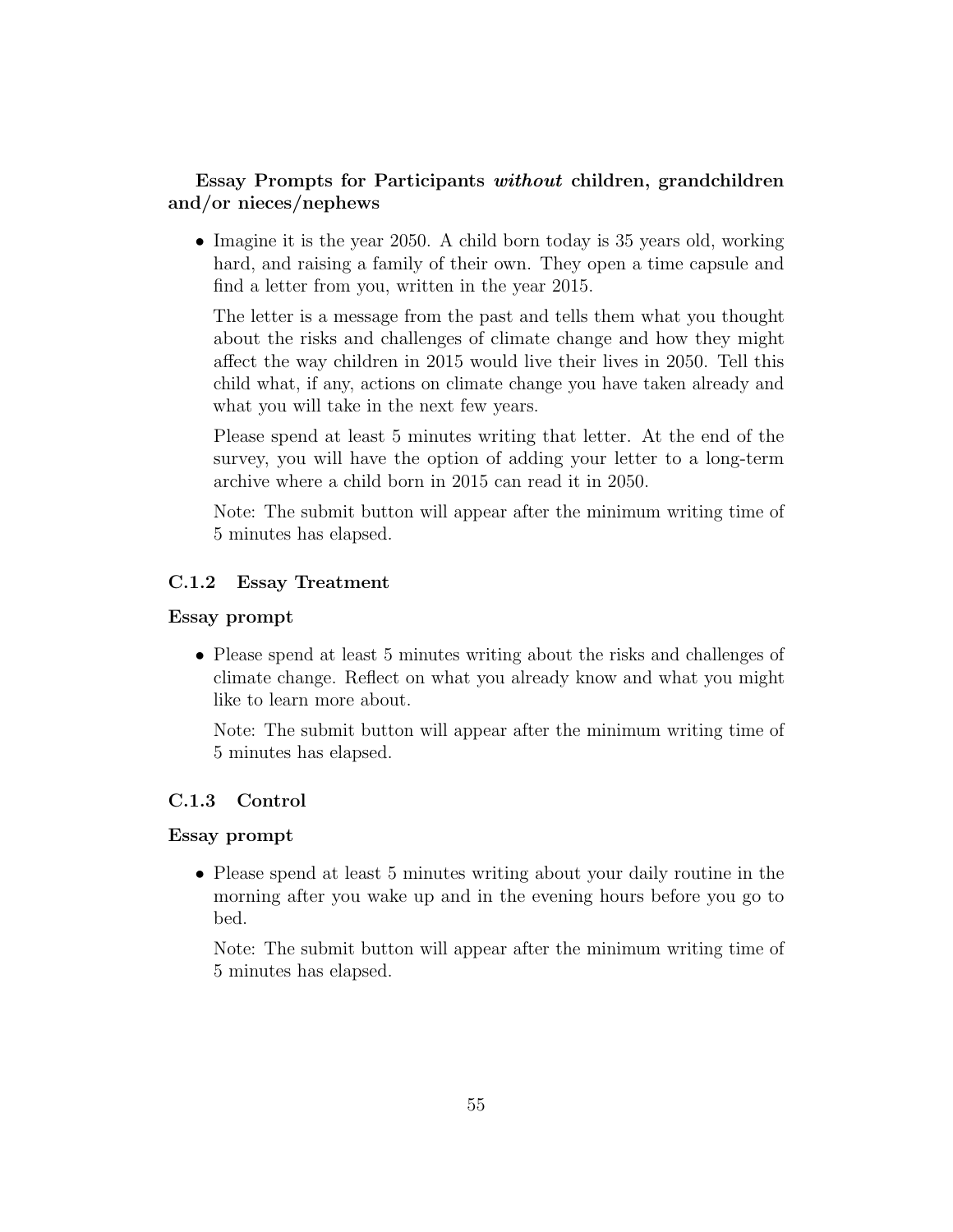### C.2 Donation

• We will be randomly selecting 1 out of every 100 participants to receive a bonus of \$20.

You have the option to donate part or all of your bonus to Trees for the Future, a non-profit that plants trees that remove carbon dioxide from the atmosphere which helps reduce climate change. You can check out the organization at their website: http://www.treesforthefuture.org/.

Below, choose how much of the \$20 bonus you would like to donate to Trees for the Future and how much you would like to keep for yourself if you win the bonus. ["\$20 for Trees for the Future; \$0 for myself","\$19 for Trees for the Future; \$1 for myself",...,"\$1 for Trees for the Future; \$19 for myself","\$0 for Trees for the Future; \$20 for myself"]

### C.3 Time Discounting

• Now, we will ask you a series of questions where you will choose between two options. Option 1 will have an amount of money to be awarded as a bonus one month from today. Option 2 will have an amount of money awarded as a bonus four months from today.

You will make 14 of these choices with different amounts of money.

One of the MTurk workers who completes this survey will be randomly selected. Then, one of the 14 choices will be randomly selected. If that person chose Option 1, then they will receive the Option 1 bonus in one month. If that person chose Option 2, then they will receive the Option 2 bonus in four months.

Before making your choices over the bonus payments, you will take a short 3 question quiz to be sure that you understand these instructions. You must get all 3 questions correct, but you will have 3 chances to correctly answer the quiz.

- How many people in this survey will receive an MTurk bonus in the amount of one of their choices? ["None", "1", "2", "3"]
- If you are the selected person, how will your bonus be chosen? ["1 of your 14 choices will be randomly selected and rewarded", "An average of your 14 choices will be rewarded", "The study administrator will choose whichever choice she thinks is best"]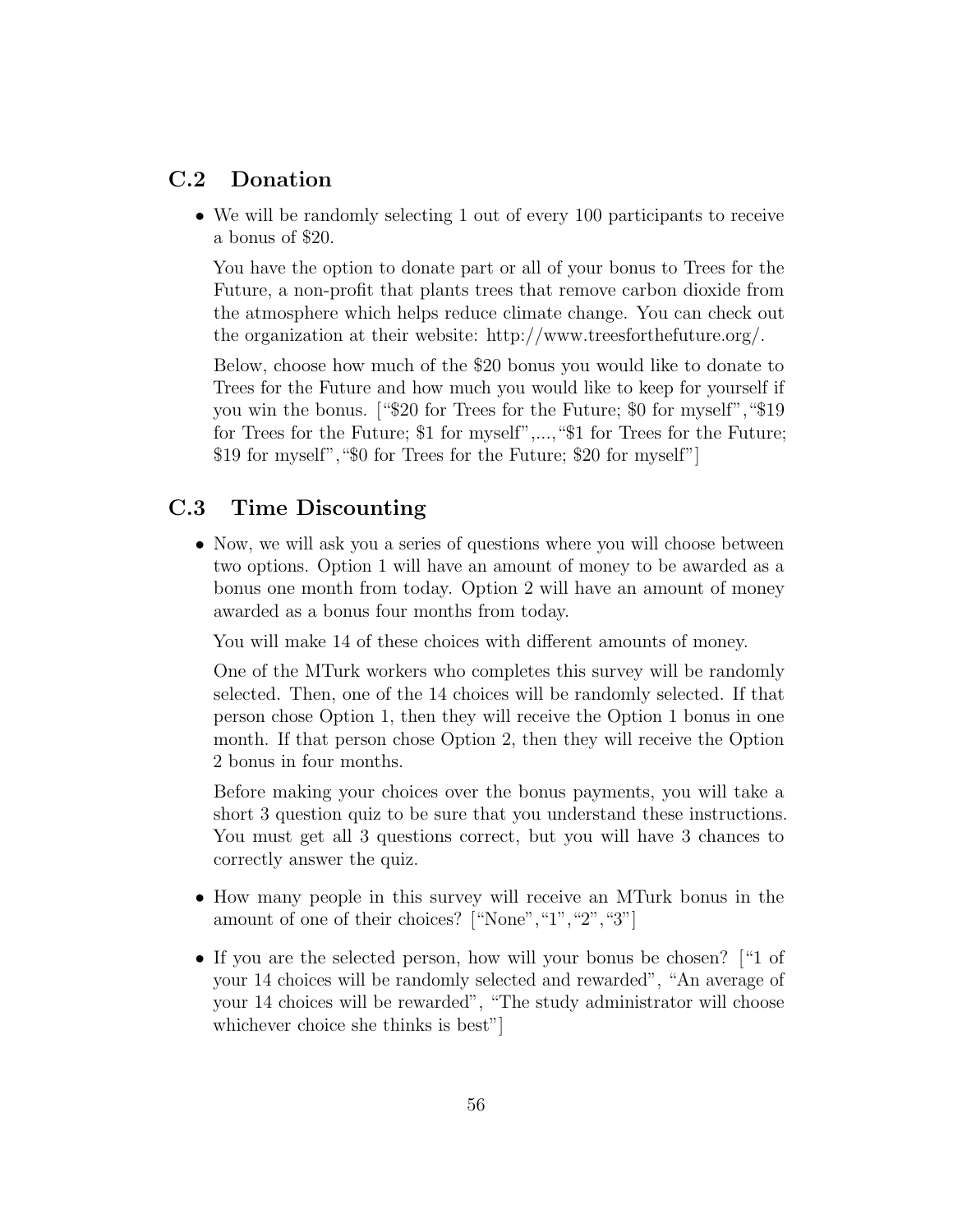• Do each of my choices have an equal chance of being implemented as a MTurk bonus payment? ["Yes", "No"]

### By random assignment, the following choices were given in either ascending order or descending order:

- Would you rather have \$100.00 in one month or \$101.00 in four months?
- Would you rather have \$100.00 in one month or \$102.50 in four months?
- Would you rather have \$100.00 in one month or \$105.00 in four months?
- Would you rather have \$100.00 in one month or \$107.50 in four months?
- Would you rather have \$100.00 in one month or \$110.00 in four months?
- Would you rather have \$100.00 in one month or \$110.00 in four months?
- Would you rather have \$100.00 in one month or \$115.00 in four months?
- Would you rather have \$100.00 in one month or \$120.00 in four months?
- Would you rather have \$100.00 in one month or \$130.00 in four months?
- Would you rather have \$100.00 in one month or \$140.00 in four months?
- Would you rather have \$100.00 in one month or \$150.00 in four months?
- Would you rather have \$100.00 in one month or \$175.00 in four months?
- Would you rather have \$100.00 in one month or \$200.00 in four months?
- Would you rather have \$100.00 in one month or \$250.00 in four months?
- Would you rather have \$100.00 in one month or \$300.00 in four months?

### C.4 Decision Factor Questions

Legacy Motive Questions (Replication of survey instruments from Zaval et al. 2015)

- It is important to me to leave a positive legacy. [1-6 scale: End-points labeled "1 (Not at all)" and "10 (A great amount)"]
- It is important for me to leave a positive mark on society. [1-6 scale: End-points labeled "1 (Not at all)" and "10 (A great amount)"]